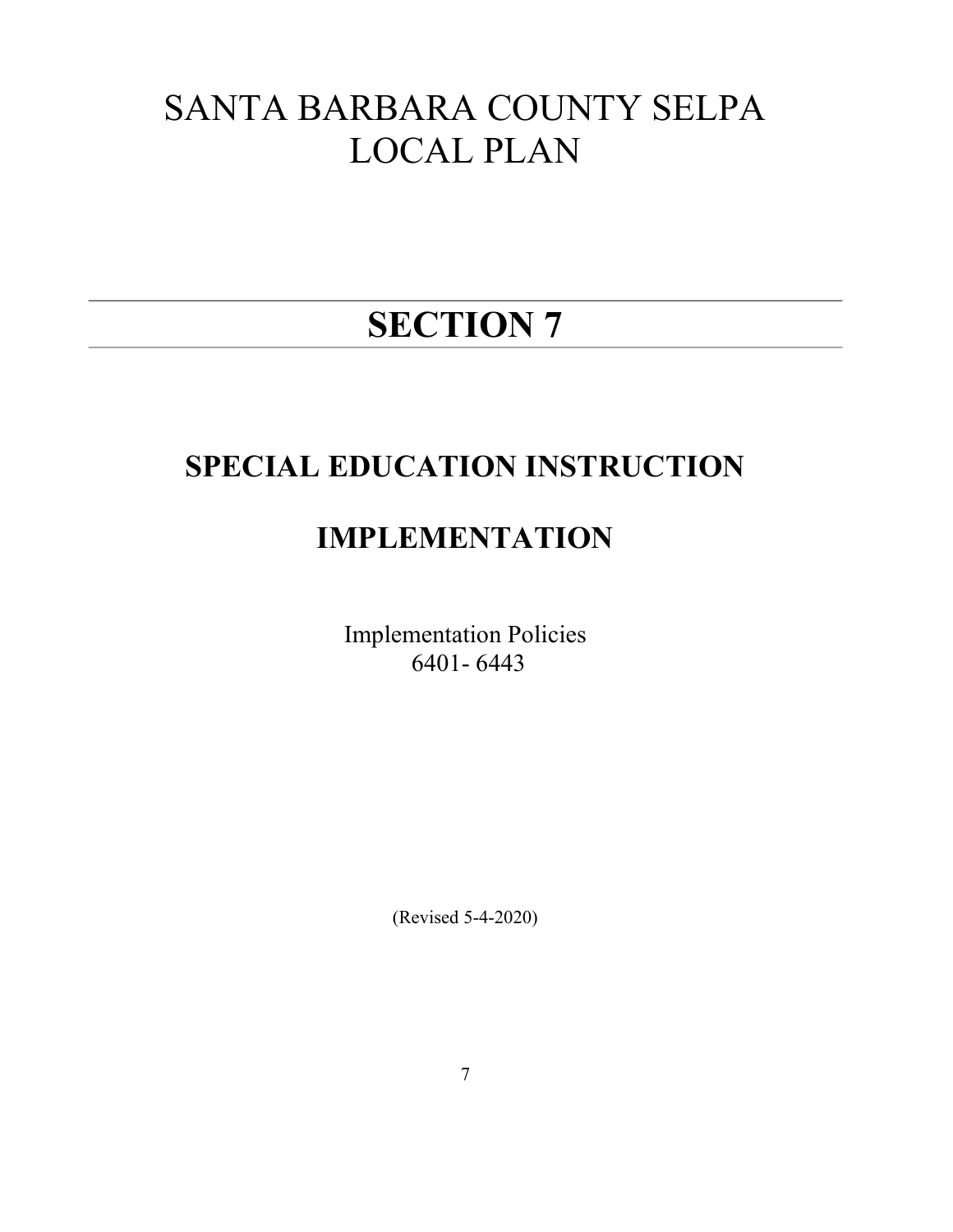# 6000 SPECIAL EDUCATION - INSTRUCTION

#### 6400 IMPLEMENTATION

#### 6401 Continuum of Program Options

The Santa Barbara County Special Education Local Plan Area (SBCSELPA) which is made up of all the school districts in Santa Barbara County and the County Education Office will operate programs which will ensure a continuum of program options for all individuals with exceptional needs in the least restrictive environment. The operation of programs will utilize instructional personnel within the SBCSELPA or outside SBCSELPA that could include non-public agencies to offer the continuum in the most effective manner possible.

(EDUCATION CODE SECTION 56360)

| DATE APPROVED: January 9, 1987 |                  |
|--------------------------------|------------------|
| DATE REVISED:                  | December 9, 2002 |
| DATE REVISED:                  | February 2, 2015 |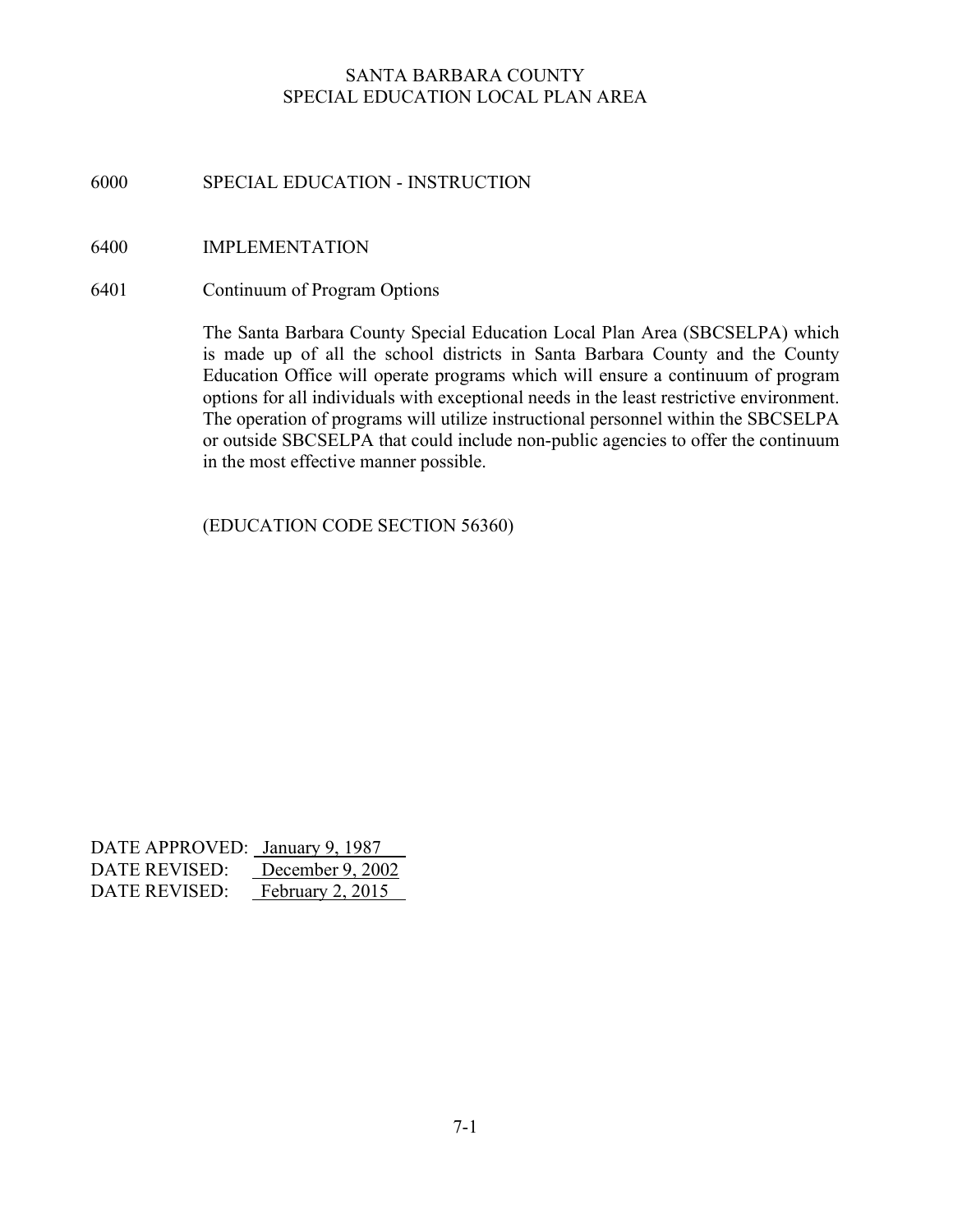# 6000 SPECIAL EDUCATION - INSTRUCTION

## 6400 IMPLEMENTATION

#### 6402 Program and Service Options

Individualized education program placement and service provision for ages 0 through 21 years, shall be based on the unique needs of the disabled pupil as identified by the Individualized Education Program (IEP) Team. The placement decision shall not be based upon the availability of services in the Local Plan Area.

The continuum of program options that may be provided shall include, but not necessarily be limited to, all of the following or any combination of the following:

- 1. Regular education programs consistent with subparagraph (a) of paragraph (5) of subsection (a) of Section 1412 of Title 20 of the United States Code and implementing regulations.
- 2. A resource specialist program pursuant to Section 56362.
- 3. Related Services pursuant to Section 56363.
- 4. Special classes pursuant to Section 56364.2.
- 5. Nonpublic, nonsectarian school services pursuant to Section 56365.
- 6. State special schools pursuant to Section 56367.
- 7. Instruction in settings other than classrooms where specially designed instruction may occur.
- 8. Itinerant instruction in classrooms, resource rooms, and settings other than classrooms where specially designed instruction may occur to the extent required by federal law or regulation.
- 9. Instruction using telecommunication, and instruction in the home, in hospitals, and in other institutions to the extent required by federal law or regulation.

A district, SELPA or county office may contract with a hospital to provide related services. However, a district, SELPA or county office may not contract with a sectarian hospital for instructional services.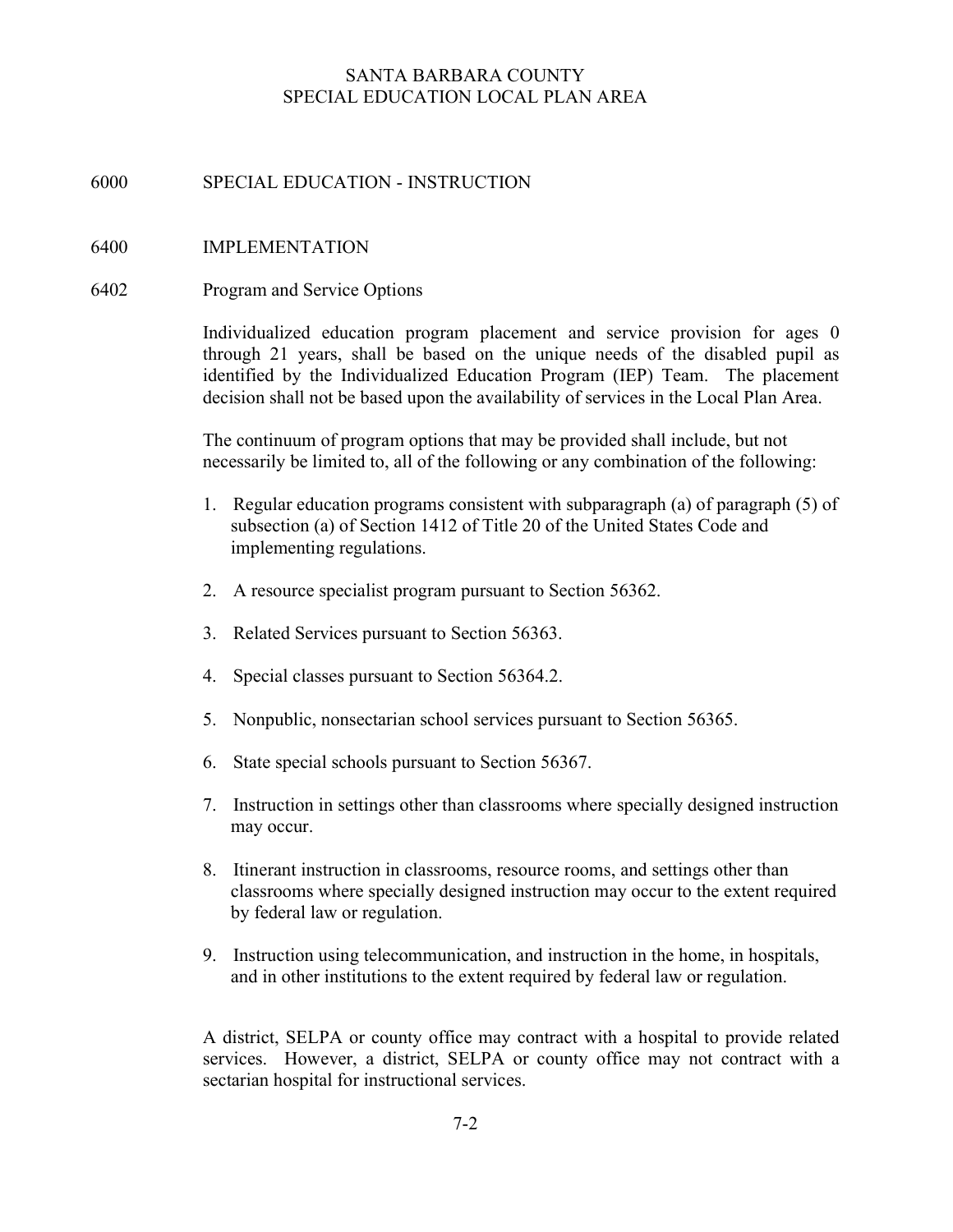# 6000 SPECIAL EDUCATION - INSTRUCTION

- 6400 IMPLEMENTATION
- 6402 Program and Service Options (Continued)

Coordination of services with other local public agencies which are funded to serve disabled individuals shall be the responsibility of the SBCSELPA. The SBCSELPA Executive Director may consult with local education agency (LEA) special education administrators and business officials from LEAs in SBCSELPA, as needed, to seek input regarding the coordination of services.

(EDUCATION CODE SECTIONS 56195.7(d), 56360, 56361, 56363, 56364, 56365, 56367)

| <b>DATE APPROVED:</b> | January 3, 1984   |
|-----------------------|-------------------|
| <b>DATE REVISED:</b>  | January 9, 1987   |
| <b>DATE REVISED:</b>  | November 6, 1987  |
| <b>DATE REVISED:</b>  | March 3, 1995     |
| <b>DATE REVISED:</b>  | December 9, 2002  |
| <b>DATE REVISED:</b>  | December 14, 2009 |
| <b>DATE REVISED:</b>  | October 5, 2015   |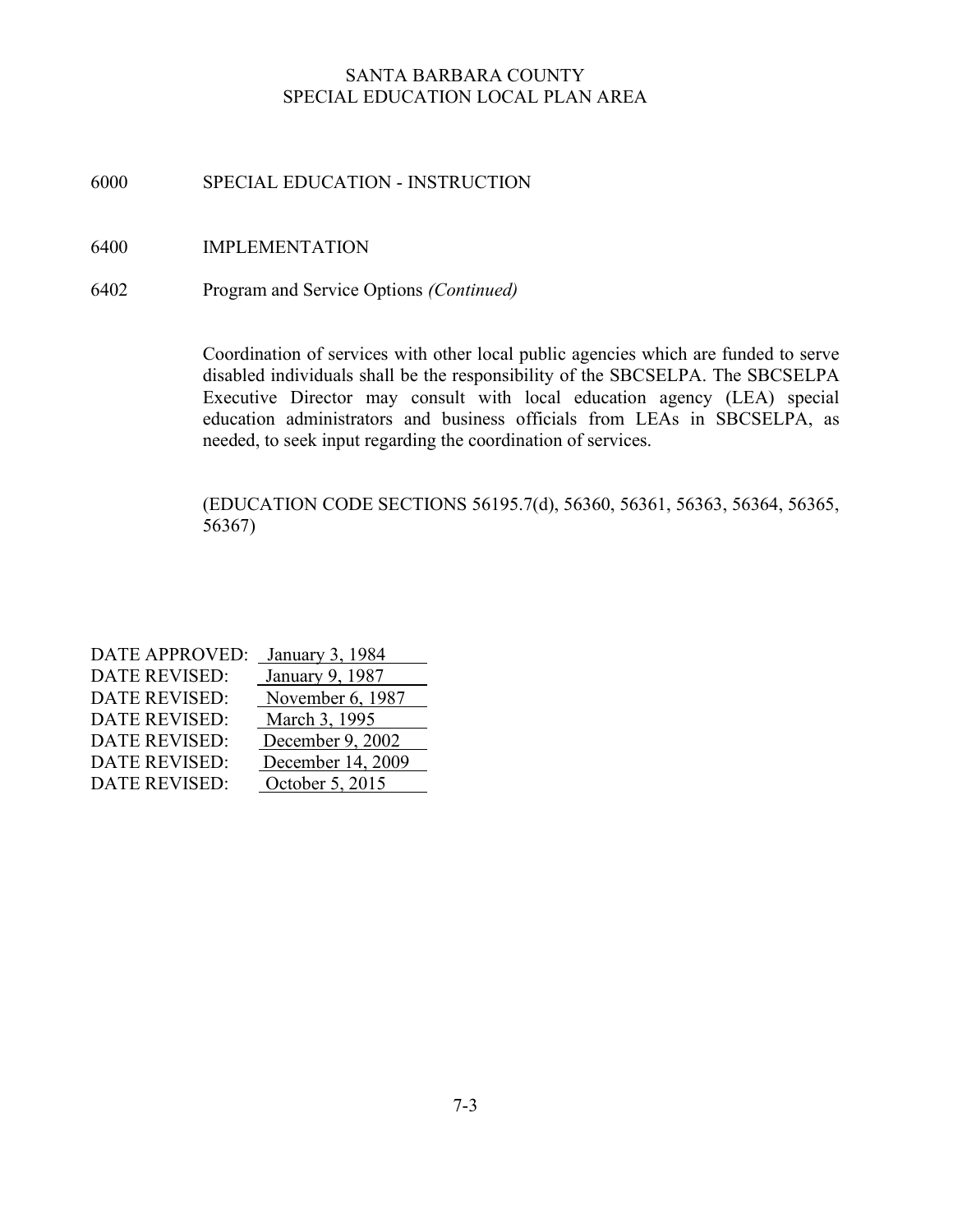## 6000 SPECIAL EDUCATION - INSTRUCTION

#### 6400 IMPLEMENTATION

#### 6403 Supplemental Program Options

In addition to the Education Code-mandated continuum of program options listed in Santa Barbara County SELPA Policy, individual districts within the SBCSELPA may also provide special education services to students pursuant to an IEP in programs which may include the following:

1. Special Day Class with Maximum Mainstreaming

 A Special Day Class may maintain pupils within the SDC caseload who are mainstreamed in general education for more than 50% of the instructional day. The IEP shall indicate the amount of time the pupil shall be served in the general education setting and the activities of the SDC teacher to support successful mainstreaming.

2. SDC/Inclusion Support

 An SDC teacher may maintain a caseload containing pupils with IEPs who are placed in general education classrooms for 100% of the instructional day, with the SDC inclusion teacher providing support to the general education teachers in curriculum modification, instructional strategies, assignment monitoring, and/or program coordination.

3. Embedded Special Day Class

 A district may create embedded Special Day Classes by merging a complete SDC with a general education classroom. Team teaching shall be provided as long as the district assures that all IEP goals/objectives and services are addressed and that general education pupil's families have been fully informed regarding the program.

4. Learning Center Special Education Delivery Options

 A district may elect to provide special education services via a Learning Center model provided the district assures that all IEP goals/objectives and services are met. The Learning Center concept assigns all pupils to age-appropriate general education classrooms for appropriate activities such as the opening of school, appropriate instructional and non-instructional activities, special events, lunch, recess, field trips, and other activities as appropriate per each IEP. The Learning Center may include services previously provided via SDC, RSP and/or related services based on each district's defined Learning Center. Learning Centers may also include other categorical services, i.e., ELL/ELD, Title 1, GATE, general education services, and other district/school services.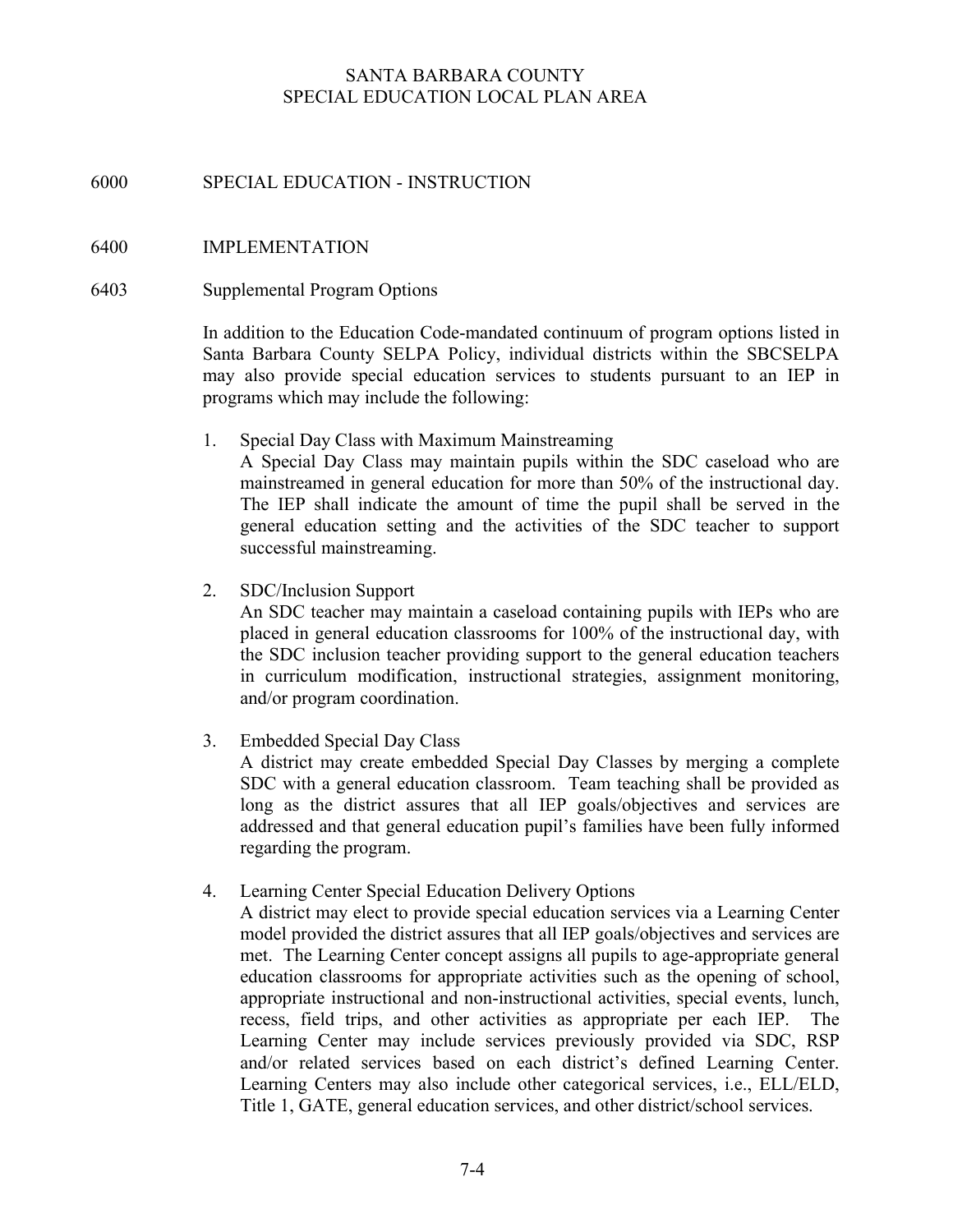6000 SPECIAL EDUCATION - INSTRUCTION

#### 6400 IMPLEMENTATION

- 6403 Supplemental Program Options (Continued)
	- 5. Departmentalized Special Education Services A district may provide departmentalized services, blending services between SDC teachers and RSP teachers, with the IEP specifying the total amount of special education services to be provided. Pupils may receive services from both SDC and RSP staff per the IEP. A case carrier for each student shall be assigned.
	- 6. Small Group Instruction (SGI) A district may provide services to pupils in special education in small group settings utilizing appropriately credentialed special education staff.

DATE APPROVED: December 9, 2002 DATE REVISED: February 2, 2015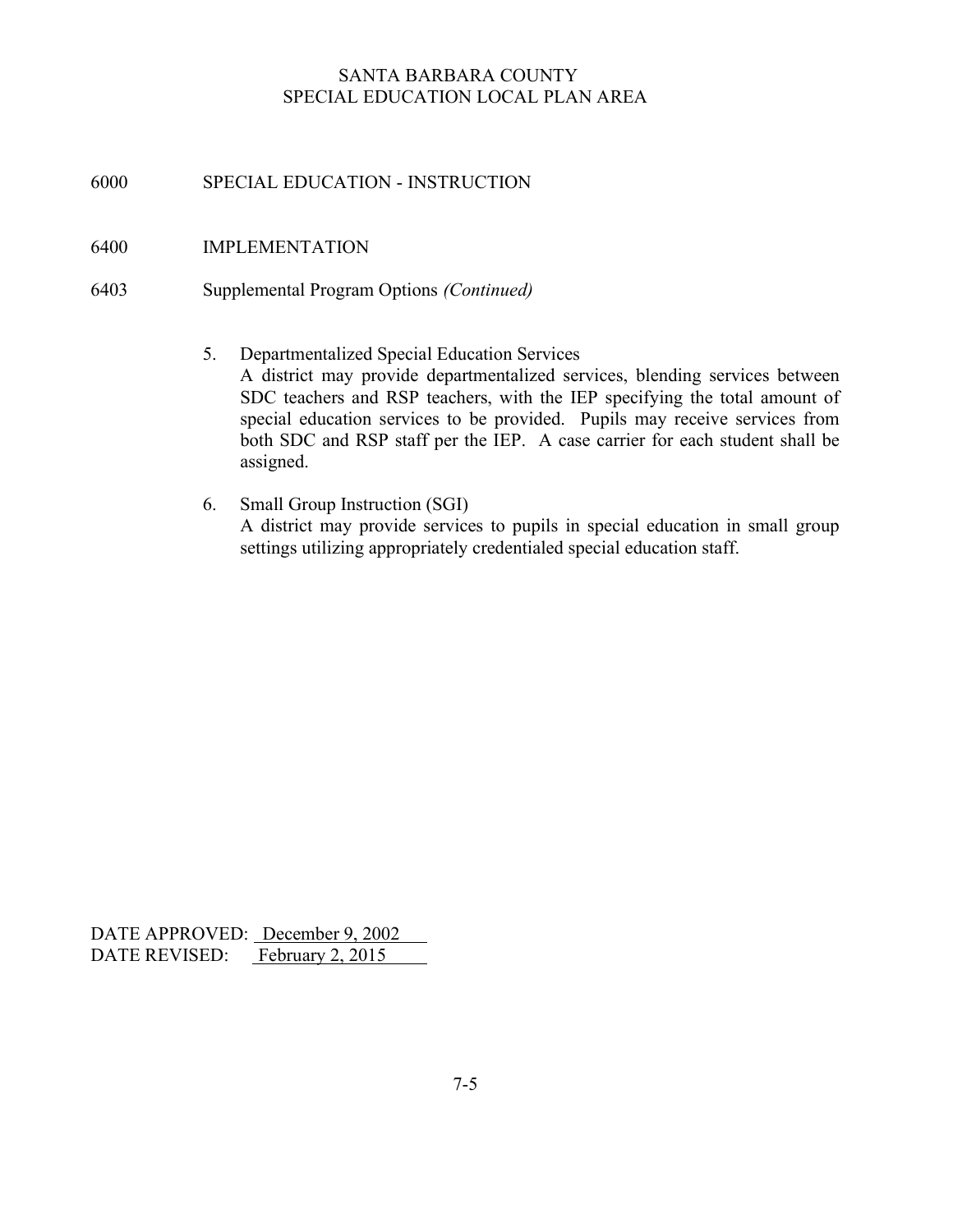# 6000 SPECIAL EDUCATION - INSTRUCTION

#### 6400 IMPLEMENTATION

6404 Development of Additional Resource Options

When educational services needed by an individual with exceptional needs are not available in the Santa Barbara County Special Education Local Plan Area, the Administrative Unit shall assist the district or County Education Office in developing or locating the needed services or contracting with appropriate public or private agencies.

| <b>DATE APPROVED:</b> | January 3, 1984    |
|-----------------------|--------------------|
| DATE REVISED:         | January 9, 1987    |
| DATE REVISED:         | March 3, 1995      |
| DATE REVISED:         | December 9, 2002   |
| DATE REVISED:         | February $2, 2015$ |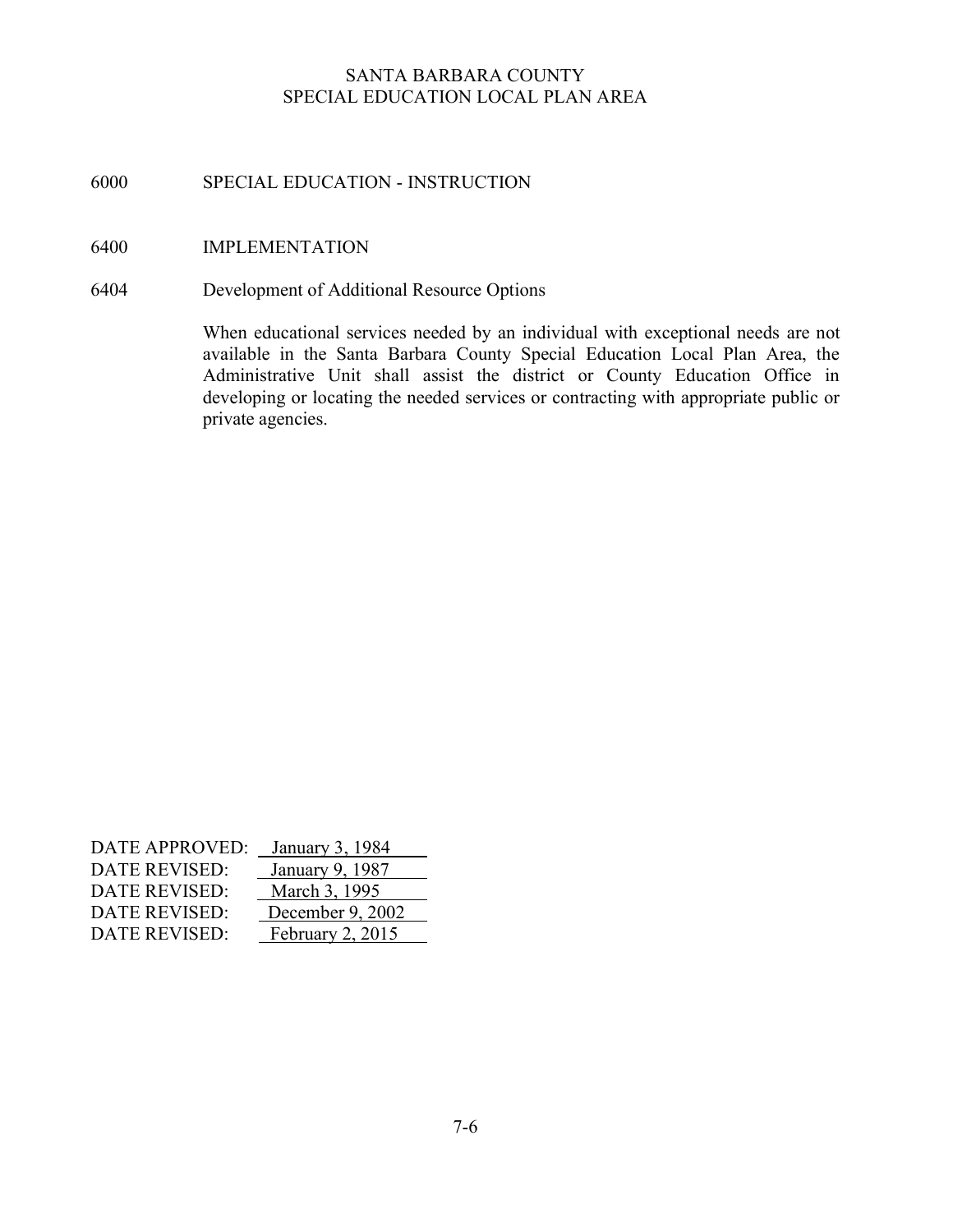## 6000 SPECIAL EDUCATION - INSTRUCTION

#### 6400 IMPLEMENTATION

#### 6405 Entities Responsible for Program Operation

Nondirect service school districts will operate programs for individuals with disabilities residing within their district with the following exceptions:

- 1. The County Education Office will operate infant programs for individuals with disabilities who are within the age range of birth to 3 years and who are eligible for special education.
- 2. The County Education Office will operate preschool special education programs for individuals with disabilities who are enrolled in preschool programs except for:
	- a. District operated regional programs of low incidence disabilities such as hearing impaired, visually impaired, etc.
	- b. District operated preschool special education programs for individuals with disabilities.

The expectation is that children will enter kindergarten if they are 4.9 years of age as of September 1.

3. Individuals with disabilities who are retained in preschool through the recommendation of the IEP Team (which must include an administrative representative from both the County Education Office and the child's district of residence) shall continue to receive necessary special education services from the County Education Office.

 All preschool students shall transition to an appropriate kindergarten program by the student's sixth birthday in order to meet California Compulsory Education Laws.

4. Preschool individuals with an IEP who reside in districts that comprise the Santa Barbara County SELPA (SBCSELPA) may, upon parent request due to employment related reasons, receive preschool special education services in a like program offered as FAPE in the IEP from the County Education Office and district where regional program is operated on a space available basis in regions of the SBCSELPA other than the region where services would normally be provided. In cases where preschool intra-SELPA placements are at parent request rather than pursuant to a recommendation of the IEP Team, transportation for the child shall be the responsibility of the parent.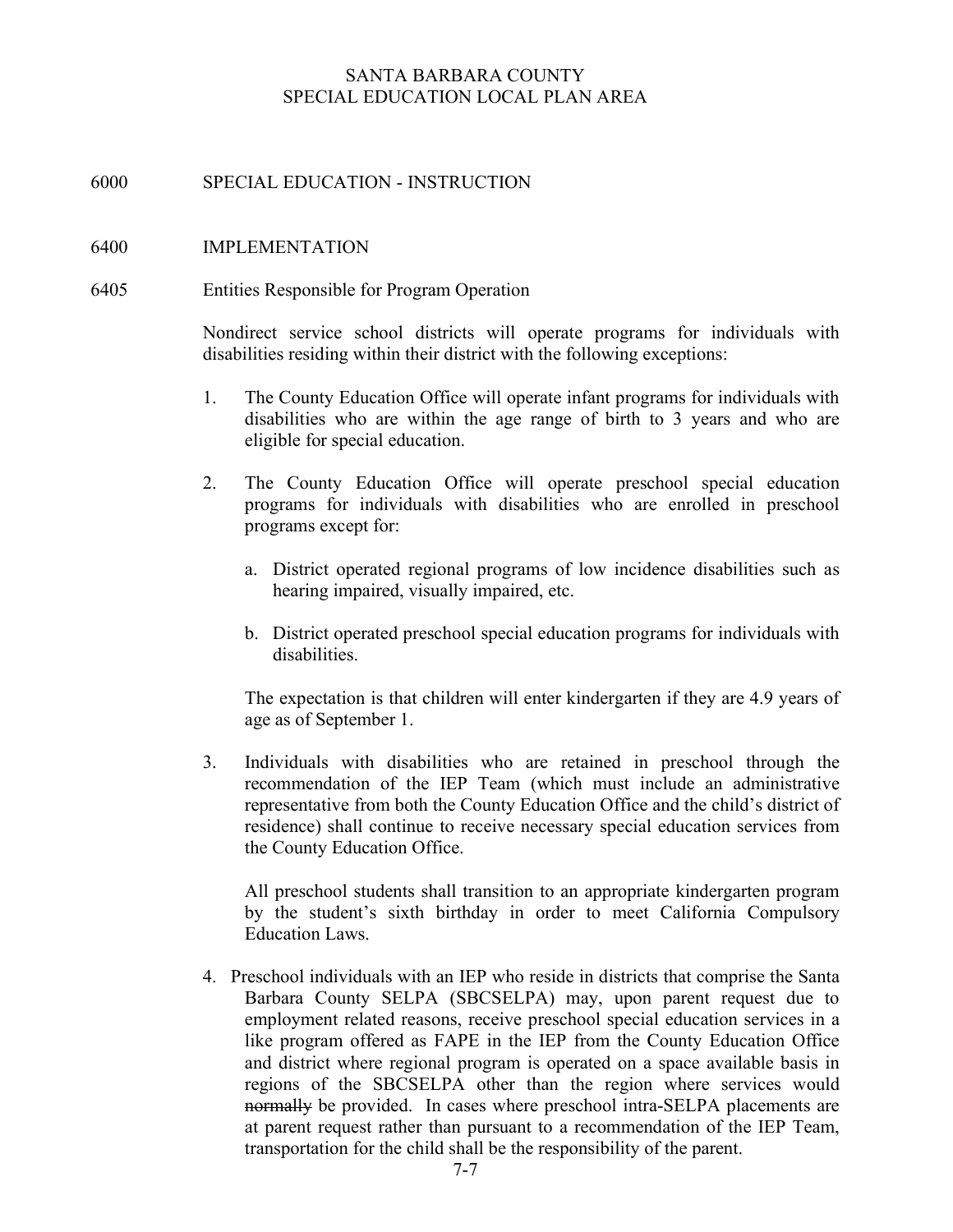#### 6000 SPECIAL EDUCATION - INSTRUCTION

#### 6400 IMPLEMENTATION

#### 6405 Entities Responsible for Program Operation (Continued)

School age regional program students who reside in districts that comprise the SBCSELPA may, upon parent written request to and approval from the SBCSELPA Executive Director, attend and receive special education services in a like regional program located in a region other than the region where the services would normally be provided on a space available basis due to parent employment reasons. The SBCSELPA Executive Director will meet with the LEA special education administrator and regional program operators from both regions to discuss the request to ensure the request is appropriate and feasible. The SBCSELPA Executive Director's final decision will be provided to the parent in writing within 30 days from the request unless the request is received when school is not in session pending JPA Board approval. If the request is received when school is not in session, then the final decision will be provided to the parent by September  $15<sup>th</sup>$ . Each intra-SELPA transfer will be granted for one year only and a new request must be submitted annually. In cases where the intra-SELPA placement is at parent request rather than pursuant to a recommendation of the IEP Team, transportation for the child shall be the responsibility of the parent. All costs associate with the program, with the exception of transportation, shall be funded as per SBCSELPA Local Plan Policy 3204.

5. Preschool individuals with disabilities whose parents reside outside the boundaries of the SBCSELPA may receive preschool special education services provided by the County Education Office with the consent of the child's district of residence on a space available basis. Any excess costs of special education services received by such individuals shall be billed to the child's district of residence.

The governing board of the County Education Office or any district within the SBCSELPA may provide for the education of individual pupils in special education programs maintained by other districts or counties and may include within the special education program pupils who reside in other districts or counties.

#### (EDUCATION CODE 56195.5(b))

| DATE APPROVED: | January 9, 1987    | DATE REVISED: | December 3, 2007   |
|----------------|--------------------|---------------|--------------------|
| DATE REVISED:  | March 3, 1995      | DATE REVISED: | December 14, 2009  |
| DATE REVISED:  | January 8, 1999    | DATE REVISED: | November $1, 2010$ |
| DATE REVISED:  | December $9, 2002$ | DATE REVISED: | February $2, 2015$ |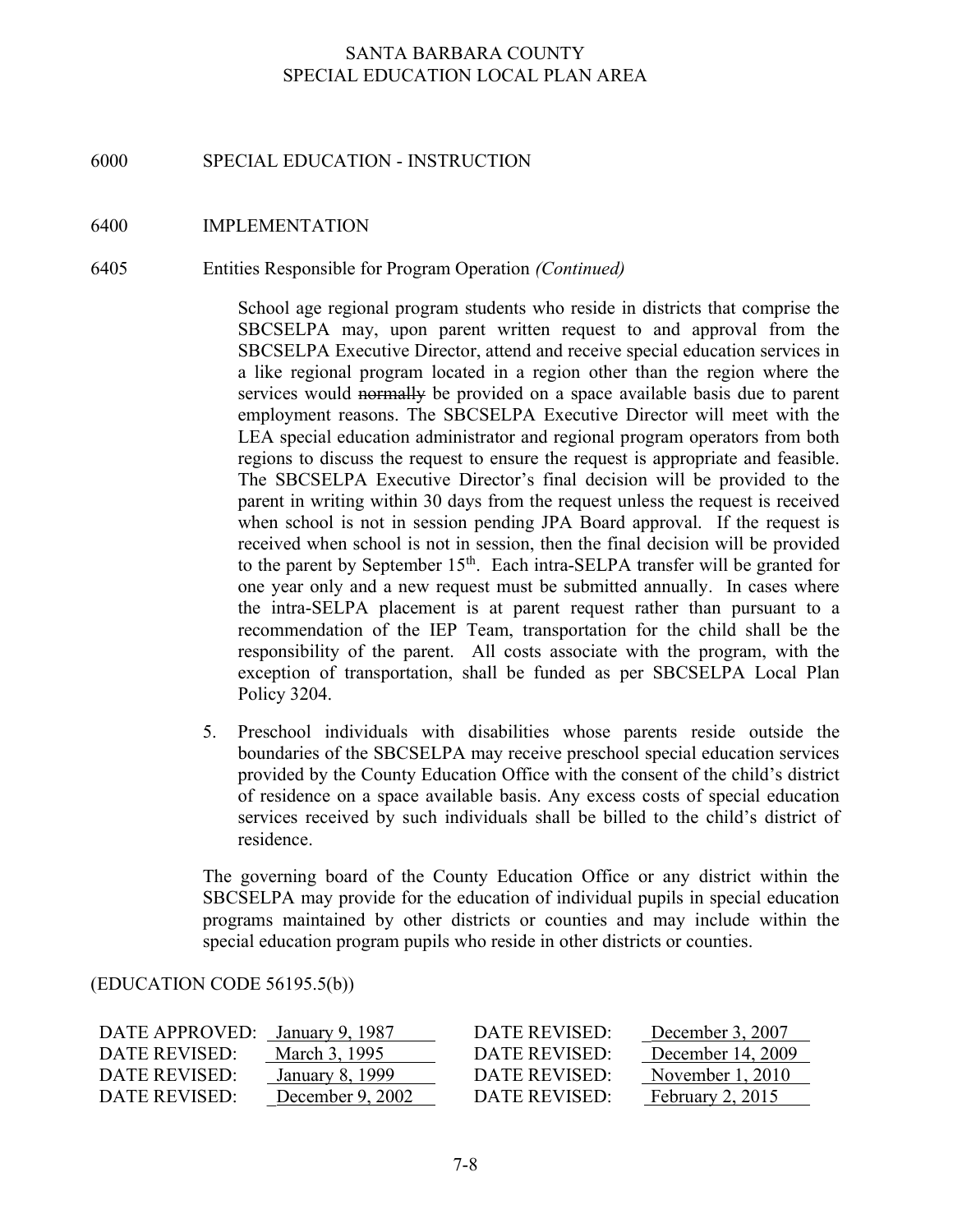# 6000 SPECIAL EDUCATION - INSTRUCTION

## 6400 IMPLEMENTATION

6406 Responsibility in Individualized Education Program Implementation

The individuals responsible for implementing the Individualized Education Program (IEP) at the site level shall ensure a direct correlation between Individualized Education Program (IEP) goals and objectives and instructional practices. Ongoing communication/coordination of instruction and curriculum between all implementers of IEPs shall be developed and maintained.

| DATE APPROVED: January 3, 1984 |                  |
|--------------------------------|------------------|
| <b>DATE REVISED:</b>           | January 9, 1987  |
| DATE REVISED:                  | March 3, 1995    |
| DATE REVISED:                  | December 9, 2002 |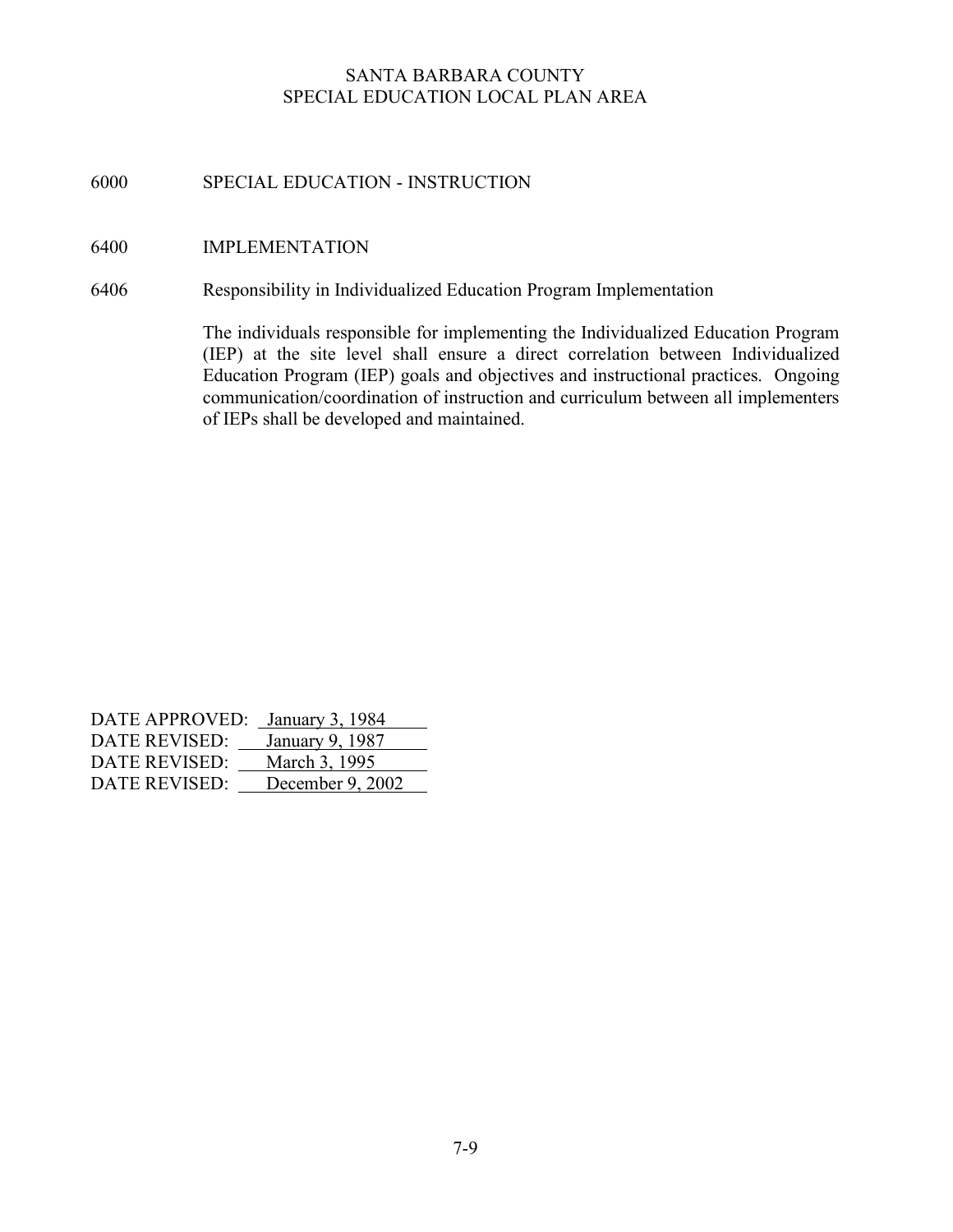# 6000 SPECIAL EDUCATION - INSTRUCTION

## 6400 IMPLEMENTATION

#### 6407 Resource Specialist Program

The Resource Specialist Program shall provide, but not be limited to, all of the following:

- 1. Provide instruction and services needed for those eligible pupils who are assigned to regular class teachers for the majority of the day.
- 2. Provide information and assistance to eligible pupils and their parents.
- 3. Provide consultation, resource information and material regarding eligible pupils to their parents and regular staff members.
- 4. Coordinate special education services with the regular education program.
- 5. Monitor pupil progress on a regular basis including participating in their review and revisions to IEPs.
- 6. Refer pupils who do not make progress to the Individualized Education Program Team.
- 7. Emphasize, at the secondary level, academic achievement, career and vocational development and preparation for adult life.

(EDUCATION CODE 56195.8(b)(4) and 56362)

DATE APPROVED: January 9, 1987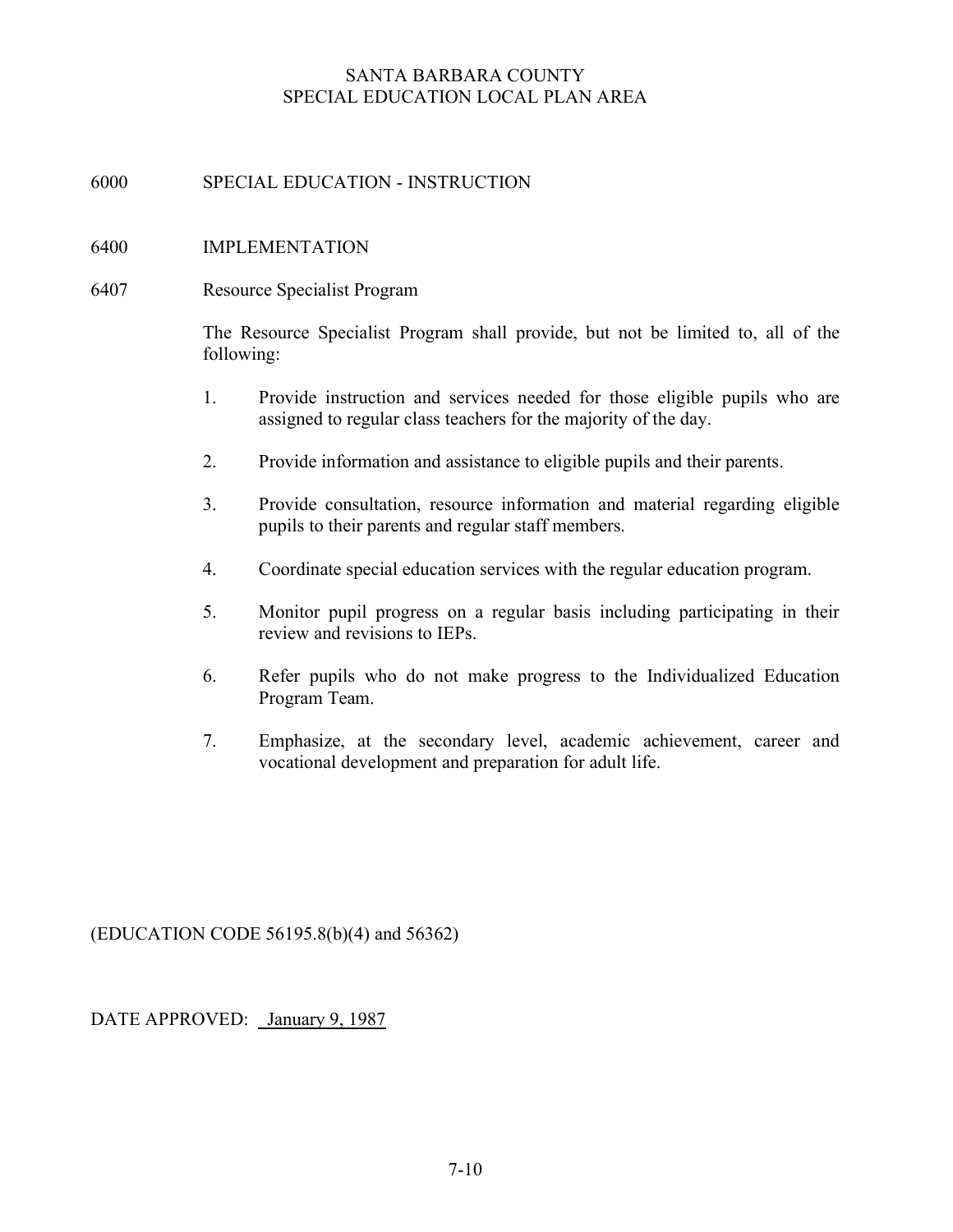# 6000 SPECIAL EDUCATION - INSTRUCTION

#### 6400 IMPLEMENTATION

#### 6409 Resource Specialist Program Caseload

Resource specialist caseloads shall include but not be limited to, all pupils for whom the resource specialist performs any of the services described in subdivision (a) of Education Code Section 56362.

Resource specialists shall not enroll a pupil for the majority of a school day without prior approval by the State Board of Education and the Santa Barbara County SELPA.

Resource specialist caseloads shall not exceed 28 pupils.

A resource specialist shall not simultaneously be assigned to serve as a resource specialist and to teach regular classes.

(EDUCATION CODE 56195.8(b)(4) and 56362)

DATE APPROVED: January 9, 1987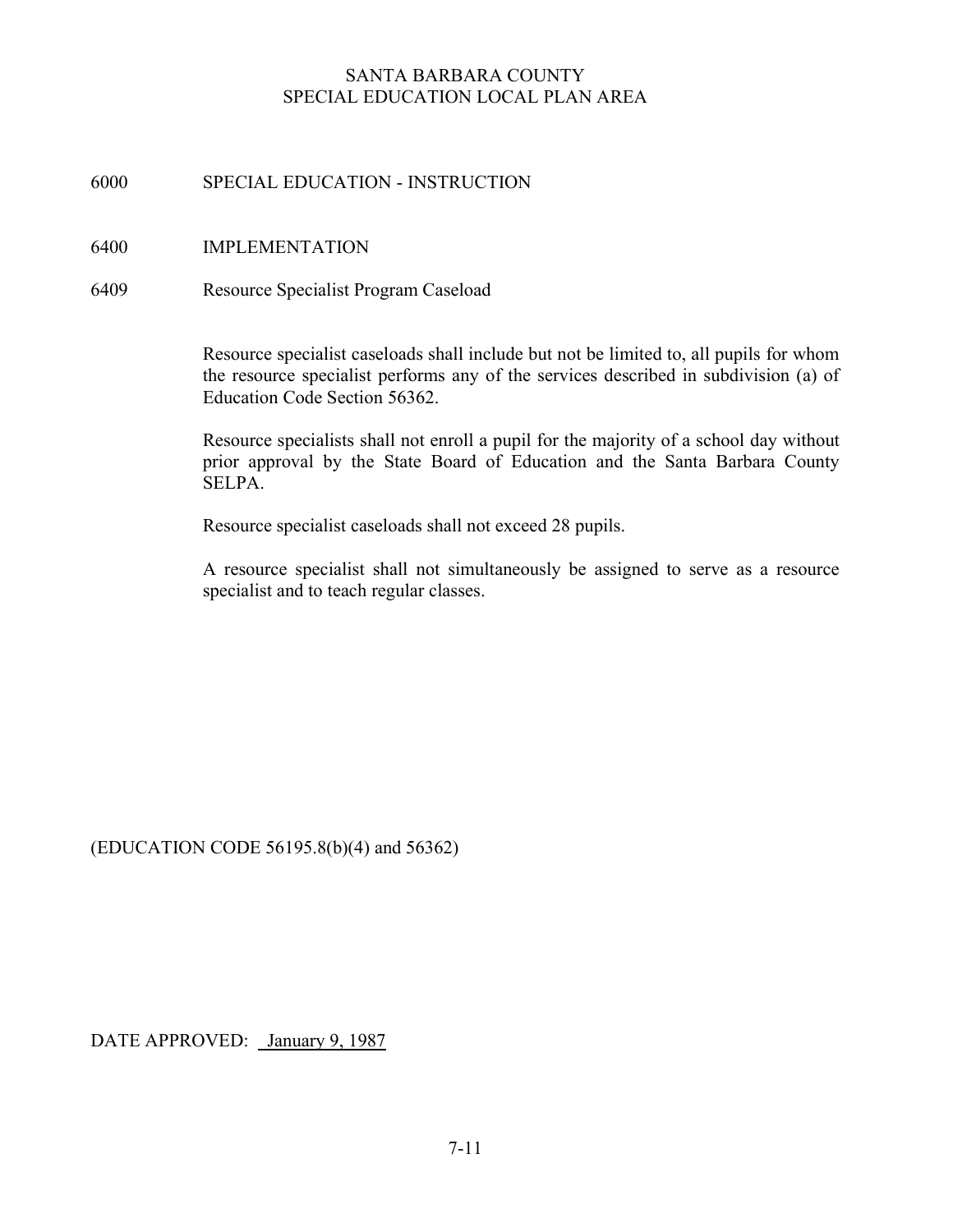# 6000 SPECIAL EDUCATION - INSTRUCTION

## 6400 IMPLEMENTATION

#### 6410 Related Services

Related services include but are not limited to the following:

- 1. Language, Speech Development and Remediation
- 2. Audiological Services
- 3. Orientation and Mobility Instruction
- 4. Instruction in Home or Hospital
- 5. Adaptive P.E.
- 6. Physical/Occupational Therapy
- 7. Vision Services
- 8. Specialized Driver Training Instruction
- 9. Counseling and Guidance
- 10. Psychological Services (other than assessment and development of the IEP)
- 11. Parent Counseling and Training
- 12. Health and Nursing Services
- 13. Social Worker Services
- 14. Specially Designed Vocational Education and Career Development
- 15. Recreation Services
- 16. Specialized Services for Low Incidence Disabilities such as readers, transcribers and vision and hearing services
- 17. Supplemental Instruction

#### (EDUCATION CODE 56363)

DATE APPROVED: January 9, 1987 DATE REVISED: February 2, 2015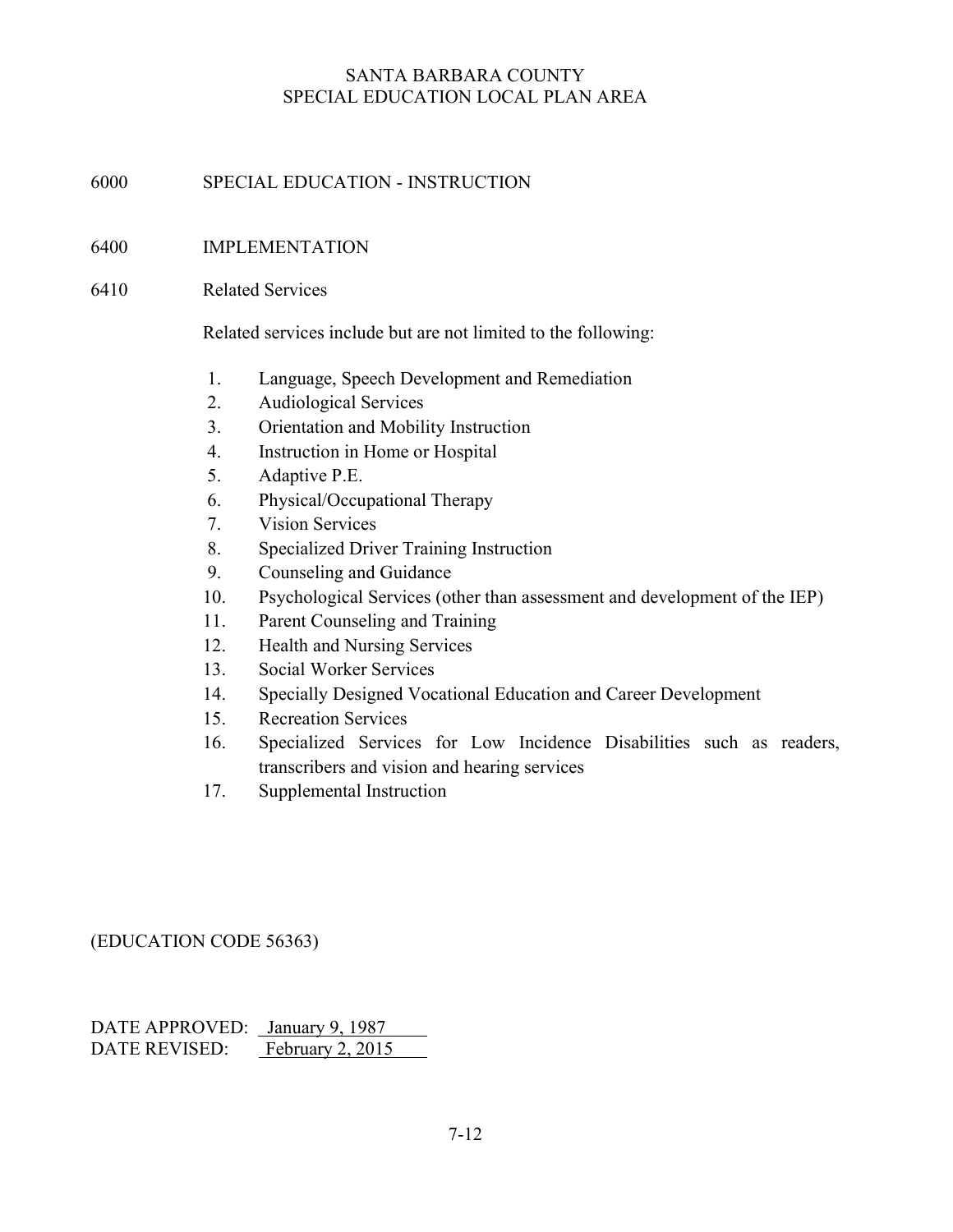# 6000 SPECIAL EDUCATION - INSTRUCTION

## 6400 IMPLEMENTATION

6411 Related Services Provision

Related services may include individual or small group instruction in a specialized area of educational need.

Related services may be provided to individuals with disabilities who are served throughout the full continuum of educational settings.

Related services as specified on the IEP shall be available when the instruction and services are necessary for the pupil to benefit educationally from his/her instructional program.

Related services, when needed as determined by the IEP Team, shall be specified in the IEP including frequency and duration of service.

Each individual with disabilities shall be provided with related services and related services in accordance with his or her individualized education program.

All persons providing related services shall be qualified as required by adopted standards for certification of professional personnel by the Commission on Teacher Credentialing, the State Board of Education, or other appropriate licensing agencies.

Related services occupational therapy (OT) services that are deemed medically necessary as specified in the IEP shall be provided by California Children Services (CCS), as appropriate, pursuant to Chapter 26.5 of the Government Code.

In the event that other public agencies fail or cease to provide related services in accordance with an IEP for which they have responsibility, the local education agency that is providing primary educational services for the pupil will provide the related services specified in the pupil's IEP. Reimbursement for the cost of providing such related services shall be requested from the public agency responsible for the provided services  $(20 \text{ U.S.C. } 1412(a)(12)(B)).$ 

Related services regional occupational therapy (OT) services shall be provided by the County Education Office as specified in the IEP for students in districts located in south Santa Barbara County. Related services regional OT services shall be provided by the Orcutt Union School District as specified in the IEP for students in districts located in north Santa Barbara County.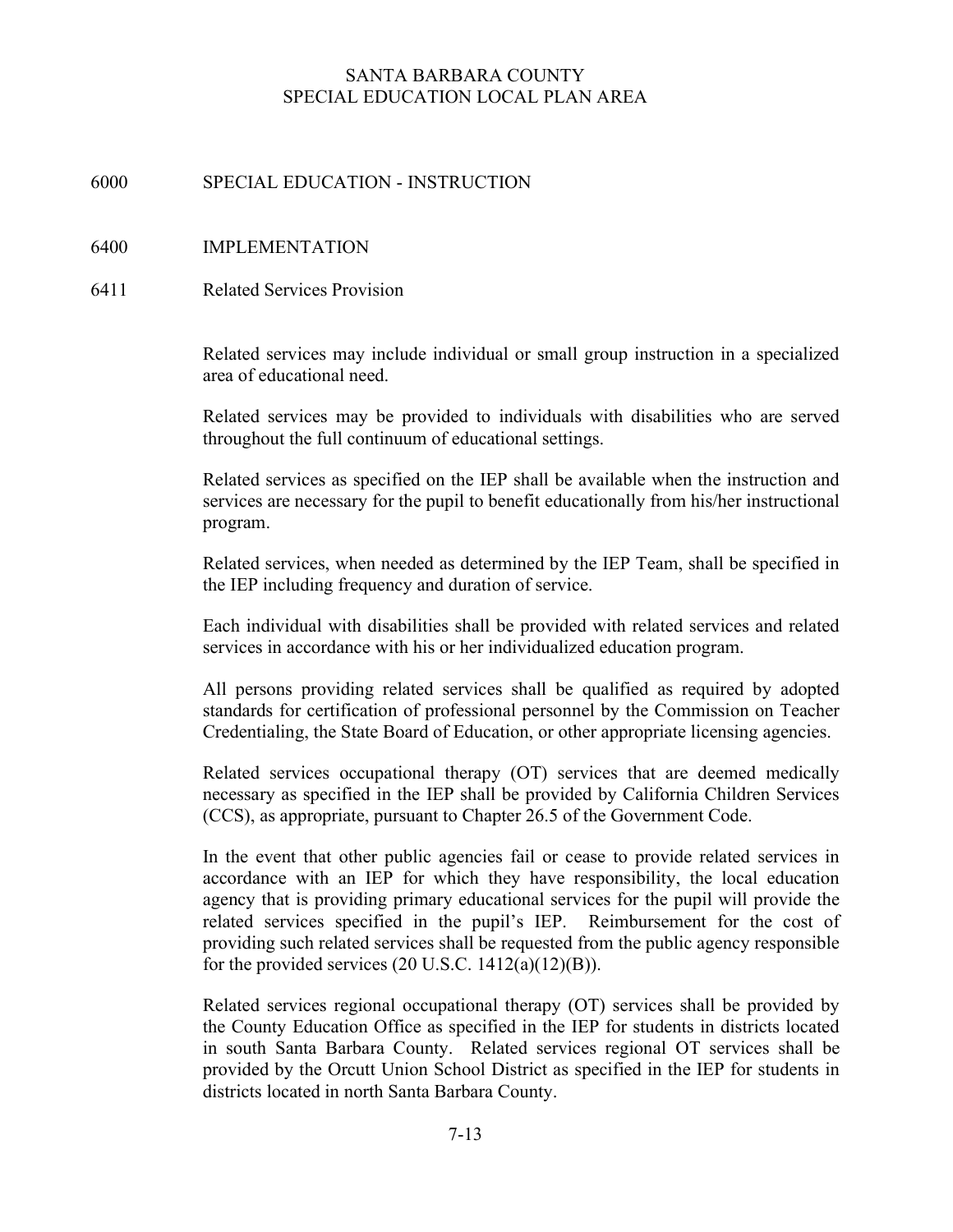6000 SPECIAL EDUCATION - INSTRUCTION

- 6400 IMPLEMENTATION
- 6411 Related Services Provision (Continued)

Related services shall be available through nonpublic nonsectarian agency services when no appropriate public education program is available.

A district, SELPA or county office may provide related services through contract with a hospital when no appropriate public education program is available.

(EDUCATION CODE SECTIONS 56100(f), 56361.5(a), 56363(a), 56365(a) and TITLE 5, SECTIONS 3051(a) (1), (2) and (3))

| <b>DATE APPROVED:</b> | January 9, 1987  |
|-----------------------|------------------|
| <b>DATE REVISED:</b>  | March 3, 1995    |
| <b>DATE REVISED:</b>  | December 9, 2002 |
| <b>DATE REVISED:</b>  | February 1, 2010 |
| <b>DATE REVISED:</b>  | November 7, 2011 |
| <b>DATE REVISED:</b>  | February 2, 2015 |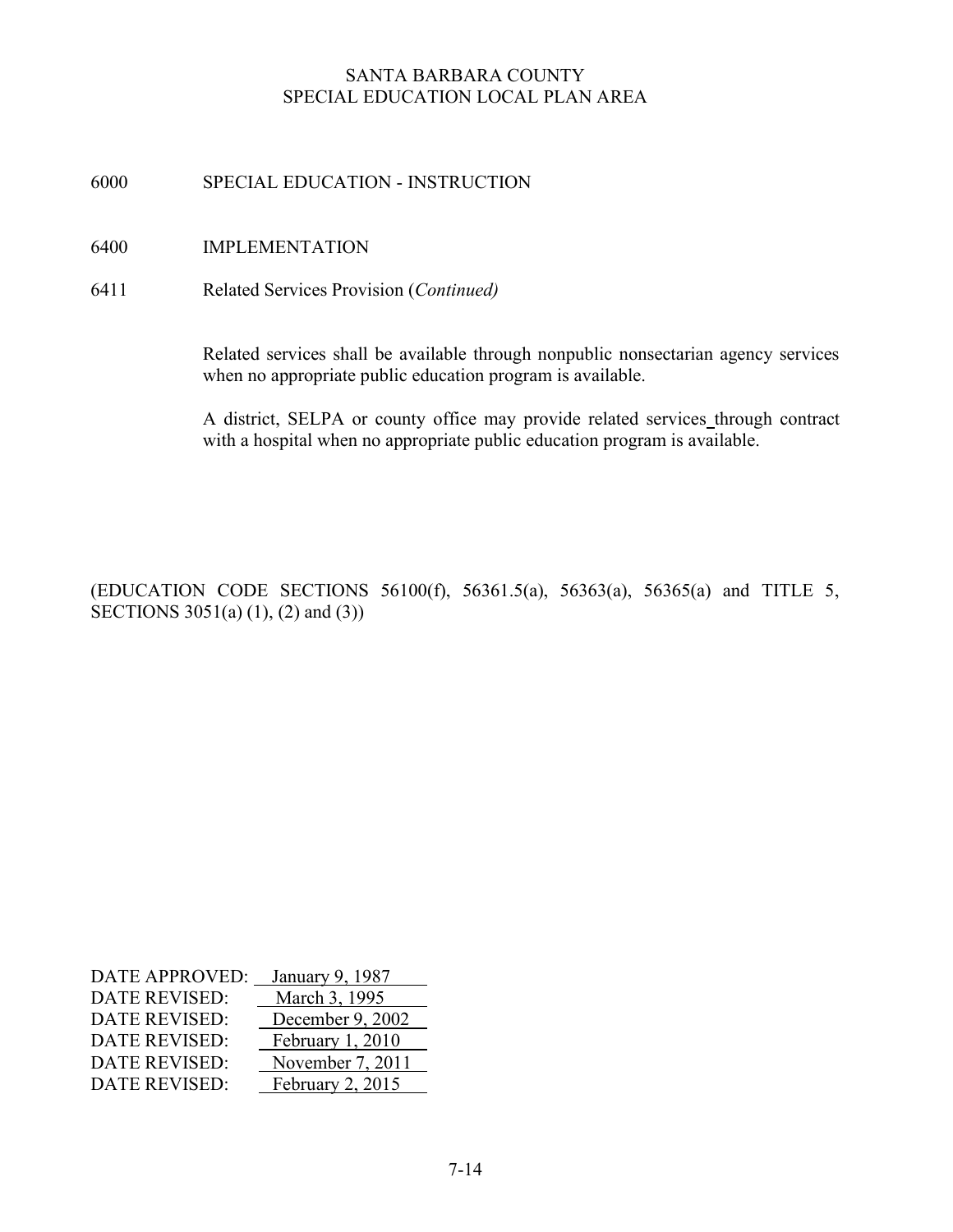# 6000 SPECIAL EDUCATION - INSTRUCTION

## 6400 IMPLEMENTATION

#### 6412 Related Services Caseload

The SELPA-wide average caseload for language, speech and hearing specialists shall not exceed 55 cases. The SELPA-wide average caseload allows for specialized provision of services to meet the needs of the full scope of service populations from the mild to severe/profound.

The maximum caseload for a speech and language specialist providing services exclusively to individuals with exceptional needs, between the ages of three and five years, inclusive, as defined in Section 56441.7 shall not exceed a count of 40.

# (EDUCATION CODE SECTION 56363.3, 56441.7)

| <b>DATE APPROVED:</b> | January 9, 1987  |
|-----------------------|------------------|
| <b>DATE REVISED:</b>  | December 9, 2002 |
| <b>DATE REVISED:</b>  | November 3, 2003 |
| <b>DATE REVISED:</b>  | December 5, 2011 |
| <b>DATE REVISED:</b>  | February 2, 2015 |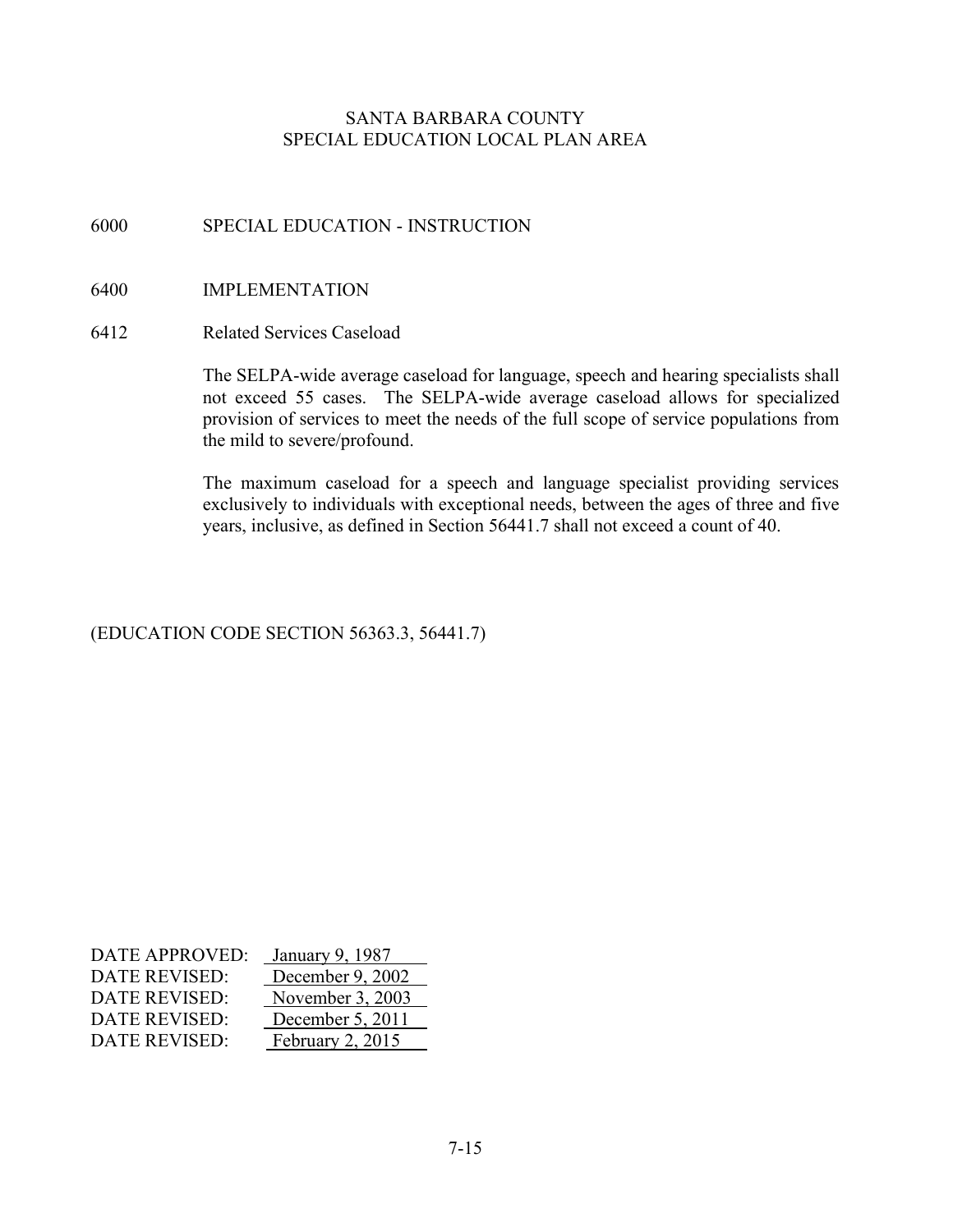# 6000 SPECIAL EDUCATION - INSTRUCTION

#### 6400 IMPLEMENTATION

#### 6413 Related Services Instructional Assistants

Related services may be provided by an assistant working under the direct supervision of a credentialed language, speech and hearing specialist if specified in the IEP. No more than two assistants may be supervised by one credentialed language, speech, and hearing specialist.

An instructional assistant is a person employed to assist classroom teachers and other certified personnel in the performance of their duties and in the supervision of pupils in instructional tasks which, in the judgment of the certified personnel to whom the instructional assistant is assigned, may be performed by a person not licensed as a classroom teacher.

Educational qualifications and proficiencies for instructional assistants require a demonstrated proficiency in basic reading, writing and mathematics skills up to or exceeding that required by the employing district proficiency test.

(EDUCATION CODE SECTION 56363 and TITLE 5 SECTION 3051.1(c))

DATE APPROVED: January 9, 1987 DATE REVISED: December 9, 2002 DATE REVISED: February 2, 2015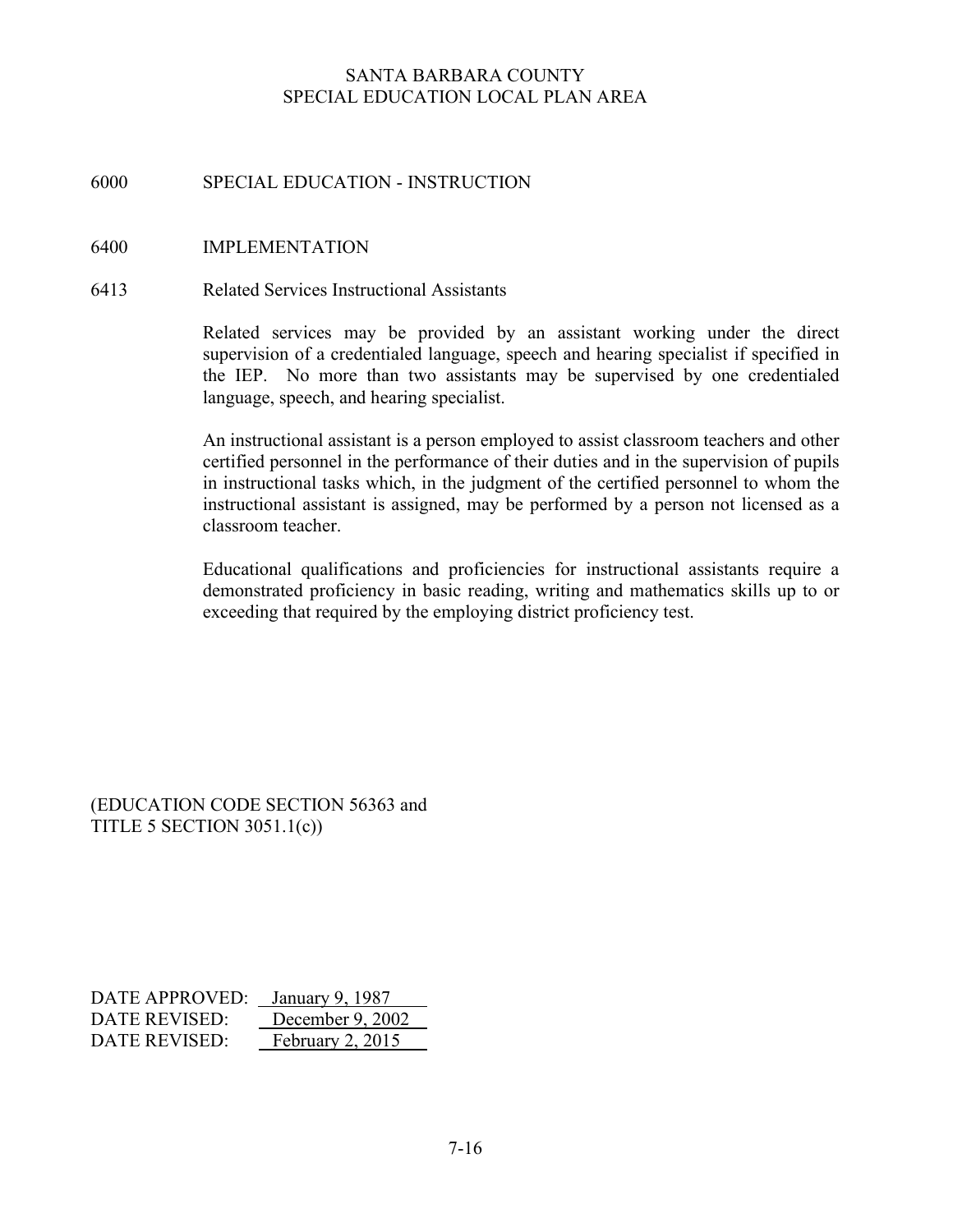# 6000 SPECIAL EDUCATION - INSTRUCTION

## 6400 IMPLEMENTATION

#### 6414 Related Services Counseling

Related Services Counseling shall be provided to individuals with exceptional needs when the IEP Team determines that such counseling is needed in order to implement the special education services described in the IEP.

There may be times when the individual with exceptional needs can benefit from counseling for problems which are not directly related to the special education eligibility criteria. In those cases, counseling should be provided in the same manner as for all other students.

| DATE APPROVED: | June 2, 1989     |
|----------------|------------------|
| DATE REVISED:  | March 3, 1995    |
| DATE REVISED:  | December 9, 2002 |
| DATE REVISED:  | February 2, 2015 |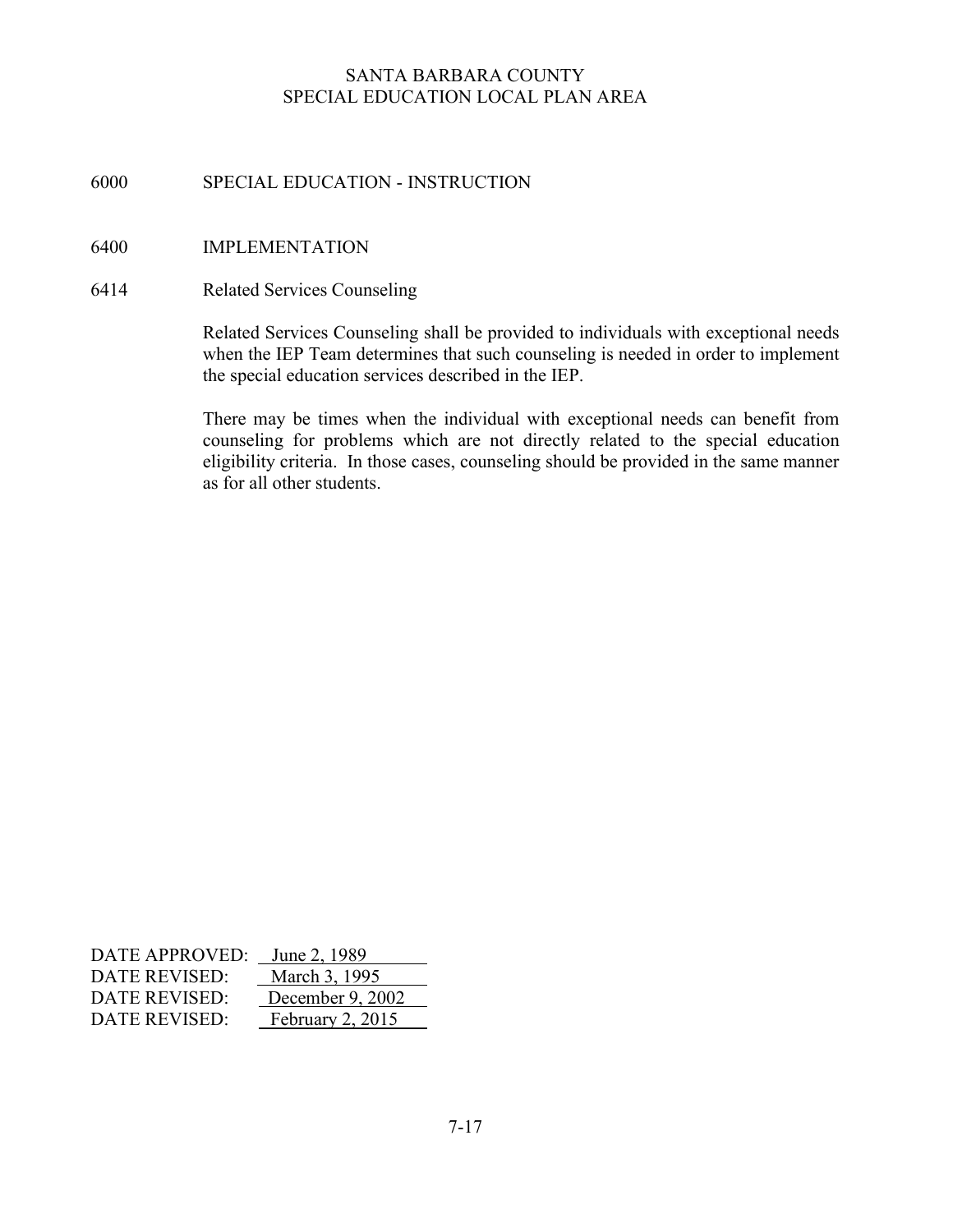# 6000 SPECIAL EDUCATION - INSTRUCTION

## 6400 IMPLEMENTATION

#### 6415 Provisions for Vocational Career Education-Transition

The Santa Barbara County SELPA is committed to provide individuals with exceptional needs with appropriate vocational and career education in order to facilitate their transition into the community.

Specially designed vocational education and career development for individuals with exceptional needs regardless of severity of disability may include:

- 1. Providing prevocational programs and assessing work-related skills, interests, aptitudes and attitudes.
- 2. Coordinating and modifying the existing vocational education program for individuals with exceptional needs.
- 3. Assisting individuals in developing attitudes, self-confidence, and vocational competencies to locate, secure, and retain employment in the community or sheltered environment, and to enable such individuals to become participating members of the community.
- 4. Establishing work training programs.
- 5. Assisting in job placement.
- 6. Instructing job trainers and employers as to the unique needs of individuals.
- 7. Maintaining regularly scheduled contact with all workstations and job site trainers.
- 8. Coordinating services with the Department of Rehabilitation as designated in the IEP.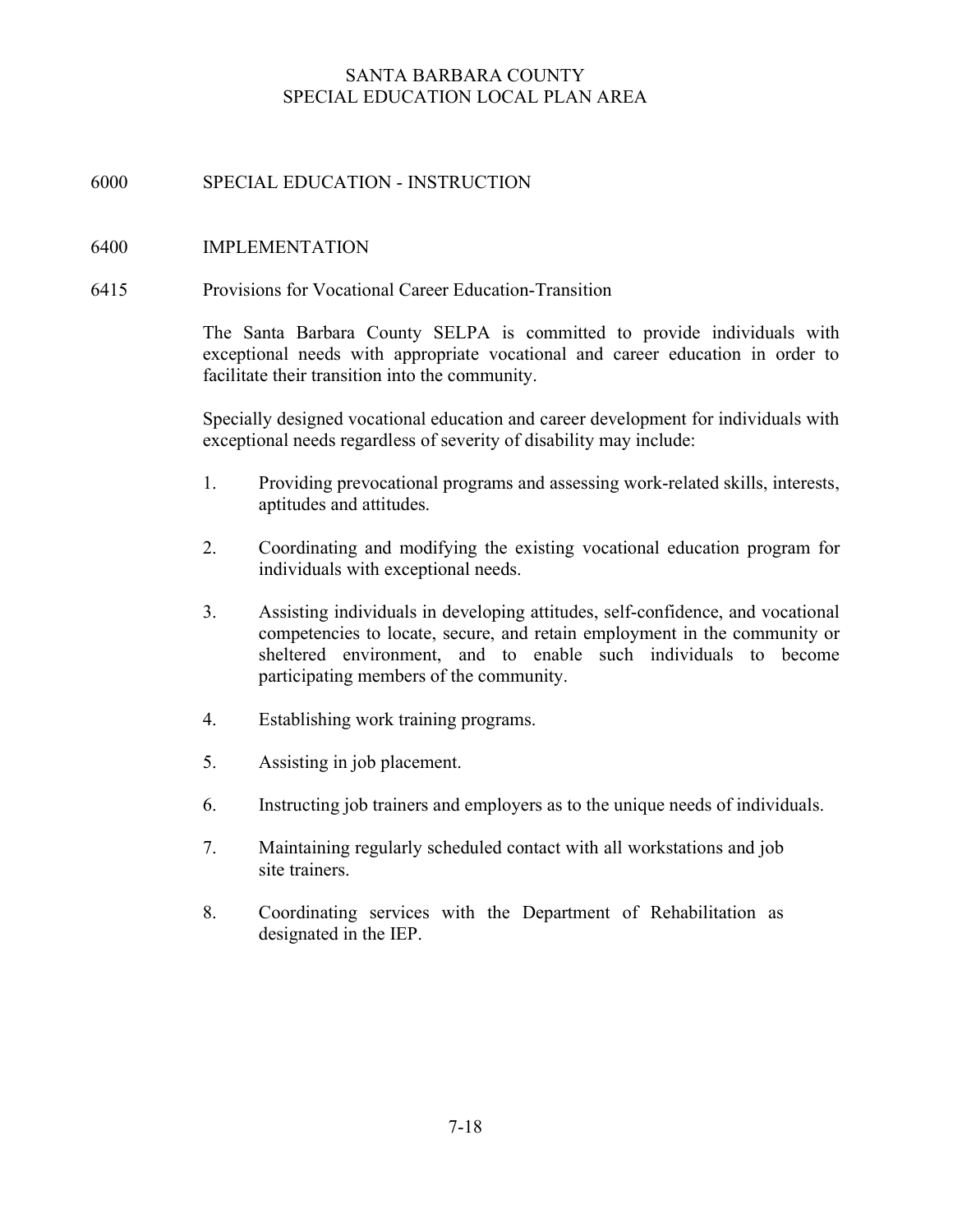# 6000 SPECIAL EDUCATION - INSTRUCTION

## 6400 IMPLEMENTATION

# 6415 Provisions for Vocational Career Education-Transition (Continued)

The above vocational and career education activities shall provide for the planning of services to facilitate the transition of pupils from special education programs to the field of work and/or other educational/vocational training programs.

# (EDUCATION CODE SECTION 51215, 56345.1)

| DATE APPROVED: January 9, 1987 |                  |
|--------------------------------|------------------|
| DATE REVISED:                  | March 3, 1995    |
| DATE REVISED:                  | December 9, 2002 |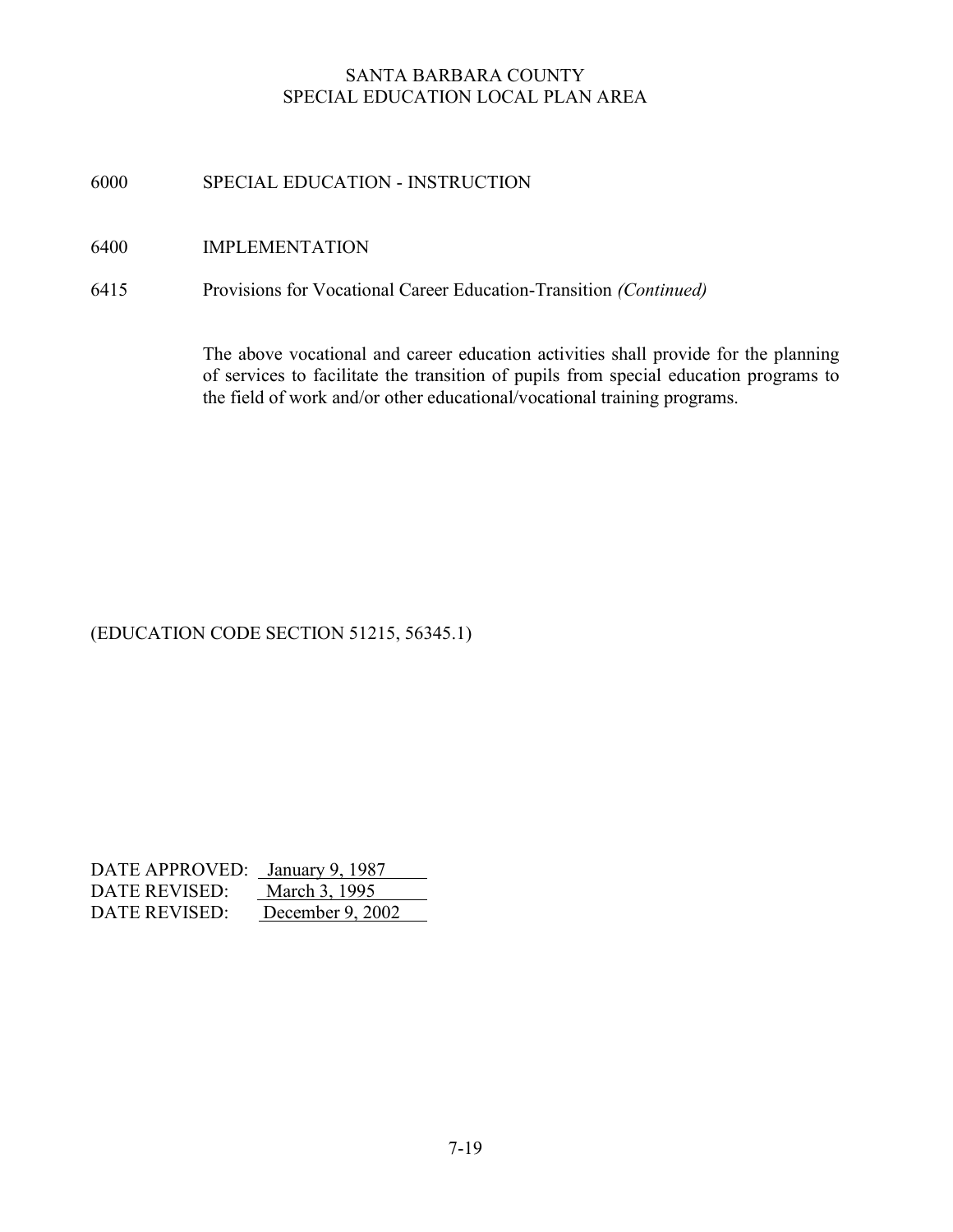#### 6000 SPECIAL EDUCATION - INSTRUCTION

#### 6400 IMPLEMENTATION

#### 6416 Transition Planning and Services

Beginning no later than age 16 (and in some cases at age 14 or younger), Individualized Education Programs (IEPs) must include a statement of the "transition services" the student will need before leaving the school setting. Transition services are intended to promote the student's movement from school to post-school activities (including post-secondary education, vocational training, integrated employment, continuing and adult education services, independent living or community participation) and must include instruction, community experiences, development of employment and other post-school living objectives and, in some cases, acquisition of daily living skills and functional vocational education. The IEP must also state any interagency responsibilities or linkages regarding the needed transition services. In the event that a participating agency other than the school system fails to provide agreed upon services, the IEP team must reconvene to identify alternative strategies for meeting the transition objectives.

Notices to parents of IEP meetings where transition will be discussed must indicate this purpose, that the student will be invited to attend the meeting and identify any other agency that will be invited to send a representative.

#### (EDUCATION CODE SECTIONS 56345.1, 34 CODE OF FEDERAL REGULATIONS 300.344)

DATE APPROVED: November 8, 1991 DATE REVISED: December 9, 2002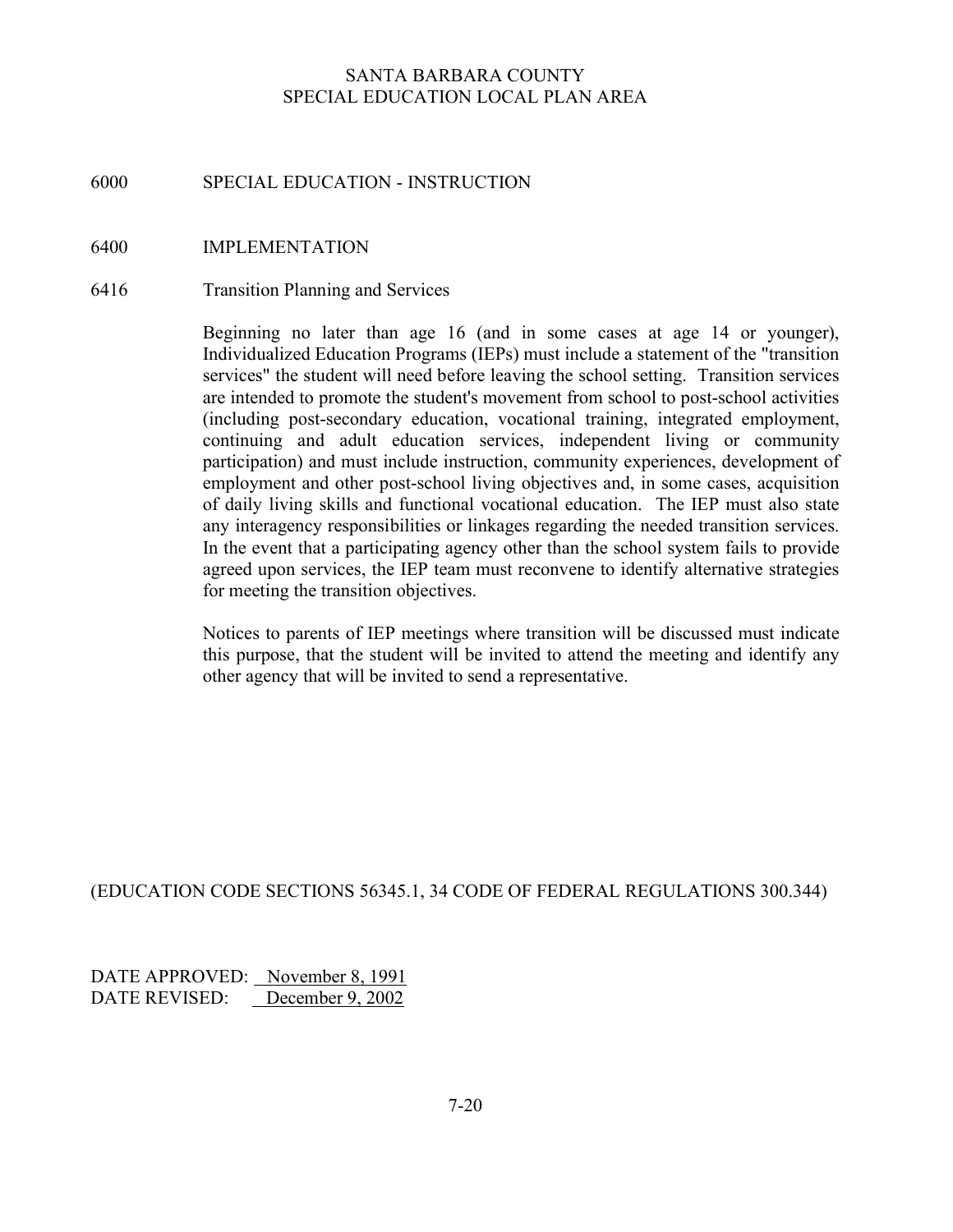# 6000 SPECIAL EDUCATION - INSTRUCTION

## 6400 IMPLEMENTATION

6417 Provision of Home Hospital Services for Students Enrolled in Regional Classes

Regional program operators shall engage in the following activities when they are notified that a student enrolled in a regional program requires a change in placement to home and hospital instruction:

- 1. The regional program operator or designee shall contact the special education administrator from the student's district of residence to inform them of the temporary change in placement to home and hospital.
- 2. The regional program operator or designee shall set up an IEP or generate an IEP amendment (for short term change in placements) with the district of residence to obtain parent consent and inform team members of pending changes.
- 3. The regional program operator or designee shall arrange for the provision of home and hospital services in consultation with the district of residence as needed for recruitment of personnel.

The costs associated the provision of home and hospital instruction shall be a regional program cost. The regional program operator or district providing the service will claim the ADA for the student receiving the home hospital services and any revenue generated shall offset the regional program costs. A district of residence (DOR) that desires to provide the home and hospital services may propose this intent via an IEP team meeting to consider a change of placement.

| DATE APPROVED:       | October 9, 2000  |
|----------------------|------------------|
| DATE REVISED         | December 9, 2002 |
| <b>DATE REVISED:</b> | May 4, 2009      |
| DATE REVISED:        | October 3, 2016  |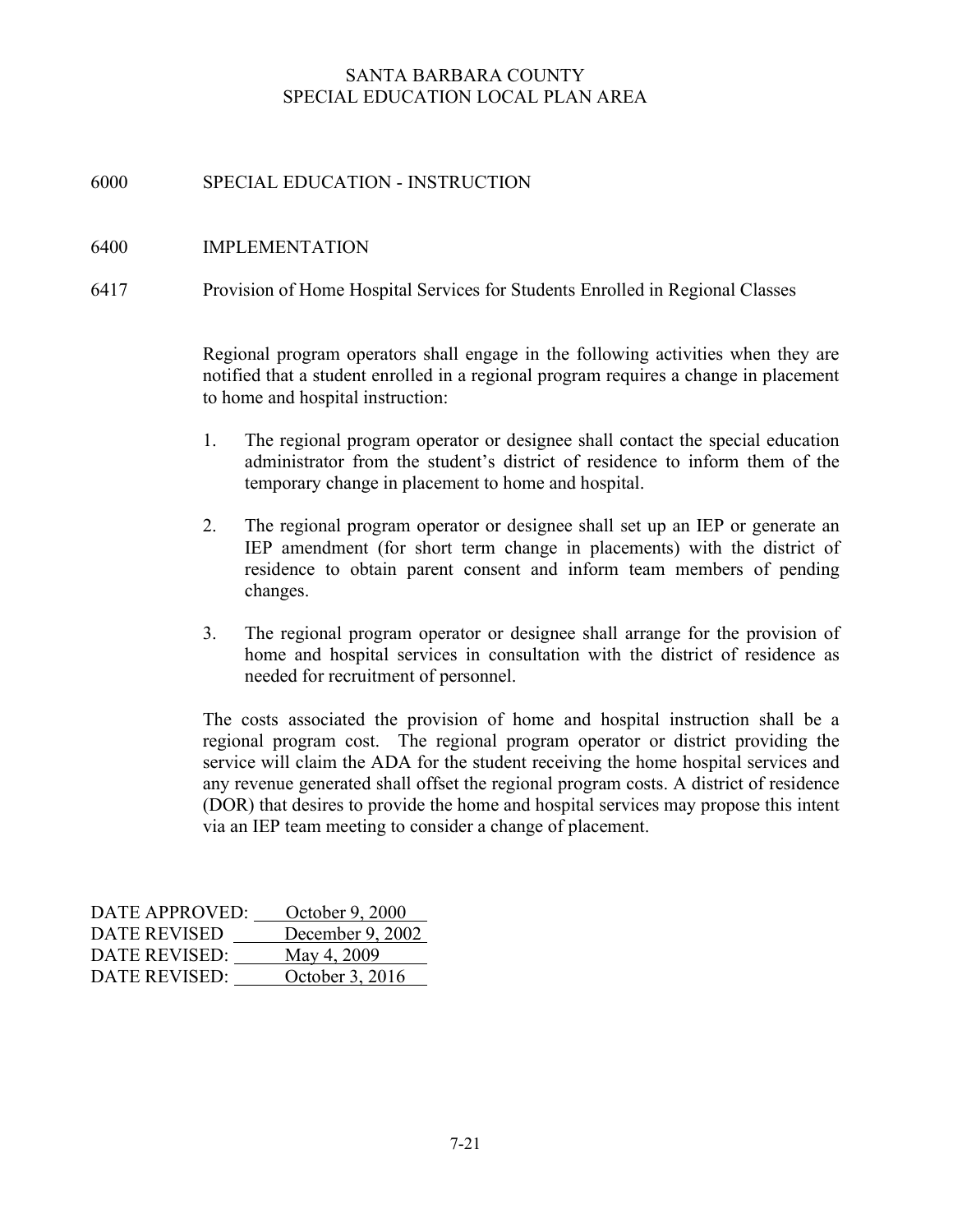# 6000 SPECIAL EDUCATION - INSTRUCTION

## 6400 IMPLEMENTATION

#### 6418 Special Transportation

- 1. Special transportation for students with disabilities is a related service when included in the student's Individualized Education Program (IEP). If a student's special transportation is specially designed and described on the IEP, then changes in this service would require parent notification and a meeting to review that portion of the IEP dealing with the related service.
- 2 Modes of transportation shall be determined by the IEP team and may include but not be limited to school bus, public transportation, contracted carrier or parent reimbursement.
- 3. A change in an existing transportation schedule does not constitute a change in the IEP.

| DATE APPROVED: January 3, 1984 |                  |
|--------------------------------|------------------|
| DATE REVISED:                  | January 9, 1987  |
| DATE REVISED:                  | March 3, 1995    |
| DATE REVISED:                  | December 9, 2002 |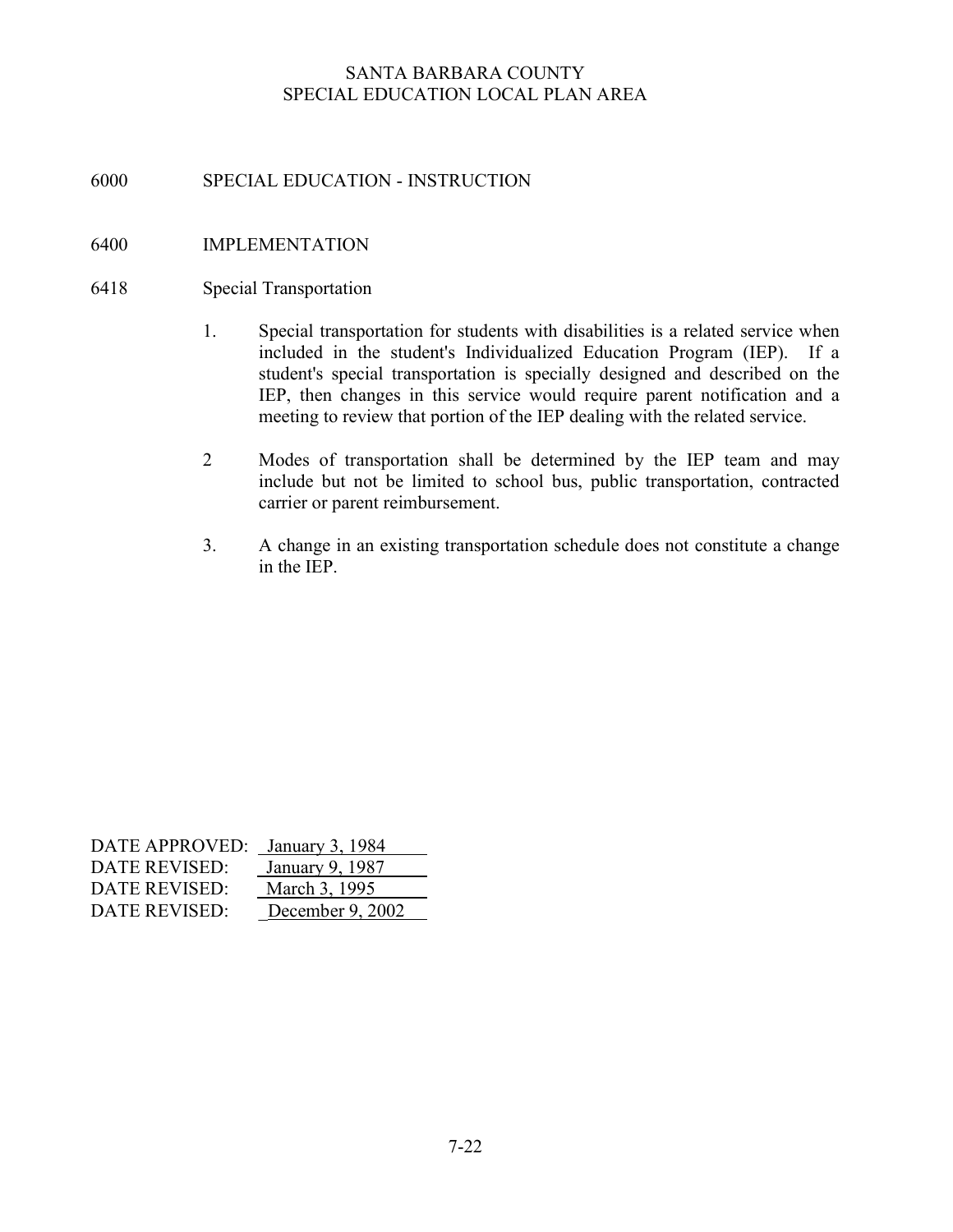# 6000 SPECIAL EDUCATION - INSTRUCTION

## 6400 IMPLEMENTATION

#### 6419 Special Transportation Criteria

Individualized Education Program (IEP) Teams shall use a least restrictive concept in specifying the mode of transportation for students enrolled in special education. The modes of transportation that may be used shall include:

- 1. Walking to neighborhood school.
- 2. Riding the regular bus from a pick-up point with students without disabilities.
- 3. Riding a special education bus from a pick-up point.
- 4. Riding a special education bus from curb to curb.
- 5. Other arrangements for transportation.

Students with disabilities who are capable of walking to a pick-up station may require special transportation because of age, or the nature or severity of their disability.

Students with disabilities attending other than their neighborhood school who are capable of walking to a pick-up station may require special transportation because of the nature or severity of their disability, or their age.

Students with disabilities attending a school other than their neighborhood school may require special transportation because they are not capable of walking to and from school due to their age, or because of the nature of their disability.

The local education agencies that comprise the Santa Barbara County SELPA (SBCSELPA) and that provide special transportation for students with disabilities shall ensure compatibility between mobile seating devices when used, and the securement systems required by Federal Motor Vehicle safety standards No. 222 (49 C.F.R. 571.222).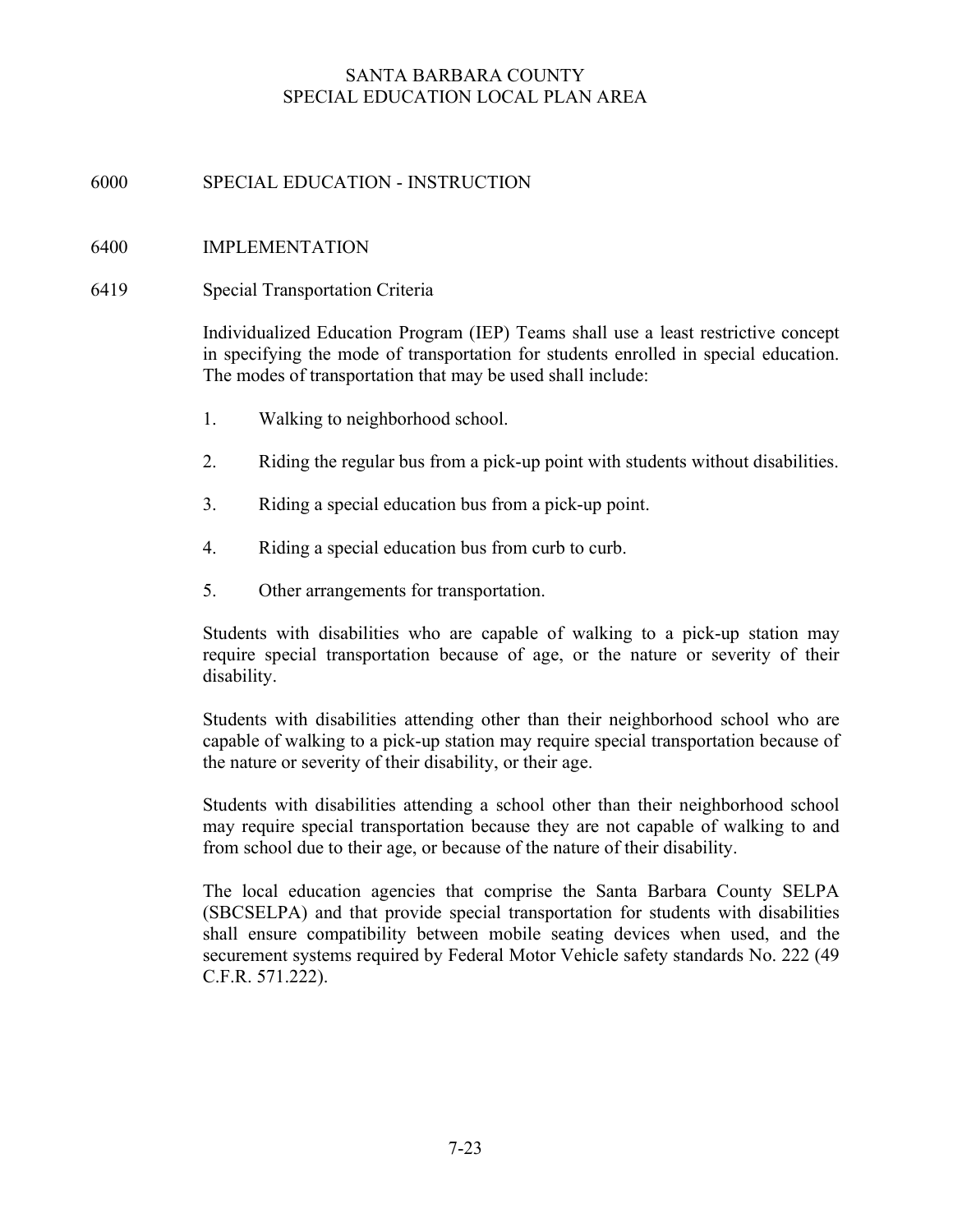# 6000 SPECIAL EDUCATION - INSTRUCTION

# 6400 IMPLEMENTATION

6419 Special Transportation Criteria (Continued)

Local education agencies of the SBCSELPA that contract for transportation services for students with disabilities shall ensure that the contracted transportation agency has implemented procedures to ensure compatibility between mobile seating devices when used, and the securement systems required by Federal Motor Vehicle safety standards No. 222 (49 C.F.R. 571.222).

The local education agencies of the SBCSELPA shall ensure that all school bus drivers are trained in the proper installation of mobile seating devices in the securement systems.

# (EDUCATION CODE SECTIONS 56195.8 (b)(5))

| DATE APPROVED:       | January 3, 1984  |
|----------------------|------------------|
| DATE REVISED:        | February 1, 1991 |
| <b>DATE REVISED:</b> | March 3, 1995    |
| DATE REVISED:        | December 9, 2002 |
| <b>DATE REVISED:</b> | February 2, 2015 |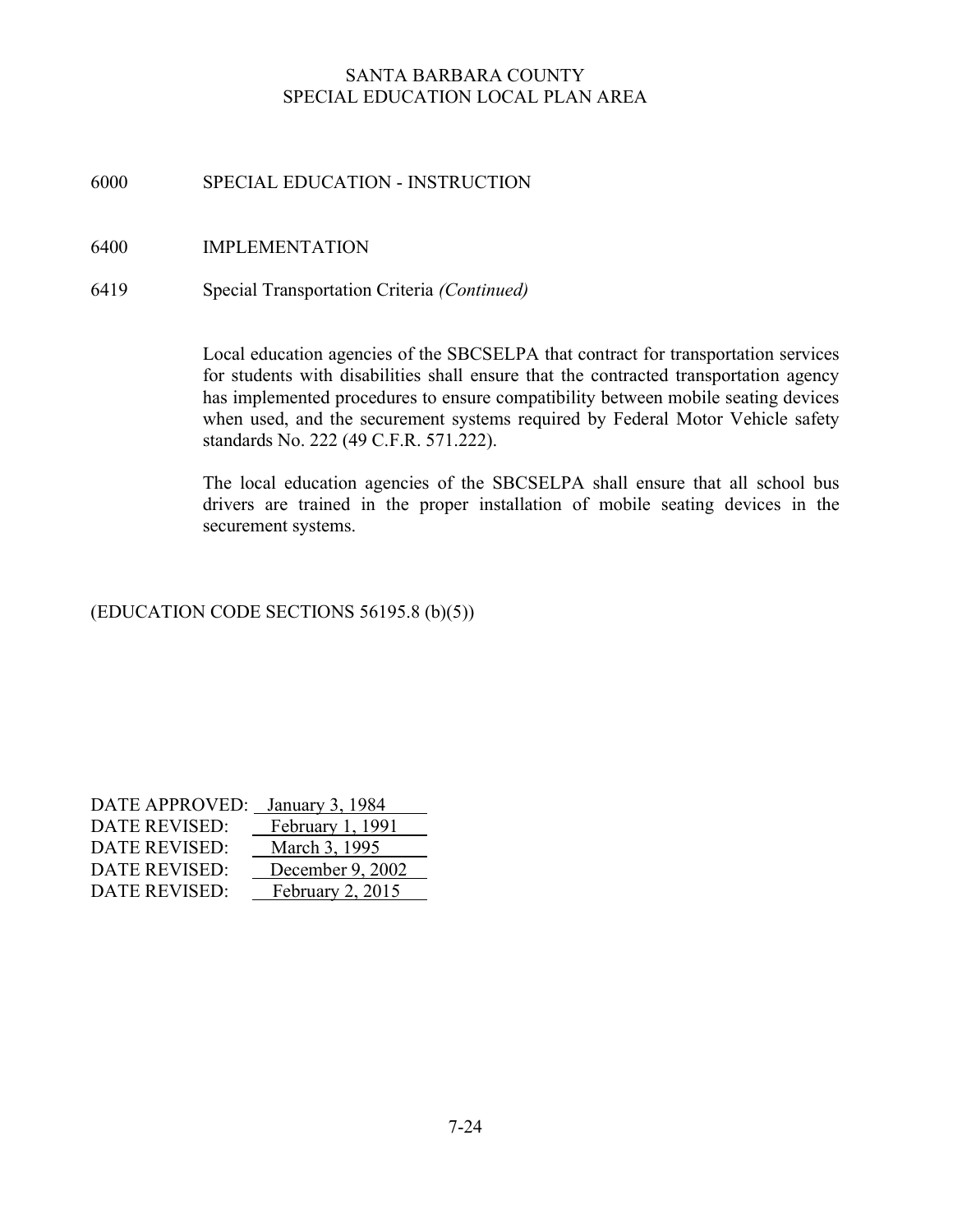# 6000 SPECIAL EDUCATION - INSTRUCTION

#### 6400 IMPLEMENTATION

#### 6420 Special Transportation for Related Services

- 1. Special transportation shall be made available to access a related service when the related service is not available at the child's school of attendance.
- 2. Reimbursement for transportation provided by the parent shall be the responsibility of the district of residence or County Education Office. The rate of reimbursement will be set by the respective board.

| DATE APPROVED: January 9, 1987 |                  |
|--------------------------------|------------------|
| <b>DATE REVISED:</b>           | July 12, 1987    |
| <b>DATE REVISED:</b>           | December 8, 1989 |
| <b>DATE REVISED:</b>           | March 3, 1995    |
| <b>DATE REVISED:</b>           | December 9, 2002 |
| <b>DATE REVISED:</b>           | February 2, 2015 |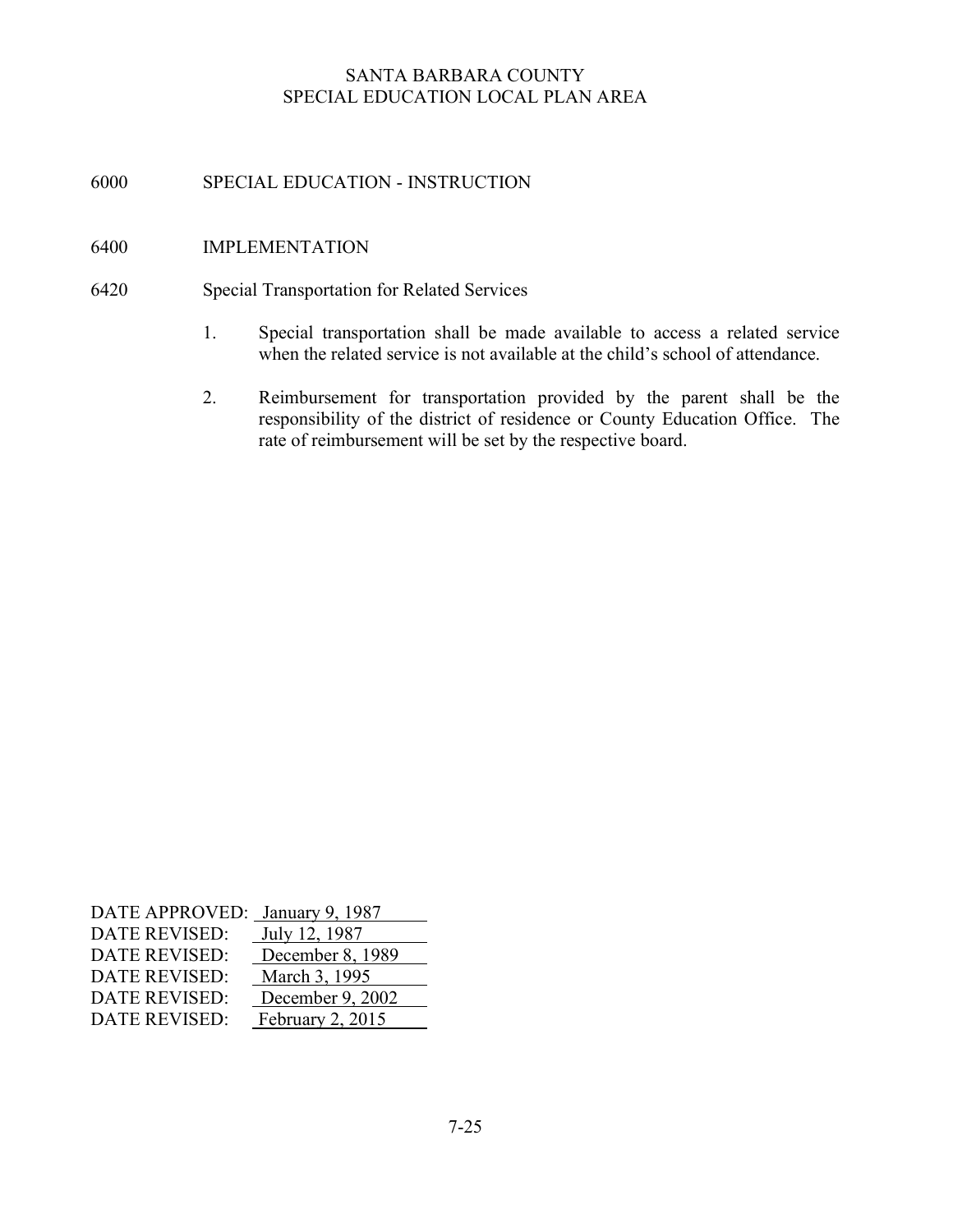# 6000 SPECIAL EDUCATION - INSTRUCTION

# 6400 IMPLEMENTATION

6421 Services for Students with Low Incidence Disabilities

 Students with low incidence disabilities shall be provided instruction in a manner that is consistent with state guidelines.

DATE APPROVED: September 5, 1997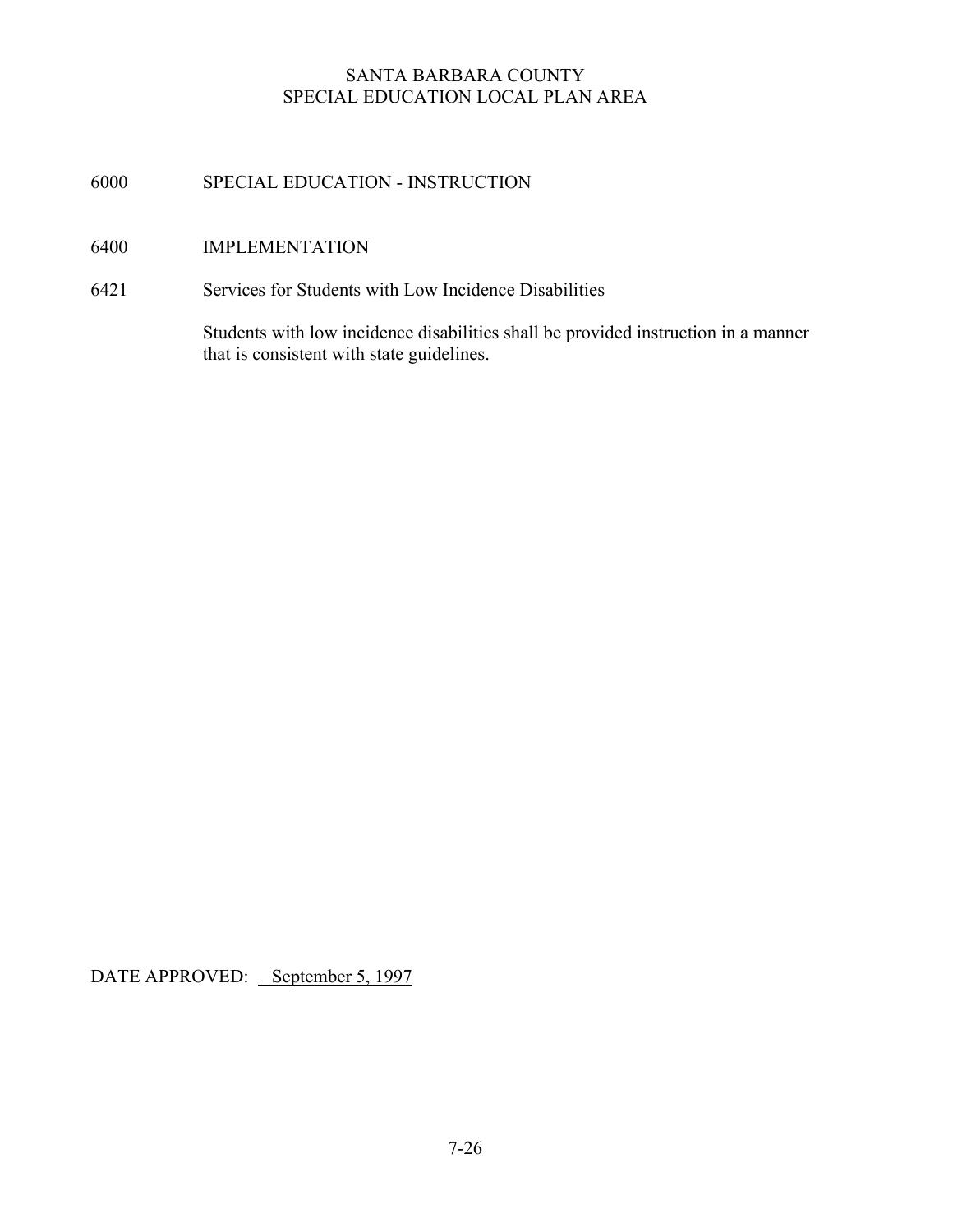# 6000 SPECIAL EDUCATION - INSTRUCTION

#### 6400 IMPLEMENTATION

6422 Low Incidence Specialized Equipment, Materials and Services

The Santa Barbara County SELPA (SBCSELPA) shall provide specialized equipment, materials and services to students in special education with a low incidence disability when the IEP team concludes that these are necessary for them to benefit from special education.

Low Incidence funds will be utilized to provide the necessary equipment, materials and services. In accordance with State Guidelines, Low Incidence funds for equipment and services will not be co-mingled. Funding for specialized equipment, materials and services will be distributed within the SBCSELPA in a manner that maximizes the opportunities to serve pupils in the least restrictive environments.

(EDUCATION CODE 56206)

| DATE APPROVED: January 9, 1987 |                   |
|--------------------------------|-------------------|
| DATE REVISED:                  | December 8, 1989  |
| DATE REVISED:                  | January $6, 2003$ |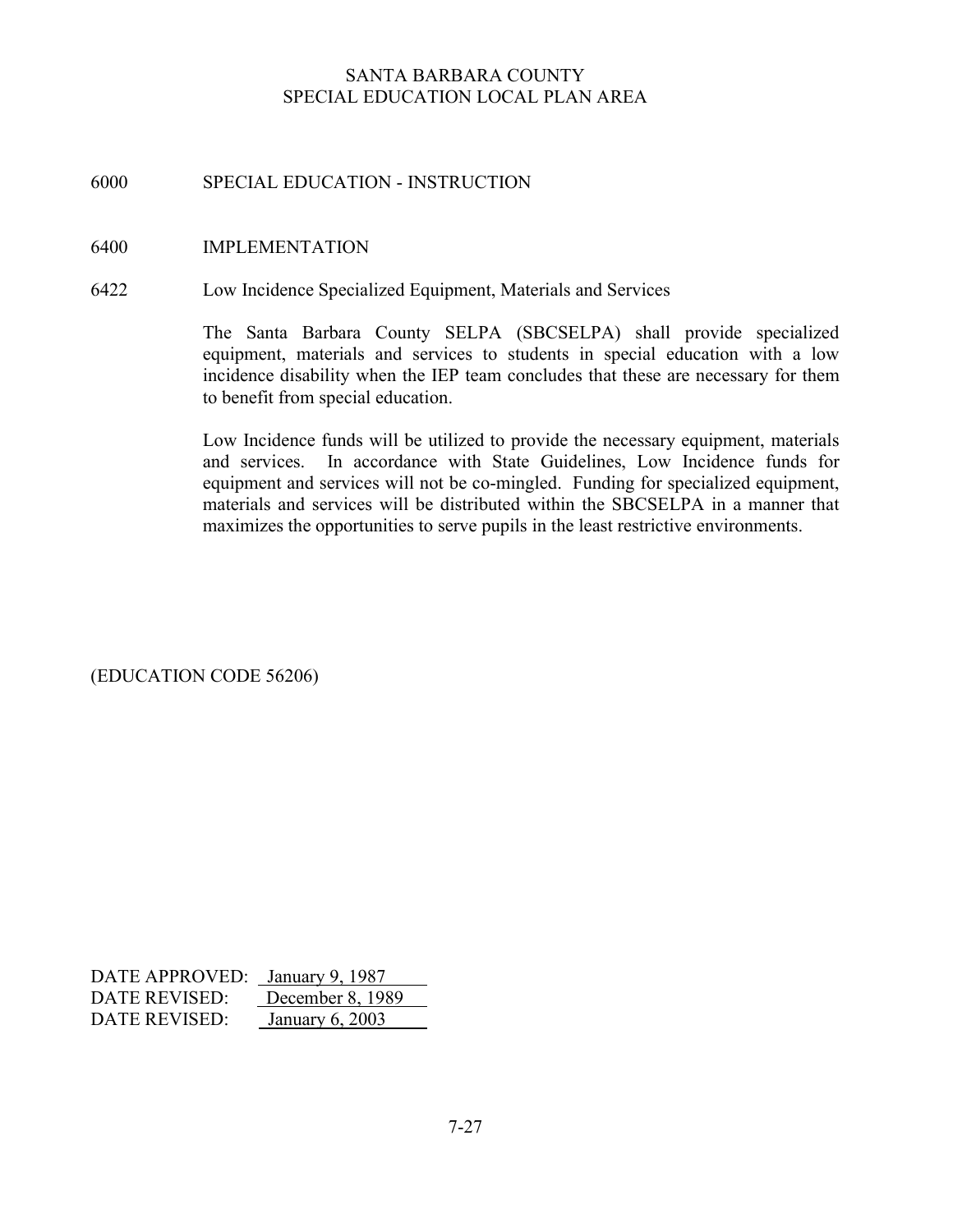# 6000 SPECIAL EDUCATION - INSTRUCTION

#### 6400 IMPLEMENTATION

6423 Process for Allocation of Low Incidence Materials, Equipment and Services

Specialized materials, equipment and services shall be provided to students with low incidence disabilities (as defined in E.C. 56026.5) when such materials, equipment, or services are required under the IEP. Regarding specialized equipment or materials, the following procedures shall take place:

When special education staff or the IEP Team determines that a student with a low incidence disability has an educational need for a specialized type of equipment, materials, or services, a request for purchase or reimbursement of low incidence materials or equipment shall be made to the special education administrator of the district of residence using the Santa Barbara County SELPA (SBCSELPA) form designated for this purpose. The low incidence request shall indicate the reason that the low incidence materials or equipment are required under the IEP.

The educational need for the low incidence request shall be described in terms of functional need or on the IEPs of students with low incidence disabilities. The goals and objectives should describe the skills the student is expected to achieve with the assistance of the low incidence materials, equipment, or services.

The special education administrator of the district of residence (DOR) will consider, but not be limited to, the following sources of procurement of the specialized equipment or materials: other district equipment surplus, State Clearinghouse for specialized equipment, or California Children Services funding. If the director determines that no other options exist for the purchase or donation of specialized equipment or materials and the director deems that the request is in conformity with the California Department of Education's guidelines for use of low incidence funds, then the requested purchase may be made utilizing the DOR's allocation of low incidence materials, equipment, or services funding. The DOR's special education administrator shall assume the responsibility for assuring that funds for low incidence materials and equipment are expended in accordance with the legal requirements and guidelines for their use as published by the California Department of Education. Any specialized equipment that is purchased with low incidence funds becomes the property of the SBCSELPA. Equipment purchased by parental insurance is the property of the student's parent.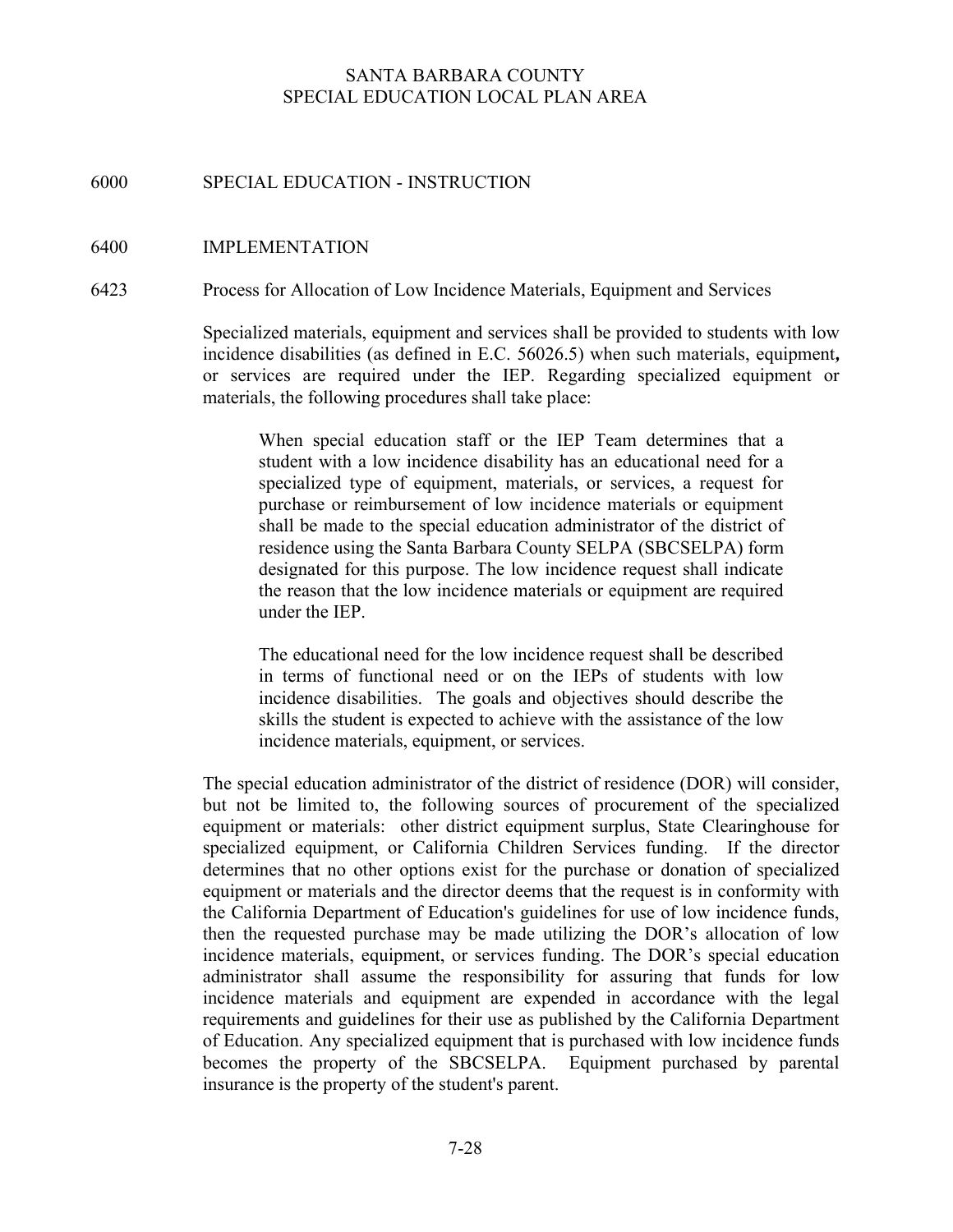# 6000 SPECIAL EDUCATION - INSTRUCTION

#### 6400 IMPLEMENTATION

6423 Process for Allocation of Low Incidence Materials, Equipment and Services (Continued)

> When the usefulness of such equipment has ceased in the requesting district, said specialized equipment will be available for use throughout the SBCSELPA. Liability and maintenance insurance and costs shall be borne by the district/county using the equipment. These costs will be taken from the Low Incidence entitlement.

(EDUCATION CODE SECTIONS 56136, 56345(b)(7))

| <b>DATE APPROVED:</b> | December 4, 1984 |
|-----------------------|------------------|
| <b>DATE REVISED:</b>  | December 8, 1989 |
| <b>DATE REVISED:</b>  | June 7, 1996     |
| <b>DATE REVISED:</b>  | December 9, 2002 |
| DATE REVISED:         | February 2, 2015 |
| <b>DATE REVISED:</b>  | June 6, 2016     |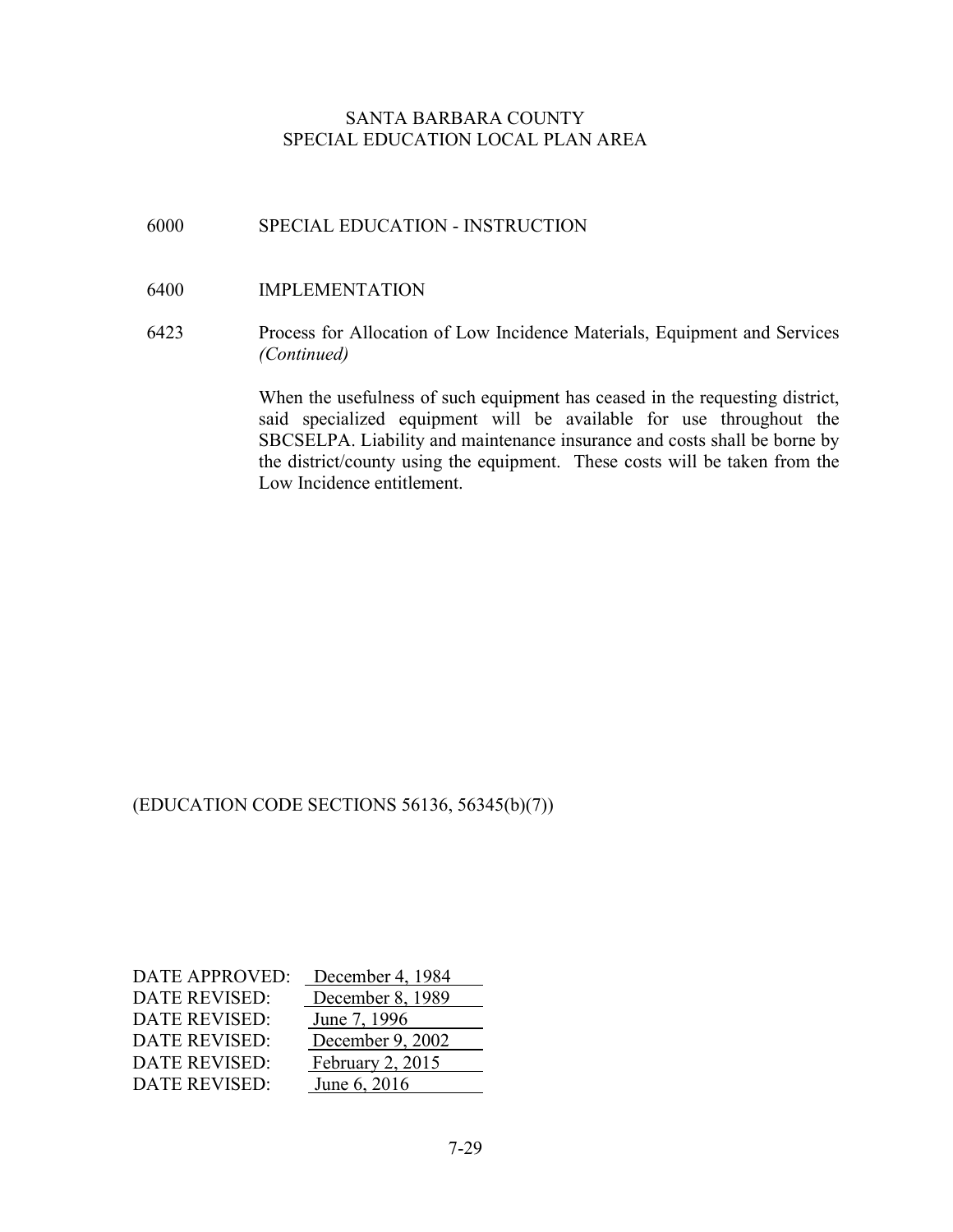# 6000 SPECIAL EDUCATION - INSTRUCTION

- 6400 IMPLEMENTATION
- 6424 Special Classes

Special education is an integral part of the total public education system and provides education in the manner that promotes maximal interaction between pupils with disabilities and students without disabilities, as appropriate to the needs of both. Whenever possible, Special Day Classes shall be located to promote optimal appropriate interactions within regular education environments. Special classes shall enroll the pupils only when the nature or severity of the disability precludes their participation in the regular school program.

Removal of an individual with exceptional needs from the regular education environment shall occur only when the nature or severity of the disability is such that education in regular classes with the use of supplemental aids and services cannot be achieved satisfactorily. On providing or arranging for the provision of nonacademic and extracurricular services and activities, including recess periods and meals, each local education agency shall ensure that each individual with exceptional needs participates in those activities and services with pupils without disabilities to the maximum extent appropriate.

Placement in special classes shall not restrict the consideration of options, including any combination of programs and services as may be required to meet the needs of the pupil as specified on the pupil's IEP. Unless otherwise stipulated by the IEP Team as a special need, pupils in a Special Day Class shall be provided with an instructional day equivalent in length to that provided to the student's peers in regular education. Allocation of instructional assistants for special day class programs shall be based upon the needs of each class, determined on an individual basis.

(EDUCATION CODE SECTION 56031, 56364.2 and TITLE 53053)

| <b>DATE APPROVED:</b> | January 9, 1987  |
|-----------------------|------------------|
| <b>DATE REVISED:</b>  | November 2, 1990 |
| <b>DATE REVISED:</b>  | December 6, 1991 |
| <b>DATE REVISED:</b>  | March 3, 1995    |
| <b>DATE REVISED</b>   | December 9, 2002 |
| <b>DATE REVISED</b>   | October 6, 2003  |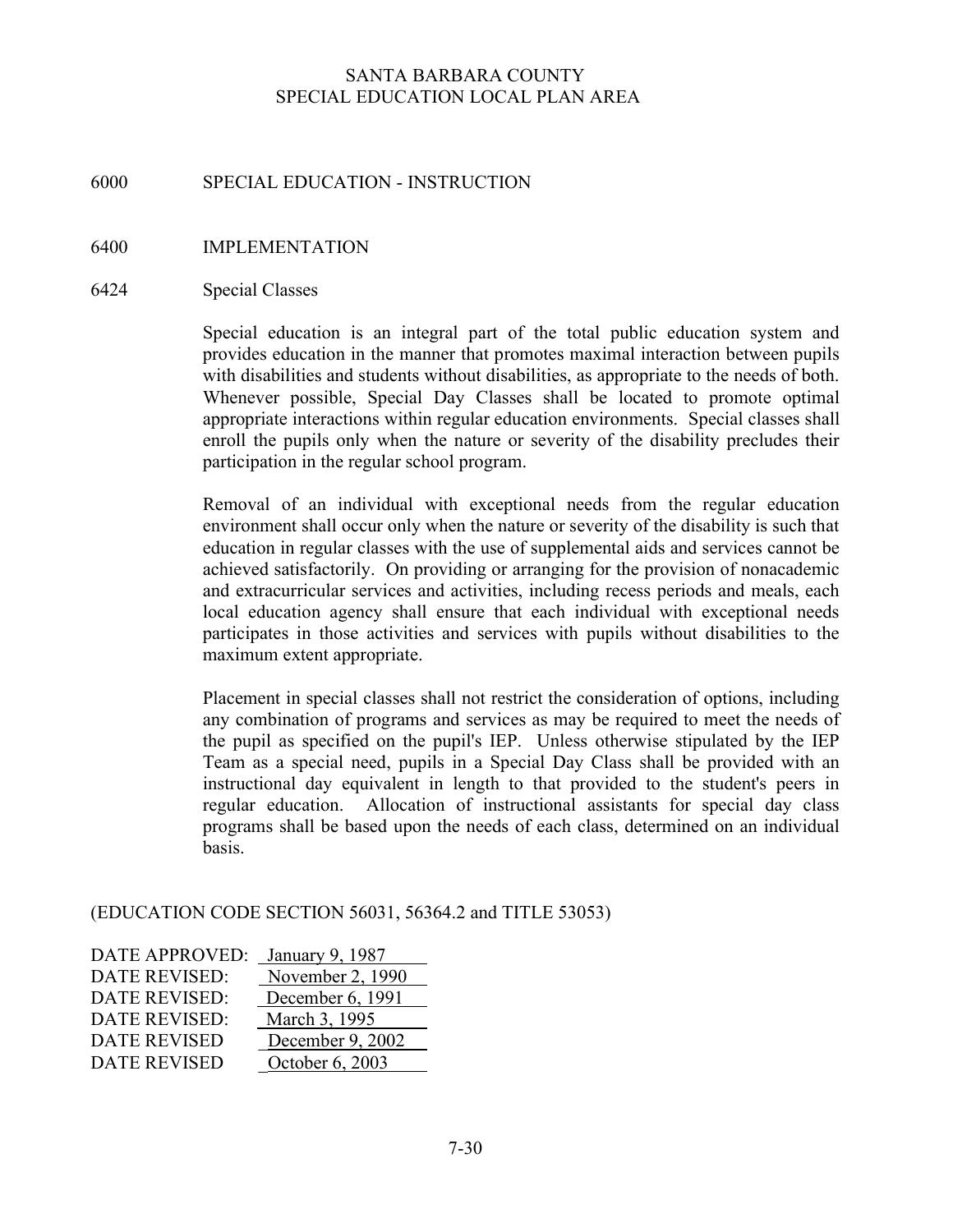# 6000 SPECIAL EDUCATION - INSTRUCTION

## 6400 IMPLEMENTATION

6425 Least Restrictive Environment

To the maximum extent appropriate, children with disabilities, including those public or private institutions or other care facilities, are educated with children who are not disabled. Special classes, separate schooling, or other removal of disabled children from the regular educational environment occurs only when the nature or severity of the disability is such that education in regular classes cannot be achieved satisfactorily.

Special education programs, to the maximum extent appropriate to student's needs, are housed on regular school campuses and dispersed throughout the district.

Programs for students with severe disabilities shall be located in age-appropriate, non-segregated, school settings to the maximum extent possible.

The physical location of the program is intended to facilitate continuing social interaction with students without disabilities.

Long-range plans and commitments for physical housing on regular school campuses are made in order to avoid frequent and disruptive program relocations.

Through long-range commitments for physical housing on regular school campuses, individuals with exceptional needs are afforded opportunities to develop and maintain continuing relationships with nondisabled peers.

| DATE APPROVED: | June 2, 1989     |
|----------------|------------------|
| DATE REVISED:  | March 3, 1995    |
| DATE REVISED:  | December 9, 2002 |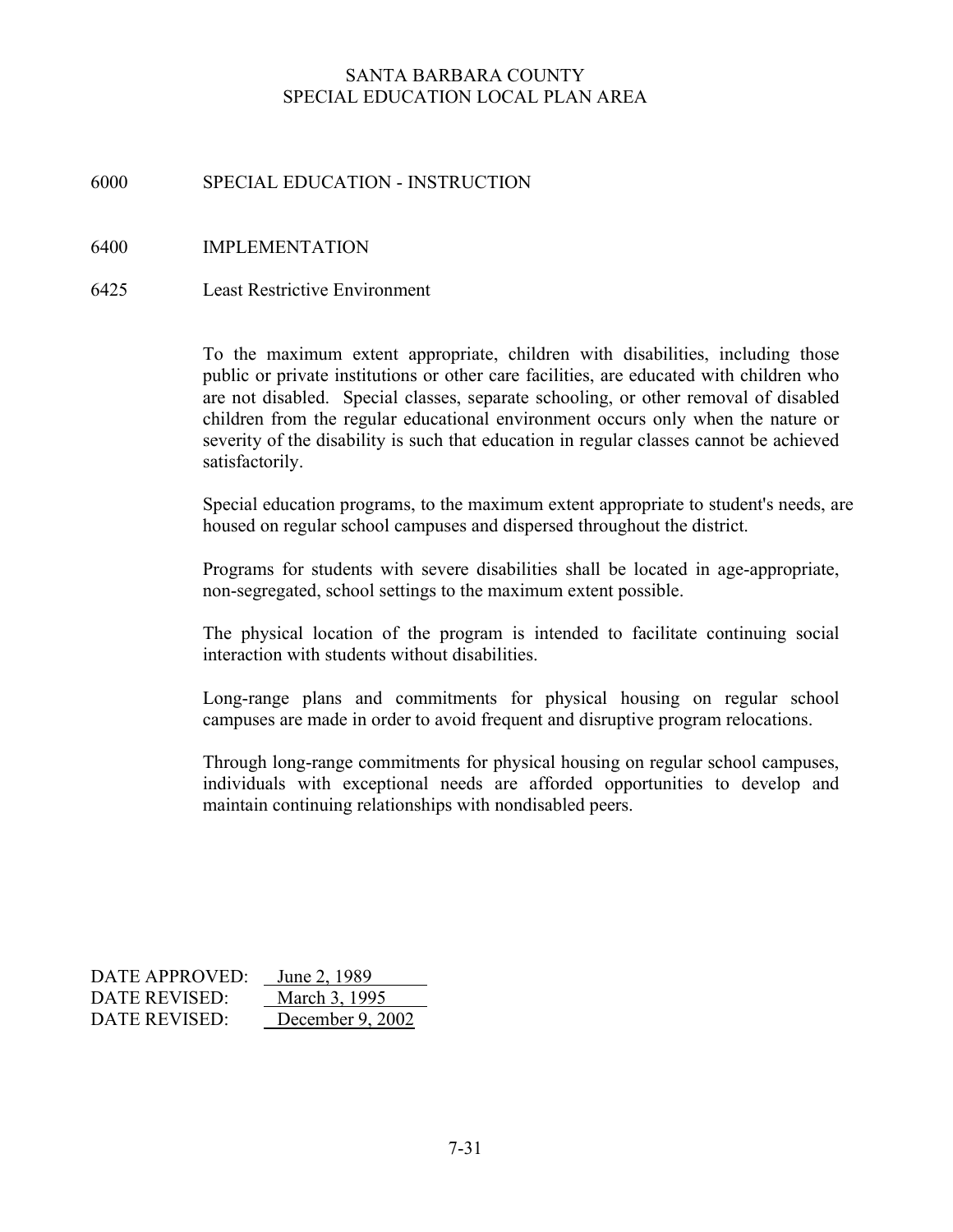# 6000 SPECIAL EDUCATION - INSTRUCTION

## 6400 IMPLEMENTATION

#### 6426 Least Restrictive Delivery Systems

The Santa Barbara County SELPA will provide a full continuum of program options to meet the educational and service needs of individuals with exceptional needs in the least restrictive environment.

The IEP team shall determine the extent to which an individual with exceptional needs participates in regular education with students without disabilities. The determination of appropriate program placement, related services needed, and curriculum modifications is made by the IEP Team based upon the unique needs of the disabled student rather than the label describing the disabling condition or the availability of programs. Individuals with exceptional needs are offered programs as identified on the IEP which promote maximum interaction with the general school population in a manner which is appropriate to the needs of both. (EC Section  $56001(g)$ ).

Program and service alternatives considered by the IEP Team will be documented on the IEP.

As each service alternative is considered by the IEP Team, significant consideration will be given to the pupil's opportunity to interact with age appropriate regular education peers as well as meeting the educational needs of the pupil. It will be the responsibility of the IEP team to determine the appropriate balance between special services and the regular program. Individuals with exceptional needs shall be grouped for instructional purposes according to their instructional needs (Ed. Code 56031).

| DATE APPROVED:       | January 9, 1987  |
|----------------------|------------------|
| DATE REVISED:        | June 2, 1989     |
| DATE REVISED:        | November 8, 1991 |
| DATE REVISED:        | March 3, 1995    |
| <b>DATE REVISED:</b> | December 9, 2002 |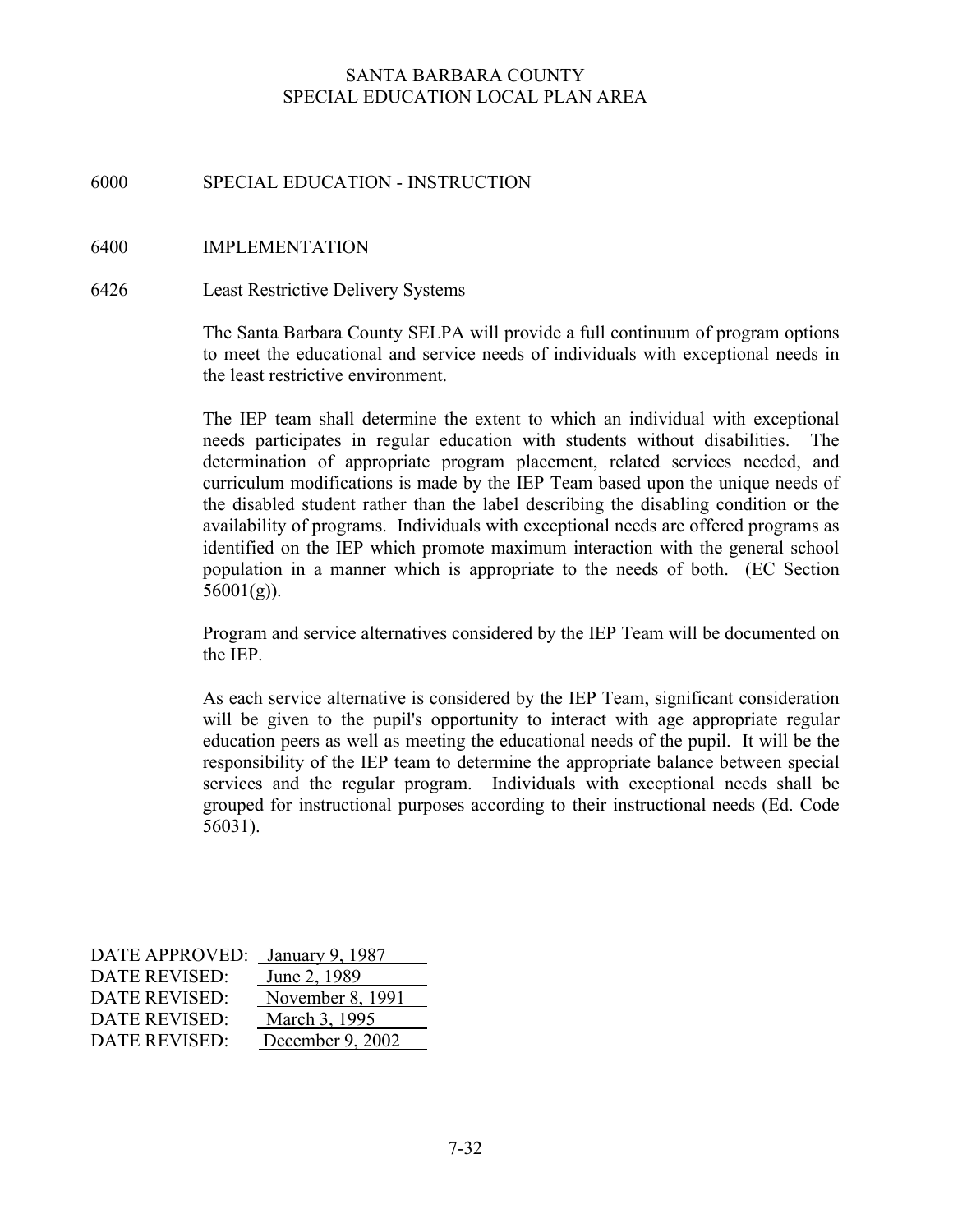# 6000 SPECIAL EDUCATION - INSTRUCTION

#### 6400 IMPLEMENTATION

#### 6427 Nonpublic, Nonsectarian School and Agency Services

The Santa Barbara County SELPA (SBCSELPA) and its member local education agencies shall utilize nonpublic, nonsectarian school and/or agency services only when SBCSELPA resources are inappropriate to implement the IEP of an individual with disabilities.

Before contracting with an out-of-state nonpublic, nonsectarian school or agency, the SBCSELPA or the contracting local education agency, as appropriate, shall document its efforts to utilize public schools or to locate an appropriate nonpublic, nonsectarian school or agency within the state.

If an individual with disabilities is placed in a an out-of-state nonpublic, nonsectarian school, the SBCSELPA will, within 15 days of the placement decision, submit a report to the State Superintendent of Public Instruction that includes information about the special education and related services provided by the out-of-state program and the efforts of the local education agency and the SBCSELPA to locate an appropriate in-state public school or nonpublic, nonsectarian school or agency, or a combination thereof.

For individuals with disabilities placed in out-of-state nonpublic nonsectarian school or agency programs, the SBCSELPA or contracting local education agency, as appropriate, shall indicate the anticipated date for the pupil's return to an in-state public or nonpublic, nonsectarian school or agency placement or combination thereof, and shall document efforts during the previous placement year to return the pupil.

(EDUCATION CODE SECTIONS 56365(e), 56365 (f), 56365 (g))

| DATE APPROVED: January 9, 1987 |                    |
|--------------------------------|--------------------|
| DATE REVISED:                  | December 9, 2002   |
| DATE REVISED:                  | February $2, 2015$ |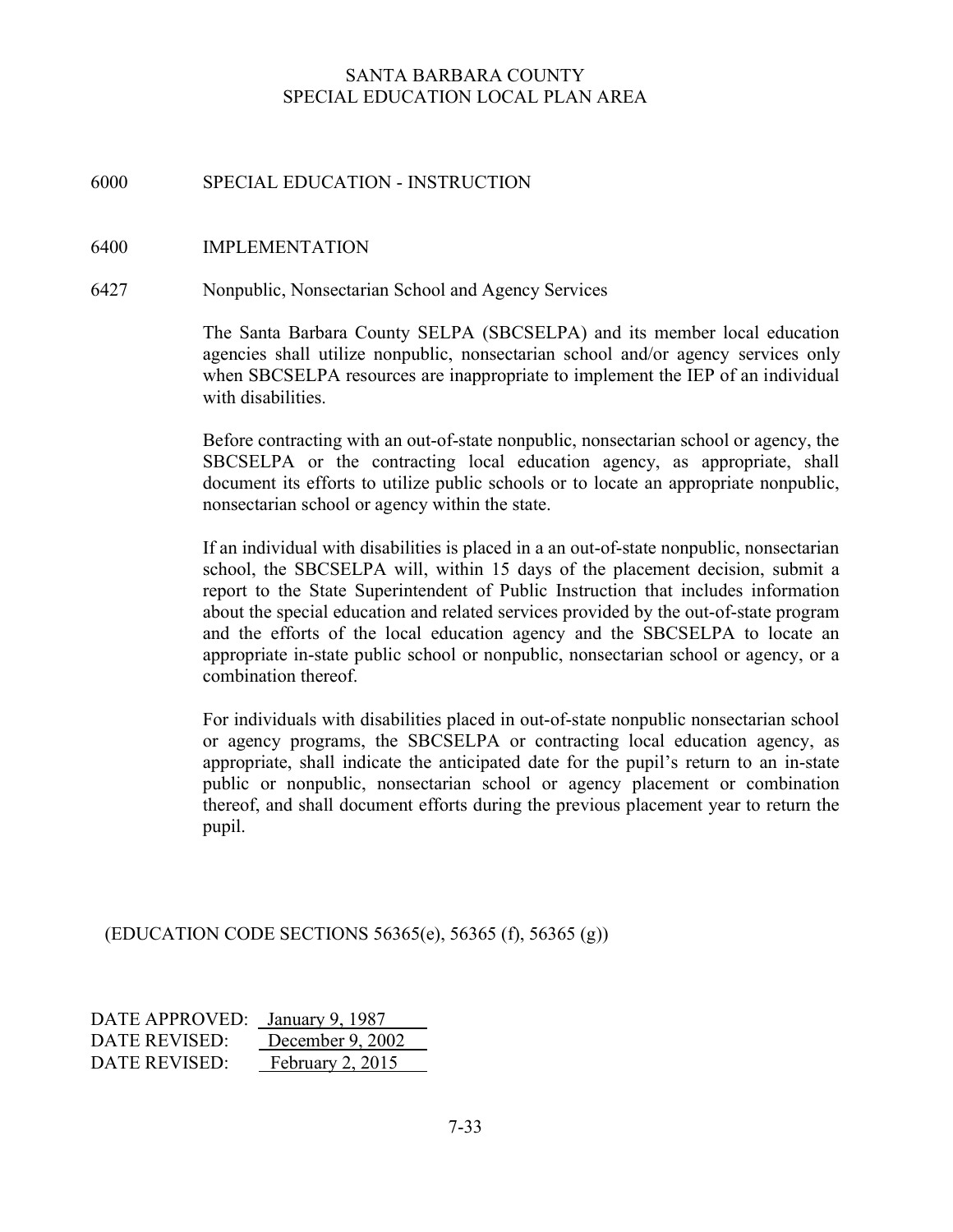# 6000 SPECIAL EDUCATION - INSTRUCTION

#### 6400 IMPLEMENTATION

#### 6428 Standards and Contracting Requirements for Nonpublic Schools and Agencies

The Santa Barbara County SELPA (SBCSELPA) and its member local education agencies shall enter into master contracts for the provision of special education and/or related services only with nonpublic schools and agencies that have been certified by the California Department of Education as meeting appropriate standards relating to the required special education and specified related services and facilities for individuals with disabilities.

Master contracts developed for nonpublic, nonsectarian school or agency services shall be consistent with the provisions of California Education Code Sections  $56366(a)(1)$ ,  $56366(b)$  and  $56366(d)$ , and policy memorandums issued by the California Department of Education.

The master contract shall specify the general administrative and financial agreements between the nonpublic, nonsectarian school or agency and the SBCSELPA or contracting local education agency, as appropriate, to provide special education and related services, as well as transportation as specified in the pupil's individualized education program.

The master contract shall include procedures for record keeping and documentation to assure that appropriate high school graduation credit is received by the pupil.

The master contract may allow for partial or full-time attendance at the nonpublic school.

The master contract shall include an individual service agreement for each pupil receiving nonpublic school or agency services negotiated for the length of time for which nonpublic school or agency services are specified in the pupil's individualized education program.

Changes in educational instruction, services, or placement provided under the contract may be made only on the basis of revisions to the pupil's individualized education program.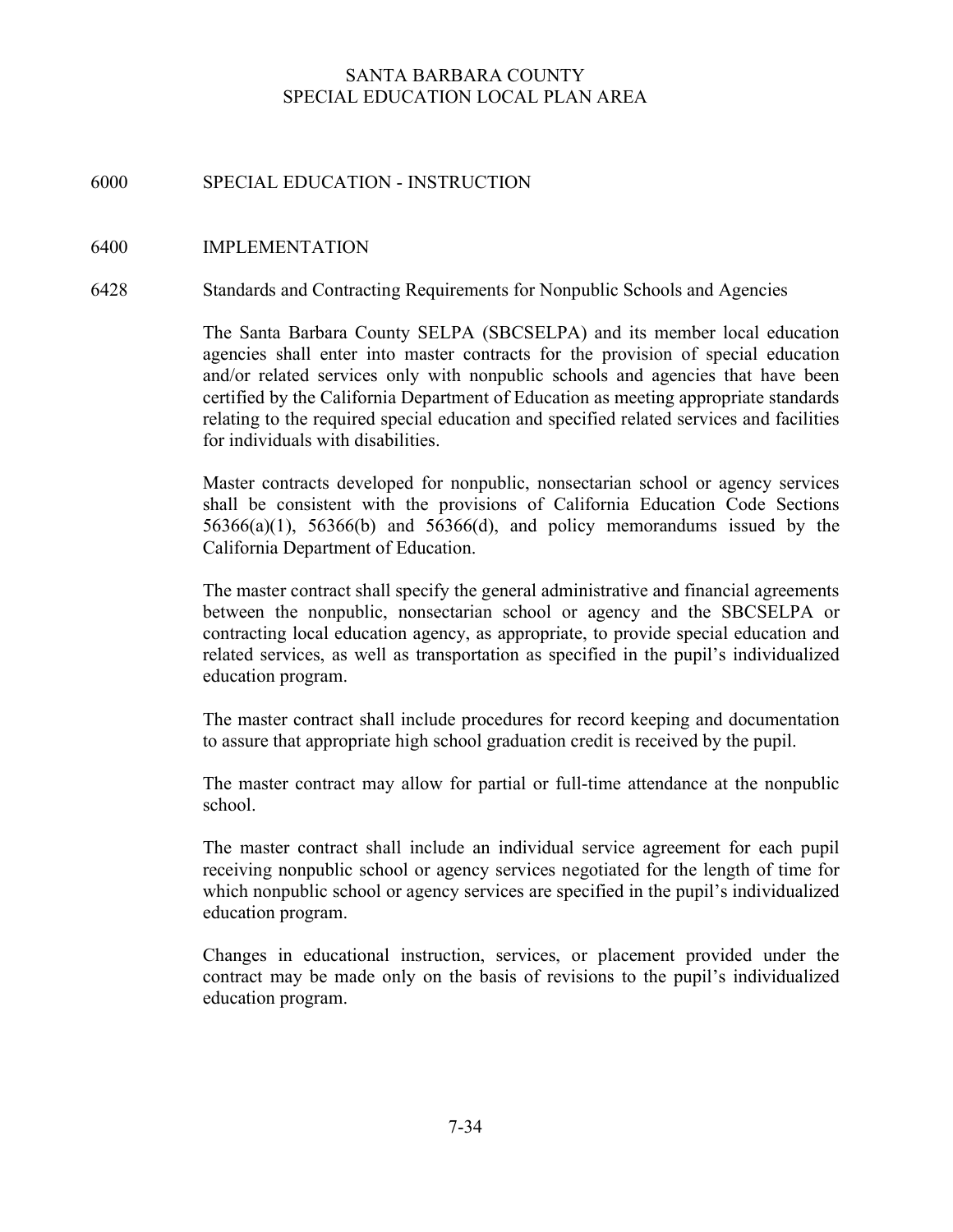# 6000 SPECIAL EDUCATION - INSTRUCTION

#### 6400 IMPLEMENTATION

# 6428 Standards and Contracting Requirements for Nonpublic Schools and Agencies (Continued)

The nonpublic school or agency shall provide all services specified in the individualized education program unless the nonpublic school or agency and the SBCSELPA or contracting local education agency agree otherwise in the contract or individual service agreement.

The master contract or individual service agreement shall not include special education transportation provided through the use of services or equipment owned, leased, or contracted by a district, SBCSELPA, or county office, unless provided directly or subcontracted by the nonpublic school or agency.

The master contract shall specify the schedule for apprising the SBCSELPA or contracting local education agency of the progress of pupils being served pursuant to such contract.

The master contract shall contain provisions for billing and payment for services consistent with the requirements of Education Code Sections 56366 (c)(1) and 56366.5.

The master contract shall contain assurances that special education and related services will be delivered utilizing appropriate, credentialed/qualified teachers and/or staff as specified by the individualized education program and/or the individual service agreement in accordance with the requirements of Education Code Section 56061 and 56366.

Nonpublic schools with which the SBCSELPA and its member local education agencies enter into contracts for the provision of special education shall have available a written course of study designed to provide adequate credits for high school graduation for secondary age students.

By entering into master and individual service contracts with the SBCSELPA and its member local education agencies, nonpublic schools and agencies assure that students shall receive designated instruction and services related services as specified in their individualized education programs. Failure to provide such services shall be grounds for termination of the master and individual service contracts and may also be grounds for suspension or revocation of the certification of the nonpublic school or agency.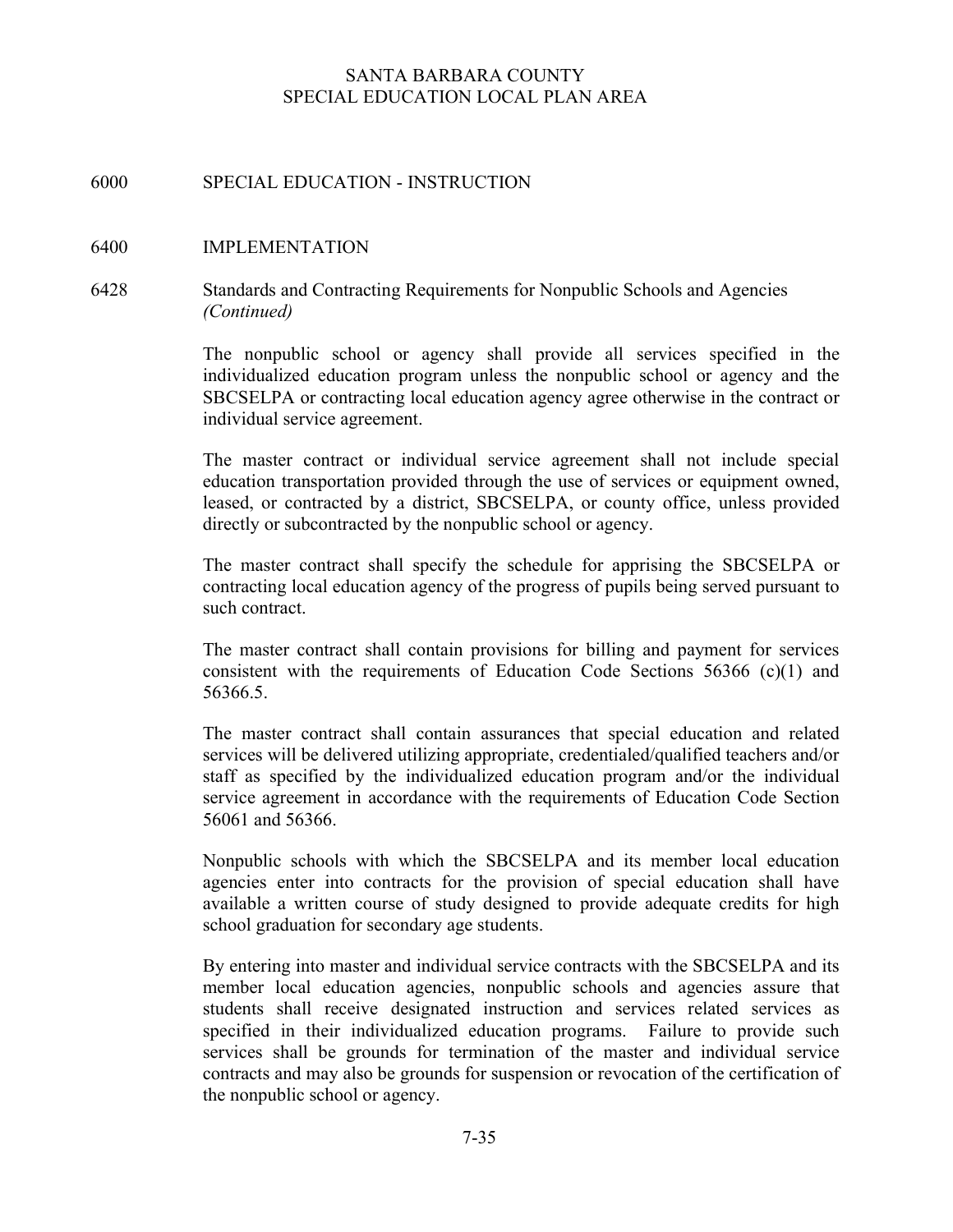# 6000 SPECIAL EDUCATION - INSTRUCTION

## 6400 IMPLEMENTATION

6428 Standards and Contracting Requirements for Nonpublic Schools and Agencies (Continued)

> Each nonpublic school or agency shall be required to submit monthly attendance records verifying that all instructional services have been provided as specified in the individualized education programs of those students being served by the school or agency.

(EDUCATION CODE SECTIONS 51223.5, 51228, 56061, 56205(c), 56366, 56366.5 56200(j))

| DATE APPROVED: January 9, 1987 |                  |
|--------------------------------|------------------|
| DATE REVISED:                  | December 9, 2002 |
| DATE REVISED:                  | February 2, 2015 |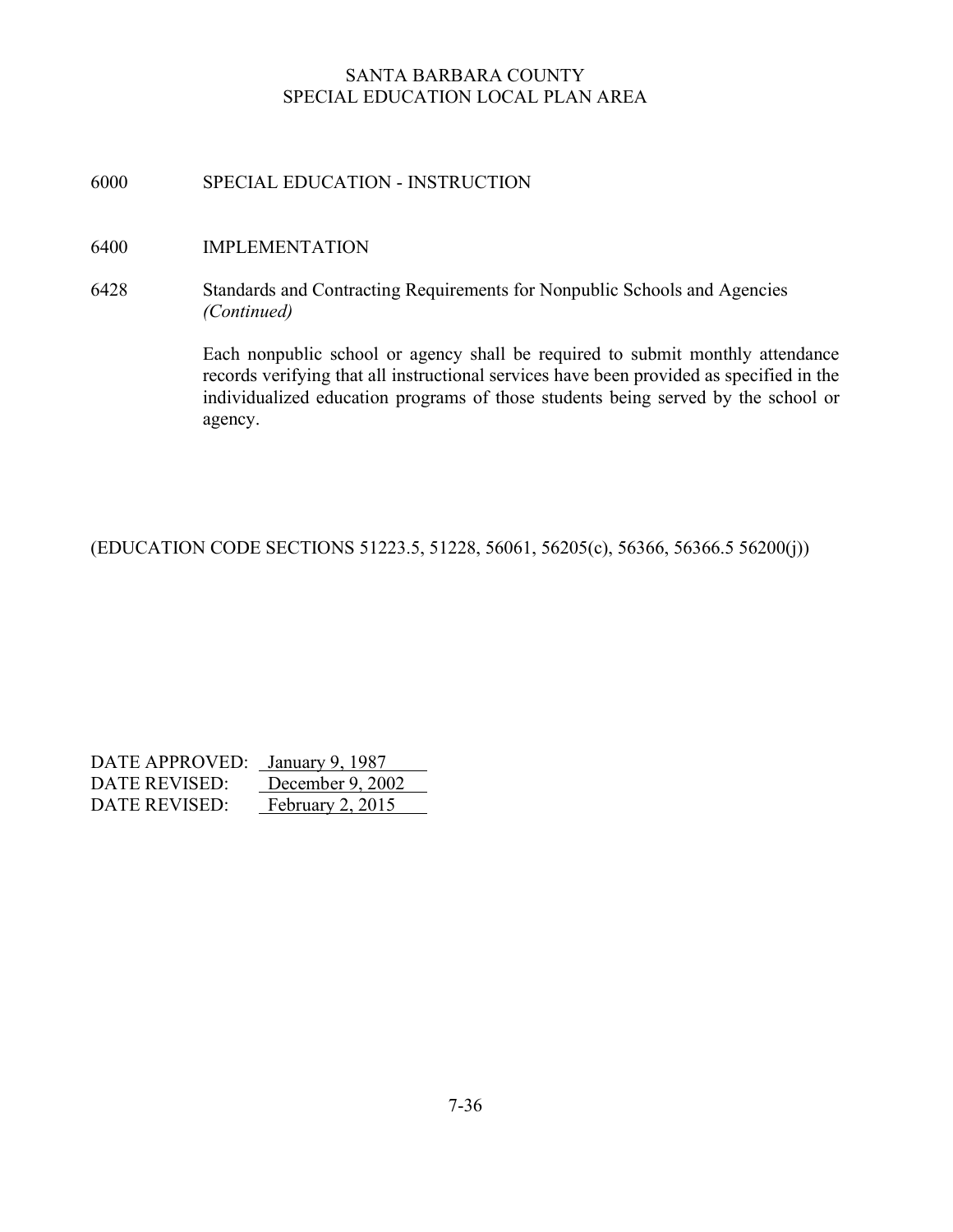# 6000 SPECIAL EDUCATION - INSTRUCTION

## 6400 IMPLEMENTATION

6429 Services for Individuals with Exceptional Needs Placed in Public Hospitals, Proprietary Hospitals, and Other Residential Medical Facilities

> Educational services for individuals with exceptional needs placed in public hospitals, proprietary hospitals, and other residential medical facilities shall be provided to eligible pupils by the school district in which the hospital is located. If the hospital is located within the boundaries of a direct service district, the educational services shall be provided by the Santa Barbara County Education Office.

(EDUCATION CODE 56195.7(e))

DATE APPROVED: December 9, 2002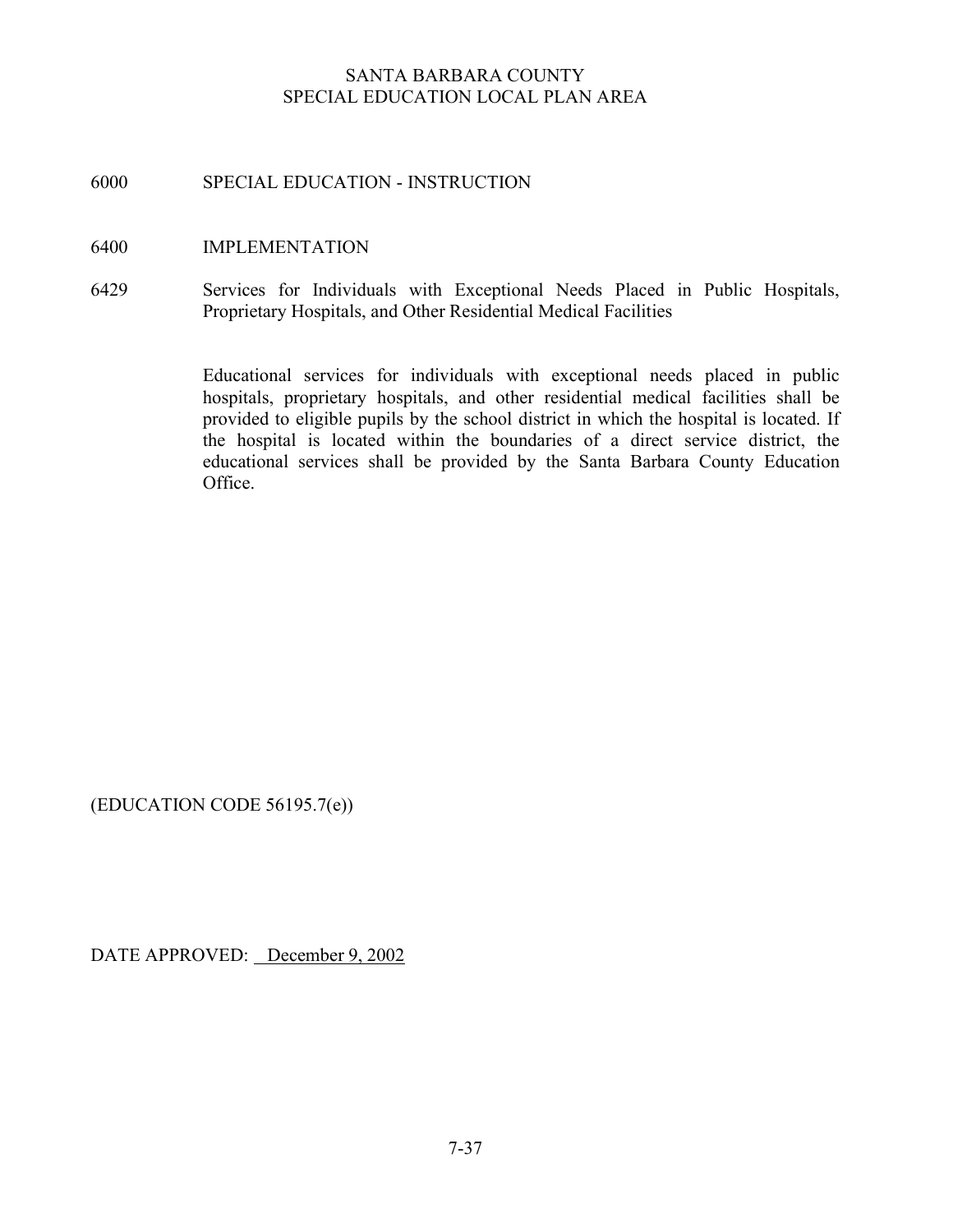# 6000 SPECIAL EDUCATION - INSTRUCTION

#### 6400 IMPLEMENTATION

6430 Licensed Childrens Institutions and Foster Family Homes

The Santa Barbara County SELPA (SBCSELPA) shall assure the provision of appropriate education to individuals with exceptional needs residing in LCI's, STRTP's and Foster Family Homes located in Santa Barbara County.

Children residing in Licensed Childrens Institutions and foster homes located in the SBCSELPA have available to them the full continuum of services which is available to any other child whose district of residence falls within the geographic boundaries of Santa Barbara County. Access to these services will be achieved in the same manner as required for all other children eligible to receive services in the SBCSELPA.

(EDUCATION CODE 56195.7(f)

| DATE APPROVED: | January 9, 1987  |
|----------------|------------------|
| DATE REVISED:  | December 9, 2002 |
| DATE REVISED:  | February 2, 2015 |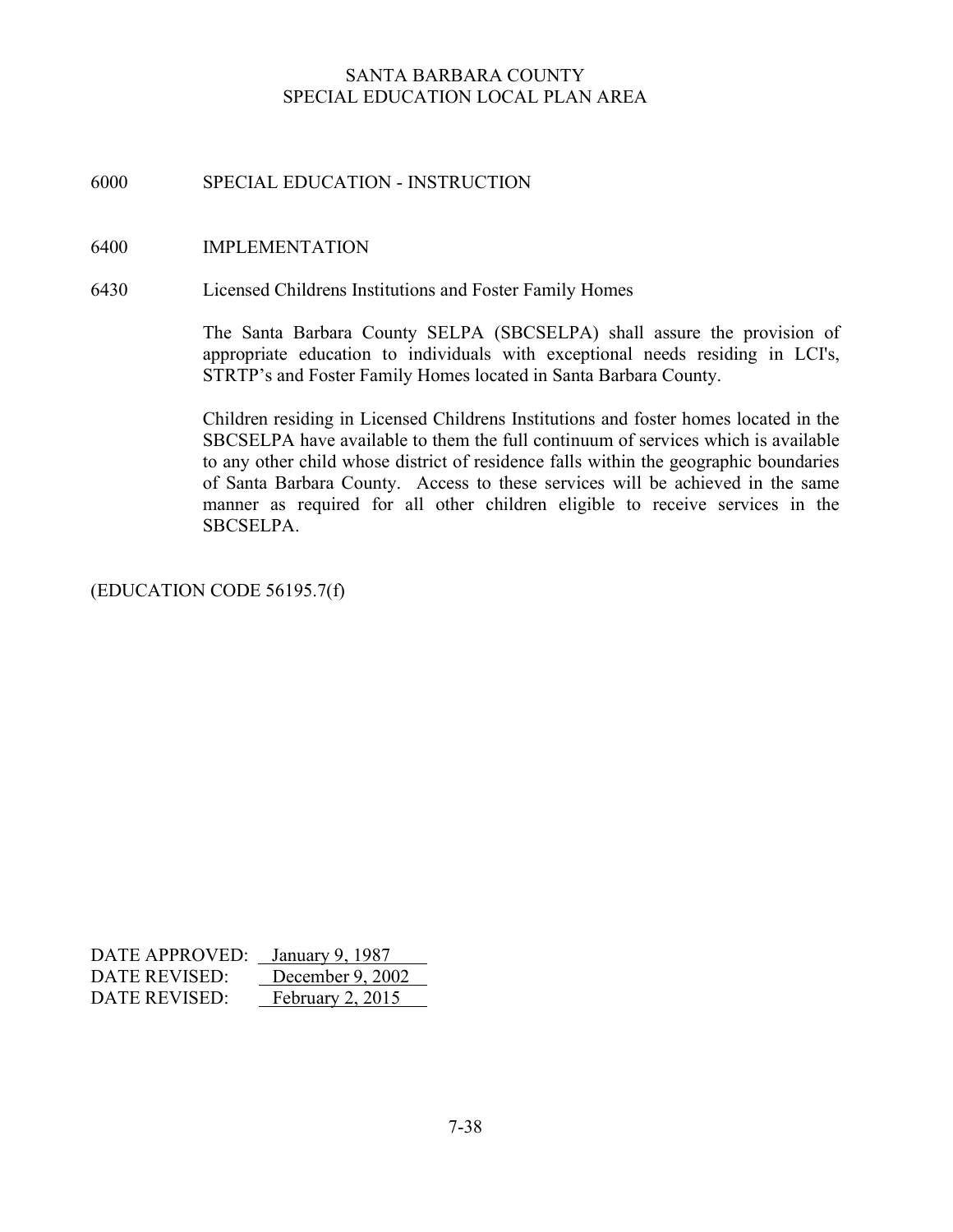# 6000 SPECIAL EDUCATION - INSTRUCTION

# 6400 IMPLEMENTATION

#### 6431 Juvenile Court Schools

Special education for individuals with exceptional needs who have been adjudicated by the juvenile court for placement in such settings as the juvenile hall or a juvenile home, day center, ranch or camp, or for individuals with exceptional needs placed in a county community school located in Santa Barbara County shall be provided by the Santa Barbara County Education Office of and by the appropriate local education agency, for the provision of services for pupils with visual or hearing impairments.

# (EDUCATION CODE 56195.7(g))

| DATE APPROVED: January 9, 1987 |                  |
|--------------------------------|------------------|
| DATE REVISED:                  | March 3, 1995    |
| DATE REVISED:                  | December 9, 2002 |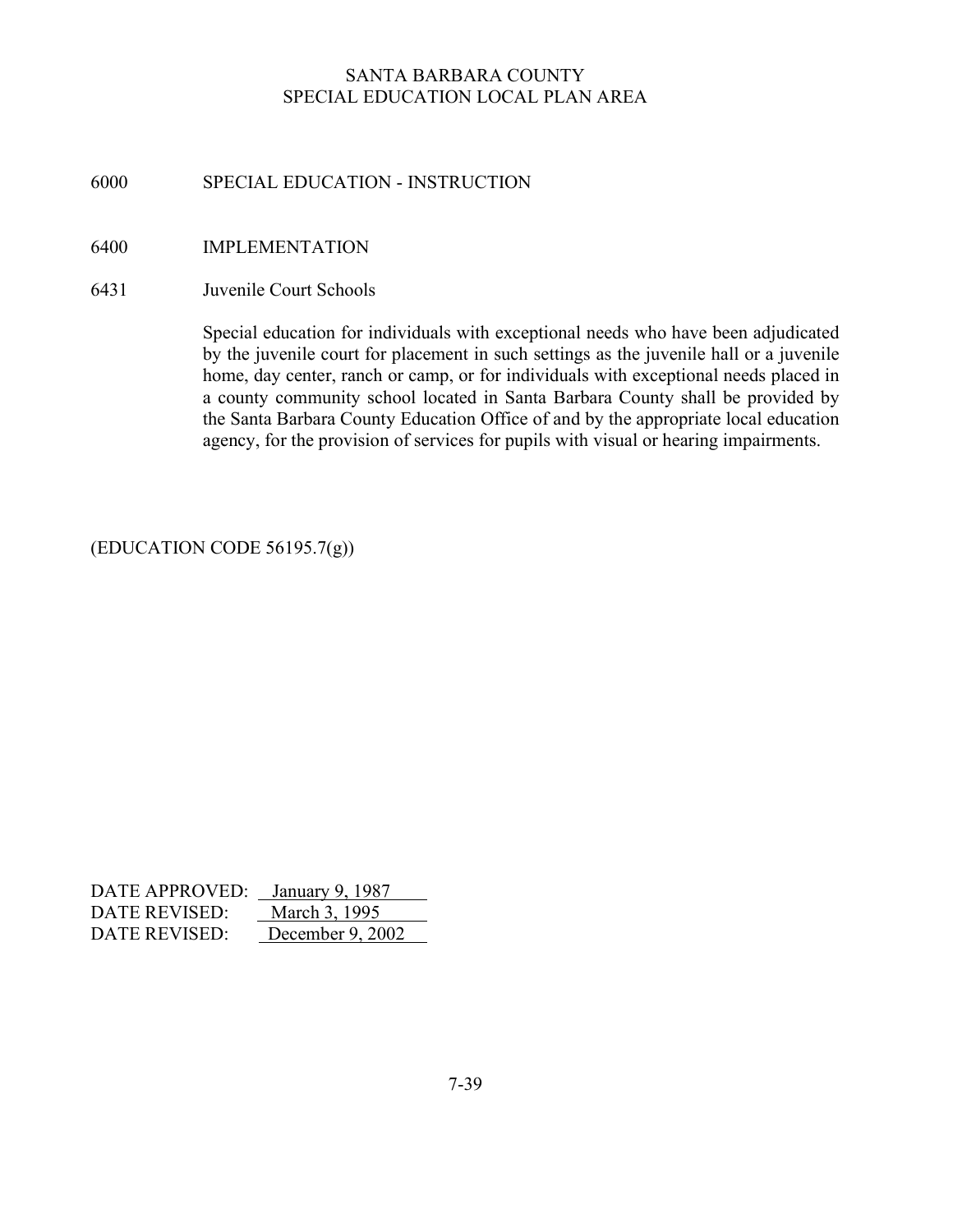# 6000 SPECIAL EDUCATION - INSTRUCTION

## 6400 IMPLEMENTATION

6432 Participation of Students who Require Special Education in the California Reading Initiative

> The local education agencies that comprise the Santa Barbara County SELPA shall ensure that students who require special education will participate in the California Reading Initiative.

> Special education instructional personnel will participate in staff development inservice opportunities in the area of literacy that include:

- 1. Information about current literacy and learning research
- 2. State-adopted standards and frameworks
- 3. Increased participation of students with disabilities in statewide student assessments
- 4. Research-based instructional strategies for teaching reading to a wide range of diverse learners in order to increase the percentage of children with disabilities who are literate.

The local education agencies that comprise the Santa Barbara County SELPA shall also ensure that students with disabilities will have full access to all required core curriculum including state-adopted core curriculum textbooks and supplementary textbooks and instructional materials and support in order that students with disabilities attain higher standards in reading.

(STATE BOARD REQUIREMENT)

DATE APPROVED: November 4, 2002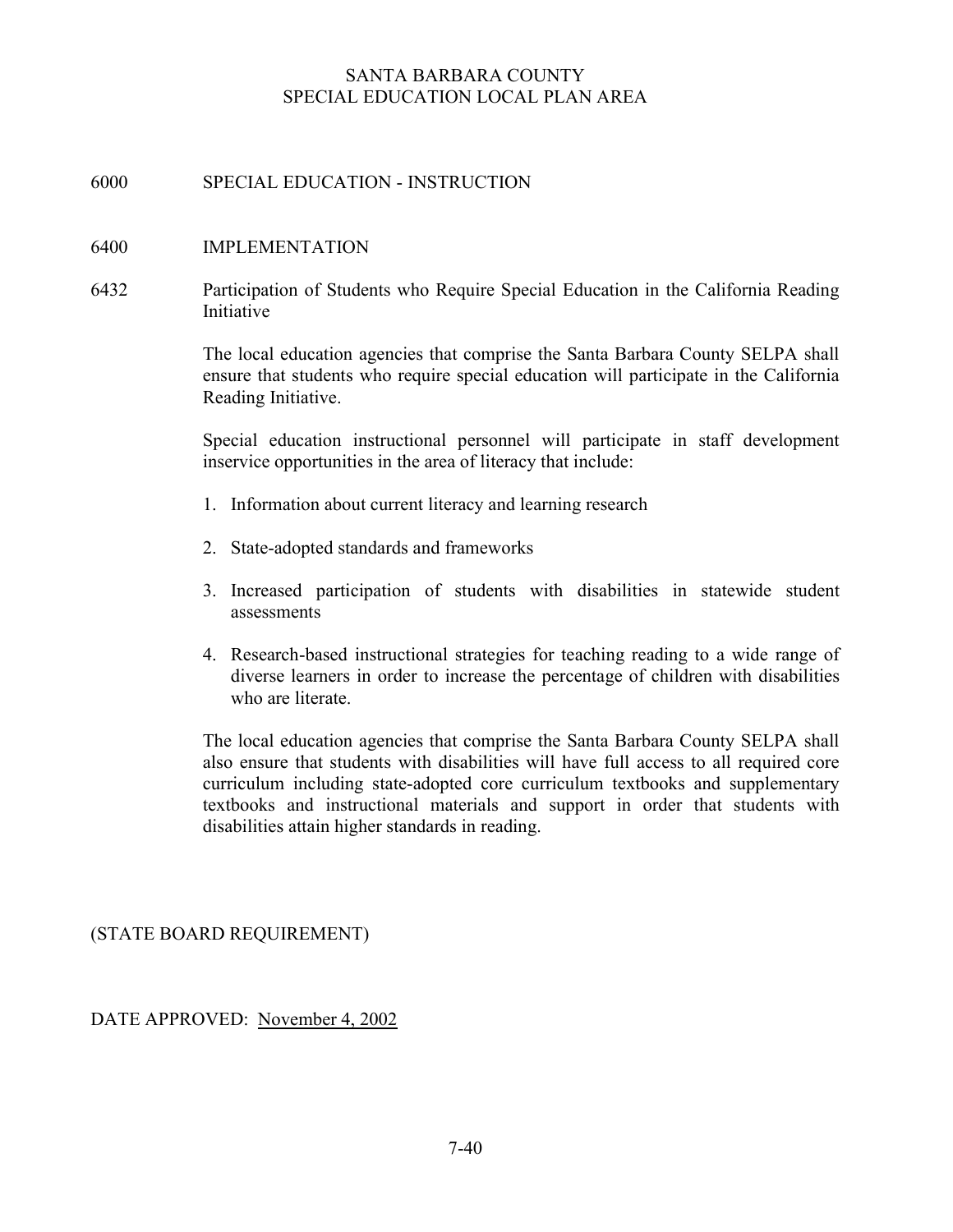# 6000 SPECIAL EDUCATION - INSTRUCTION

## 6400 IMPLEMENTATION

#### 6433 Inter-SELPA Transfers

The placement of students in special education referred by an IEP Team from an adjacent SELPA to the Santa Barbara County SELPA (SBCSELPA) shall be evaluated on a case-by-case basis. Any potential incoming inter-SELPA transfer of a special education student shall be forwarded to the SBCSELPA Executive Director, who shall then contact the potential program operator and/or affected district. The individual director(s)/ coordinator(s) and superintendent(s) who may be affected will be involved with each transfer and shall consider relevant Education Code Sections and have the final decision-making authority regarding acceptance of the pupil into the requested program pursuant to Education Code requirements. A student's inter-SELPA transfer shall be reviewed on at least an annual basis. The SBCSELPA office shall be responsible for obtaining agreement from the sending SELPA for the appropriate transfer of funds based upon the circumstances of each individual case.

| DATE APPROVED: | April 8, 1987     |
|----------------|-------------------|
| DATE REVISED:  | September 5, 1997 |
| DATE REVISED:  | December 9, 2002  |
| DATE REVISED:  | February 2, 2015  |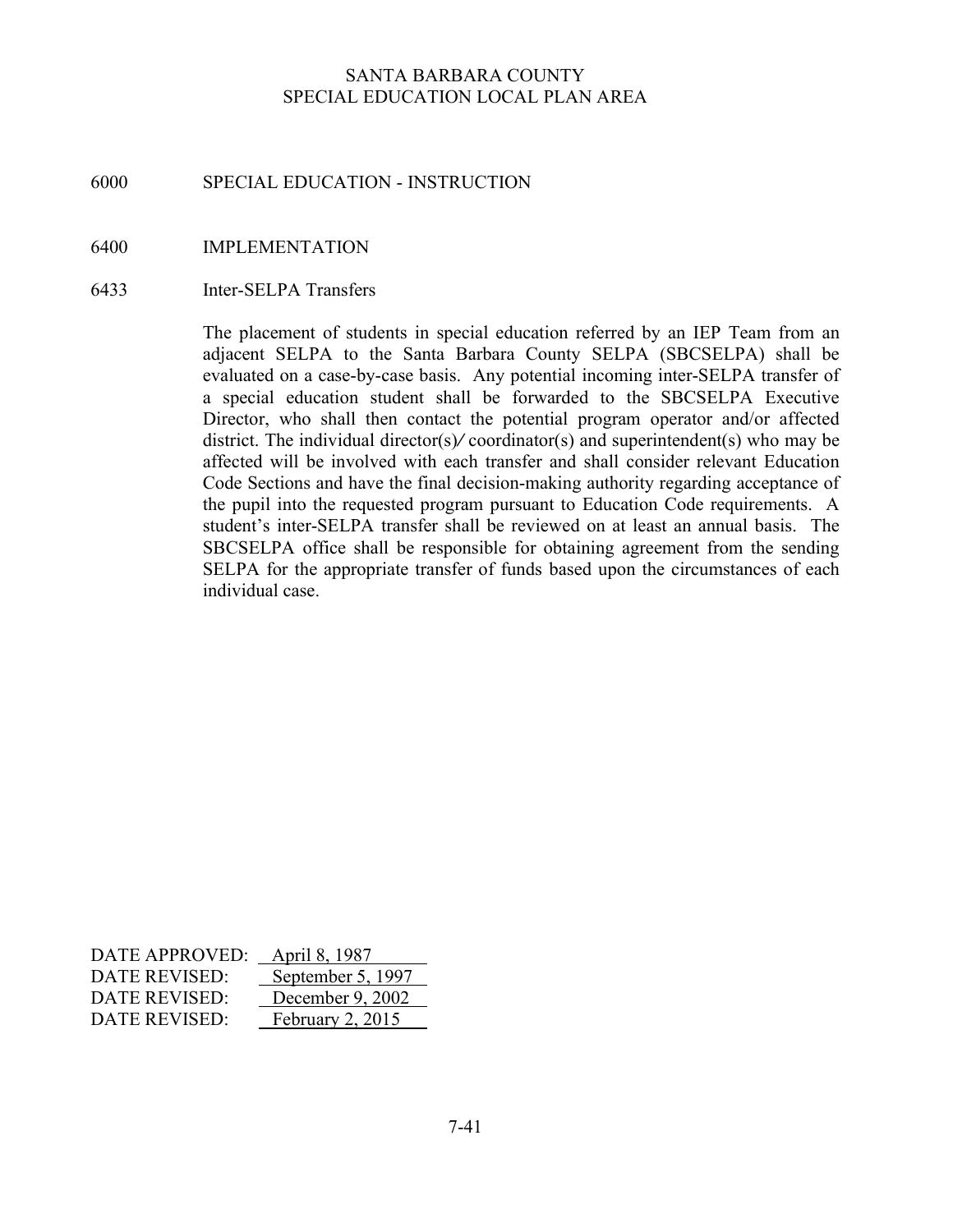# 6000 SPECIAL EDUCATION - INSTRUCTION

# 6400 IMPLEMENTATION

# 6434 Procedural Safeguards

The districts and the County Education Office that comprise the Santa Barbara County SELPA shall assure the establishment and maintenance of all procedural safeguards under the Individuals with Disabilities Education Act (20 U.S.C. Sec. 1400 and following) as well as those pursuant to Chapter 5 of the Education Code (commencing with Section 56500).

At each Individualized Education Program meeting, the responsible administrator or administrative designee shall inform the parent and pupil of the federal and state procedural safeguards that were provided in the notice of parent rights pursuant to Education Code Section 56321.

The rights and protections afforded to individuals with exceptional needs and their parents include, but are not limited to, the following:

- 1. The right to initiate a referral of a child for special education services
- 2. The right to obtain an independent educational assessment
- 3. The right to participate in the development of the Individualized Education Program and to be informed of the availability of a free appropriate public education under state and federal law
- 4. The right and opportunity to examine all school records of the child and to receive copies upon request
- 5. The right to an expeditious resolution of complaints regarding any alleged violations of the Individuals with Disabilities Education Act
- 6. The right to a fair and impartial administrative hearing at the state level.

(EDUCATION CODE 56195.8(b)(3), 56205(a))

DATE APPROVED: December l9, 2002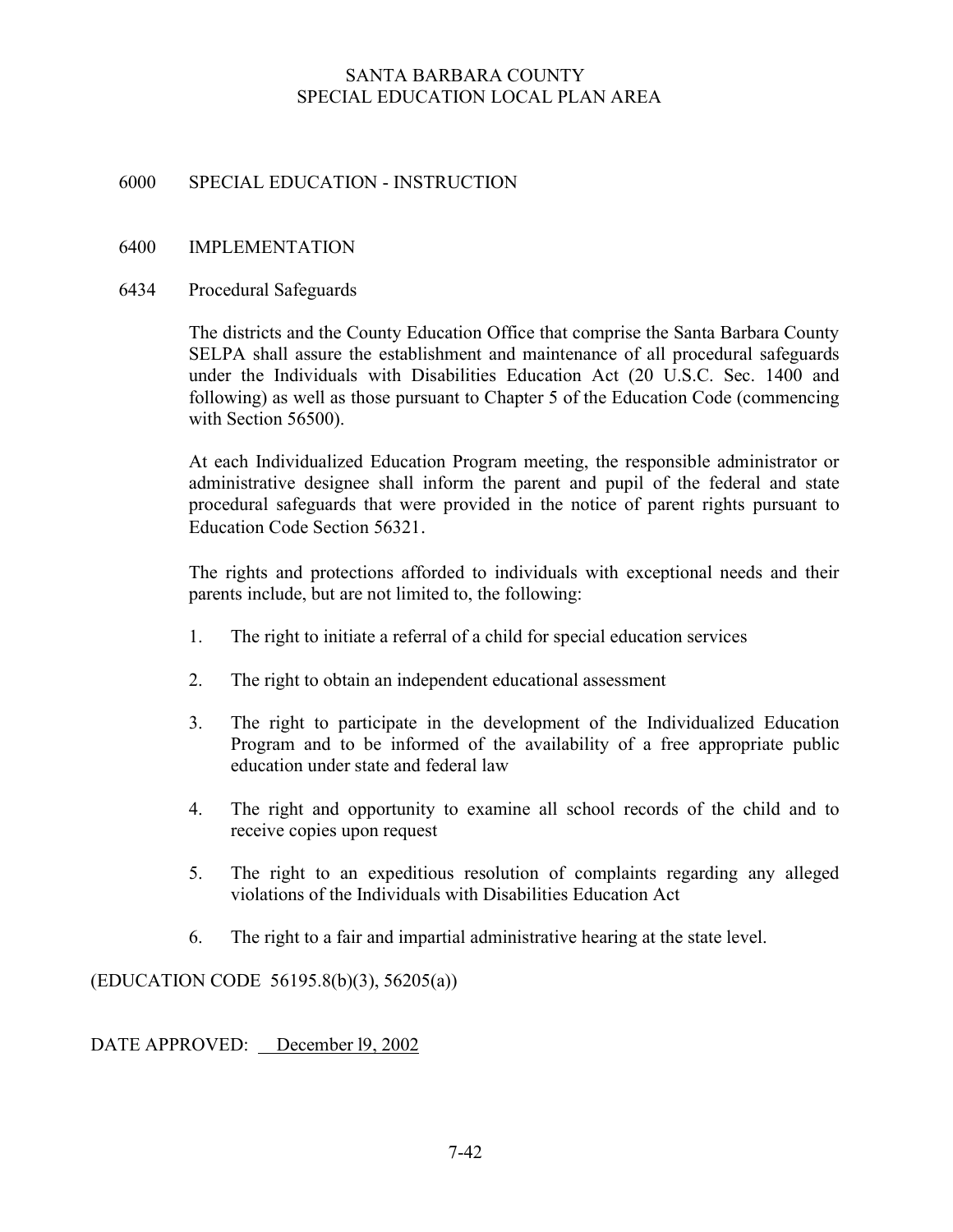# 6000 SPECIAL EDUCATION - INSTRUCTION

## 6400 IMPLEMENTATION

6435 Interagency/ Memorandum of Understanding Agreements

The Santa Barbara County SELPA Executive Director in consultation with an ad hoc committee will establish, maintain and revise as necessary the agreements with the following local public agencies:

- 1. California Children Services
- 2. Tri-Counties Regional Center
- 3. Department of Rehabilitation
- 4. Community Action Commission, Head Start Program
- 5. Tri-Counties Regional Center, Part C

All interagency/ memorandum of understanding agreements shall be approved by the JPA Board.

Other interagency/memorandum of understanding agreements may be established as deemed necessary.

| <b>DATE APPROVED:</b> | January 9, 1987  |
|-----------------------|------------------|
| <b>DATE REVISED:</b>  | November 8, 1991 |
| <b>DATE REVISED:</b>  | December 9, 2002 |
| <b>DATE REVISED:</b>  | November 7, 2011 |
| <b>DATE REVISED:</b>  | February 2, 2015 |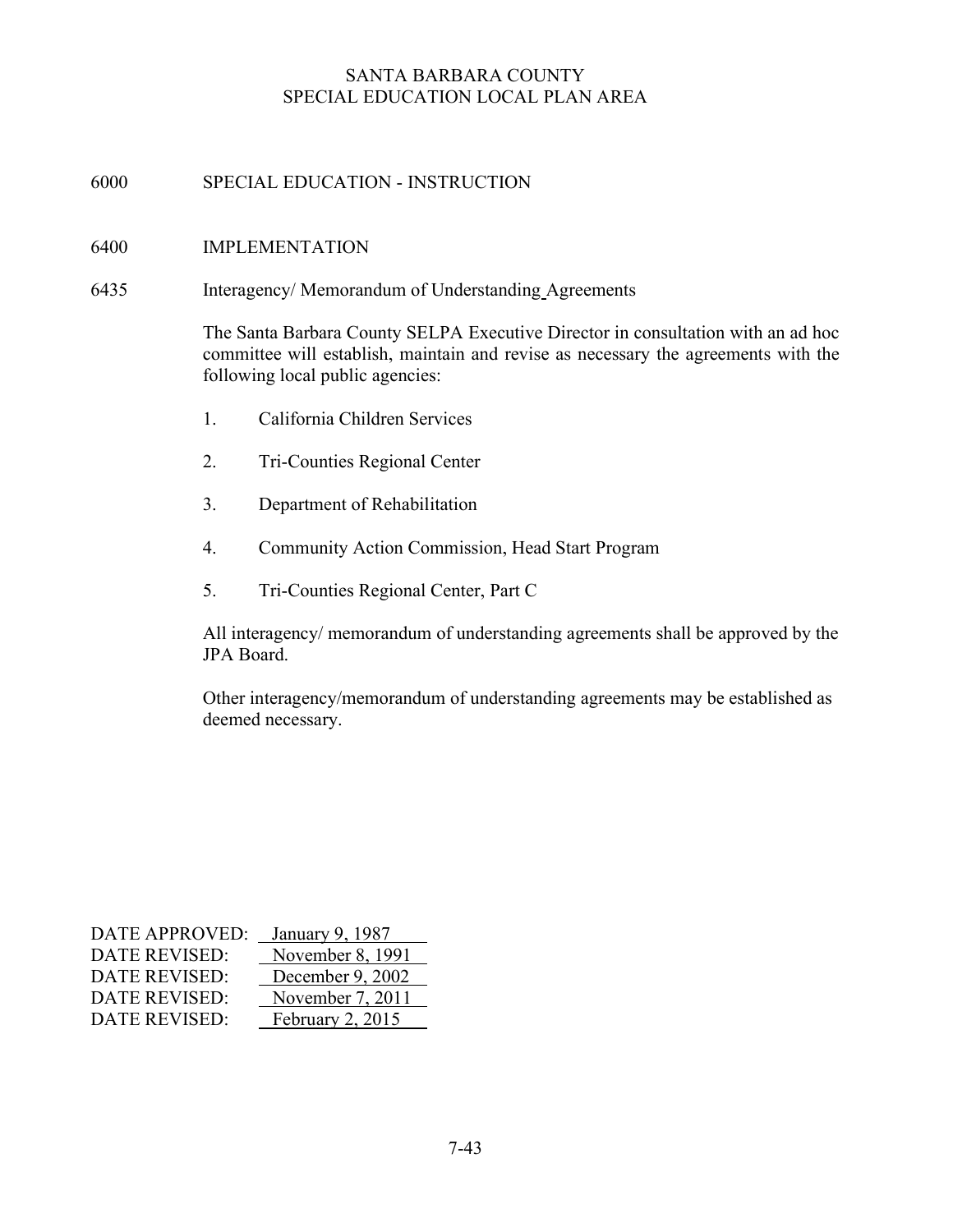# 6000 SPECIAL EDUCATION - INSTRUCTION

## 6400 IMPLEMENTATION

#### 6436 Recognition of Educational Achievement

 It is the intent of the Santa Barbara County SELPA (SBCSELPA) that individuals with exceptional needs receive recognition in lieu of a high school diploma for satisfactory participation in their individualized high school course of study.

To this end, local education agencies operating secondary programs within the SBCSELPA are strongly encouraged to make provision to award a certificate of educational achievement to an individual with exceptional needs who is unable to meet the regular district standards and requirements for a diploma due to the nature or severity of his or her disability. Pursuant to Education Code Section 56391, an individual with exceptional needs who meets the criteria for a certificate of educational achievement is eligible to participate in any graduation ceremony and any school activity related to graduation in which a pupil of similar age without disabilities is eligible to participate. Participation in graduation ceremonies does not equate to completion with a regular high school diploma.

To be eligible for a certificate of educational achievement, an individual with exceptional needs must meet the requirements of (a), (b) or (c) below.

- a. The student has satisfactorily completed an alternative course of study approved by the governing board of the school district in which the student attended school or the local education agency with jurisdiction over the student and identified in his or her IEP;
- b. The student has satisfactorily met his or her IEP goals and objectives during high school as determined by the IEP team; or
- c. The student has satisfactorily attended high school, participated in the instruction specified in his or her IEP, and has met the objectives of the statement of transition services.

#### (EDUCATION CODE 56390-56392)

DATE APPROVED: November 4, 2002 DATE REVISED: February 2, 2015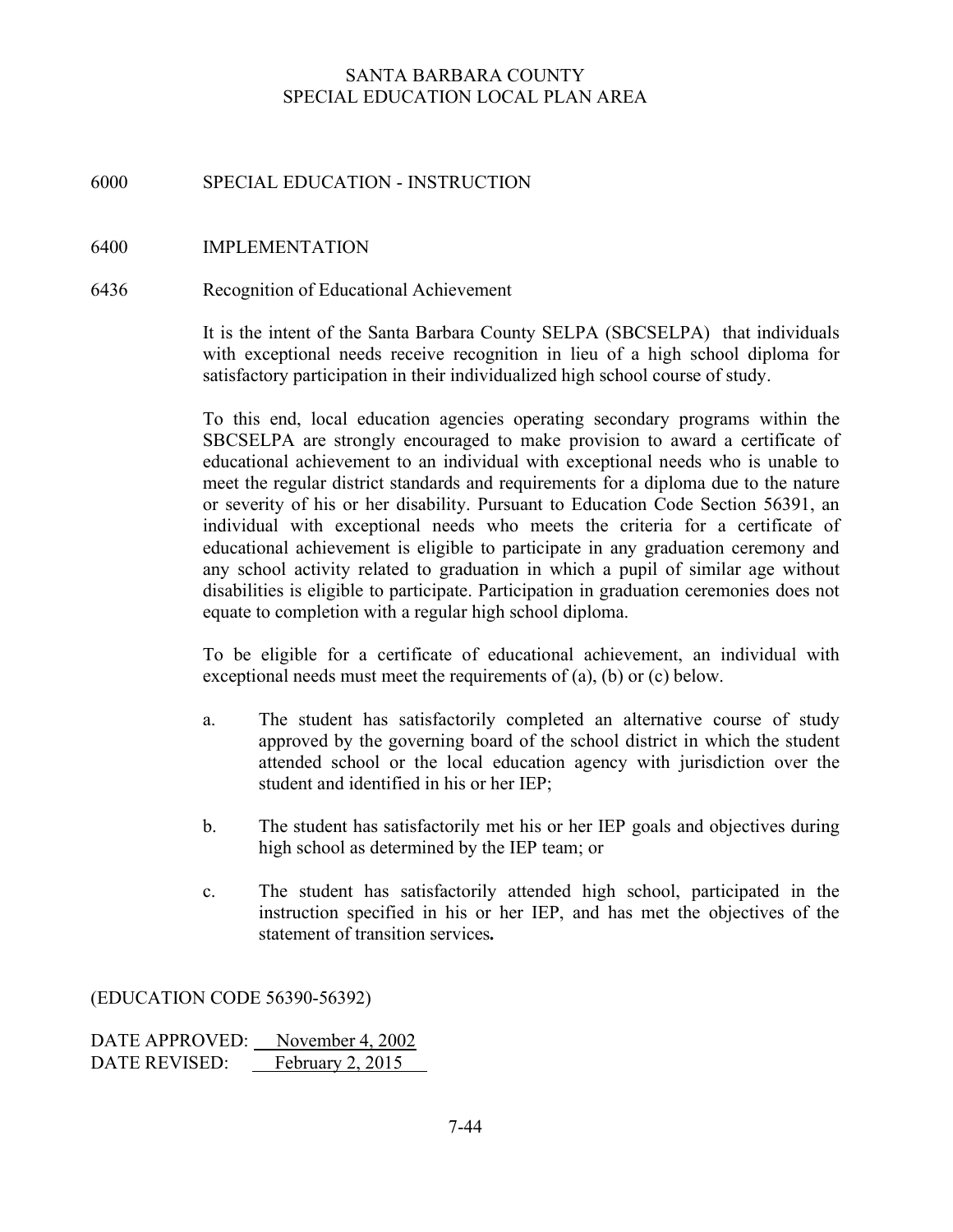# 6000 SPECIAL EDUCATION - INSTRUCTION

# 6400 IMPLEMENTATION

6438 Full Educational Opportunity

Each of the Santa Barbara County SELPA's local education agencies shall ensure that students with disabilities have access to the educational programs, services and activities available to students without disabilities, including nonacademic and extracurricular services and activities, and participate in those programs, services and activities as appropriate to their needs.

# (EDUCATION CODE SECTION 56205(a))

DATE APPROVED <u>October 6, 2003</u><br>DATE REVISED: February 2, 2015 DATE REVISED: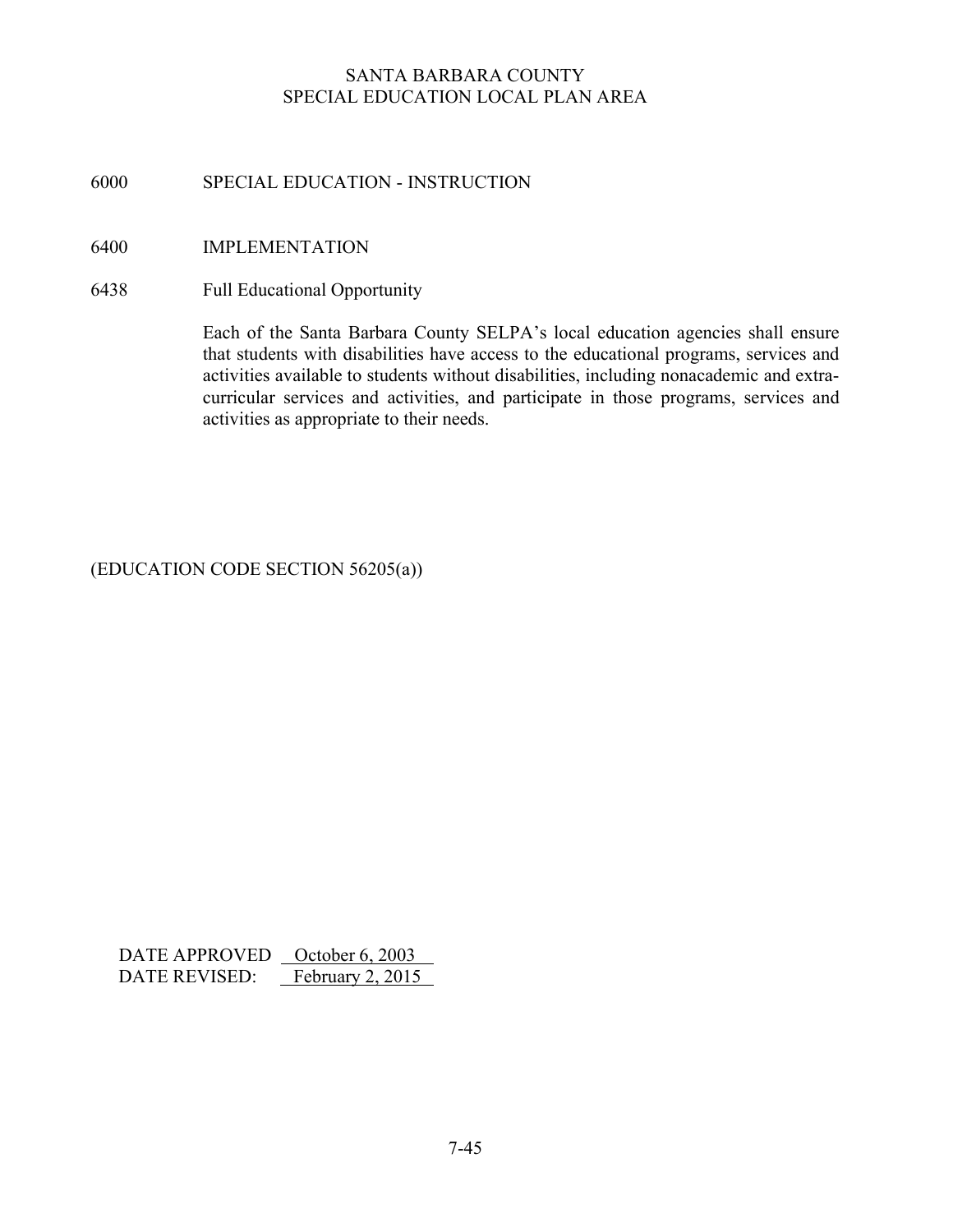# 6000 SPECIAL EDUCATION - INSTRUCTION

#### 6400 IMPLEMENTATION

#### 6439 Suspension and Expulsion of Students Enrolled in Regional Programs

This policy addresses suspension/expulsion procedures for special education students enrolled in Regional programs operated by an entity other than the student's district of residence with the exception of students attending county-operated court and community schools.

Suspensions in Cases Where Expulsion is Not Being Considered

- 1. If a student enrolled in a Regional program violates a school rule that warrants suspension and the violation takes place within the context of the Regional program, the Regional program administrator will be responsible for the suspension process.
- 2. If a student enrolled in a Regional program violates a school rule where suspension is warranted and the violation takes place at a school activity, on the grounds of the school campus or in a regular classroom, the site administrator and the administrator of the Regional program will collaborate in implementing the suspension.

Recommendations for Expulsion for Students Enrolled in Regional Programs

- 1. If a student enrolled in a Regional program commits an offense for which expulsion may be considered, the administrator of the Regional program and the site administrator, if appropriate to the circumstances of the offense, will collaborate in implementing the pre-expulsion suspension.
- 2. The administrator of the Regional program, the site administrator of the program's location and a designated administrator from the student's district of residence shall collaborate in reaching the decision regarding a recommendation for expulsion. The administrator of the Regional program, the site administrator, and the administrator from the district of residence shall work together in collecting the evidence relevant to the recommendation for expulsion. Evidence will be gathered in conformance with the expulsion procedures of the district of residence.
- 3. The administrator of the Regional program shall be responsible for coordinating any necessary pre-expulsion assessments.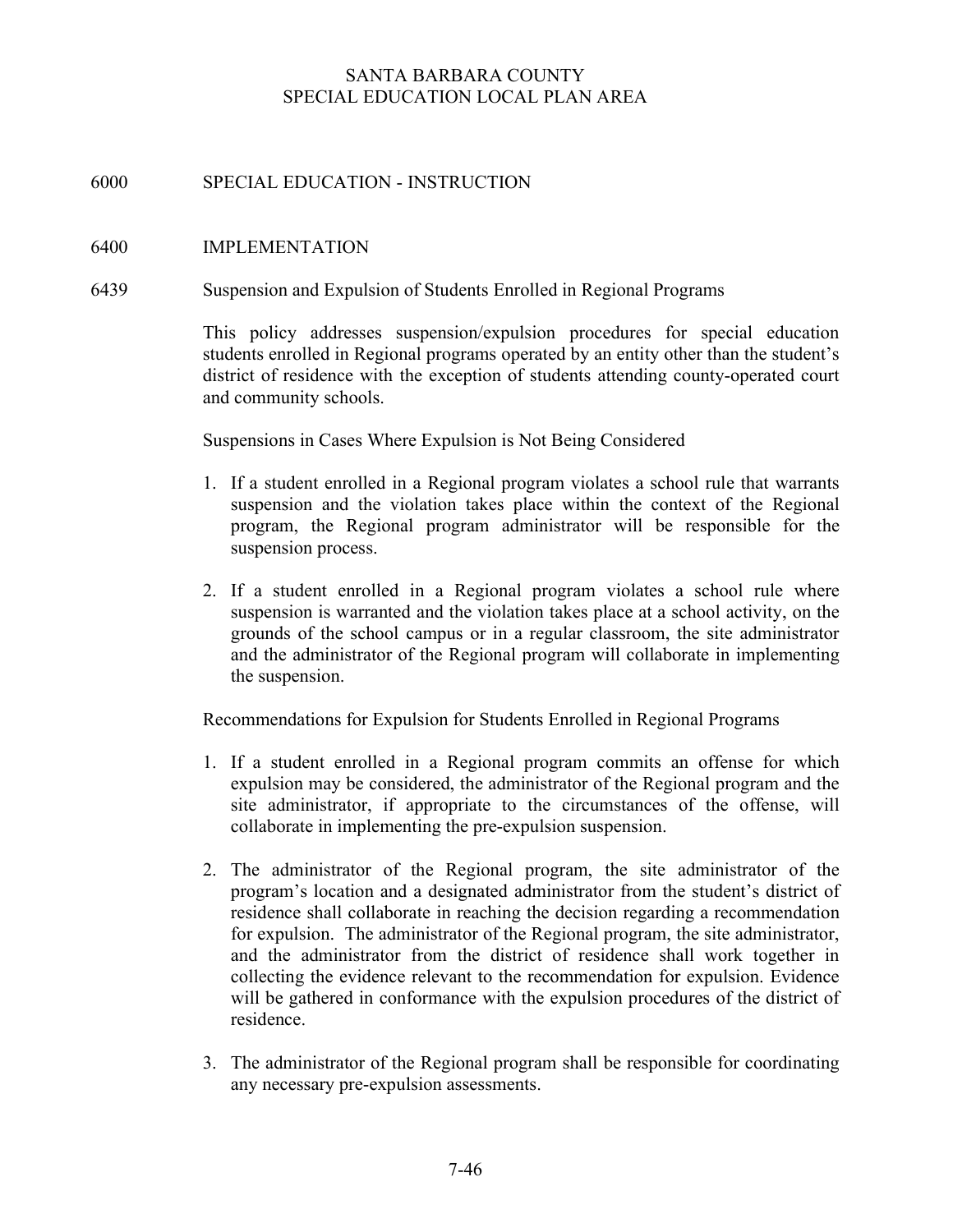# 6000 SPECIAL EDUCATION - INSTRUCTION

#### 6400 IMPLEMENTATION

# 6439 Suspension and Expulsion of Students Enrolled in Regional Programs (Continued)

- 4. The administrator of the Regional program is responsible for holding the manifestation determination IEP meeting. The designated administrator in charge of expulsion and the special education administrator from the district of residence shall be invited to and shall participate in the meeting. The site administrator from the school of attendance shall also be invited to participate in the manifestation determination IEP if appropriate to the circumstances of the school misbehavior.
- 5. The administrator of the Regional program and the administrator in charge of expulsion and the special education administrator from the student's district of residence shall be jointly responsible for presenting the recommendation for expulsion to the board of education or hearing panel from the district of residence.
- 6. The board of education of the district of residence shall be responsible for the final recommendation regarding expulsion.
- 7. The student's district of residence shall be responsible for assuring that the student is provided with appropriate special education services during the period of the expulsion.

Date Approved: November 3, 2004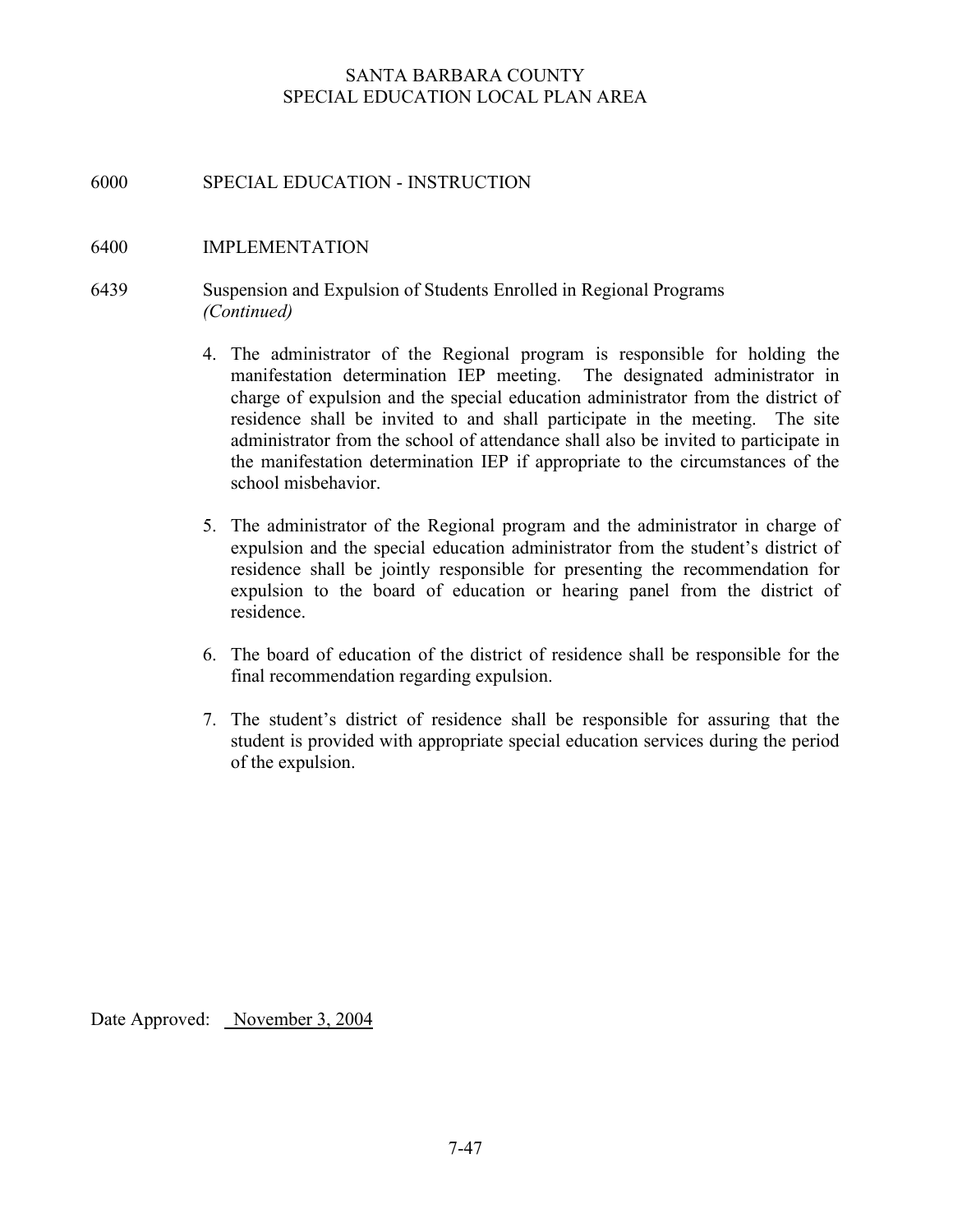# 6000 SPECIAL EDUCATION - INSTRUCTION

# 6400 IMPLEMENTATION

6440 Access to Instructional Materials

Consistent with the requirements of state and federal law, the local education agencies of the Santa Barbara County SELPA will, in a timely manner, provide to blind persons or other persons with print disabilities instructional materials that are produced in, or may be rendered in, specialized formats.

DATE APPROVED: December 3, 2007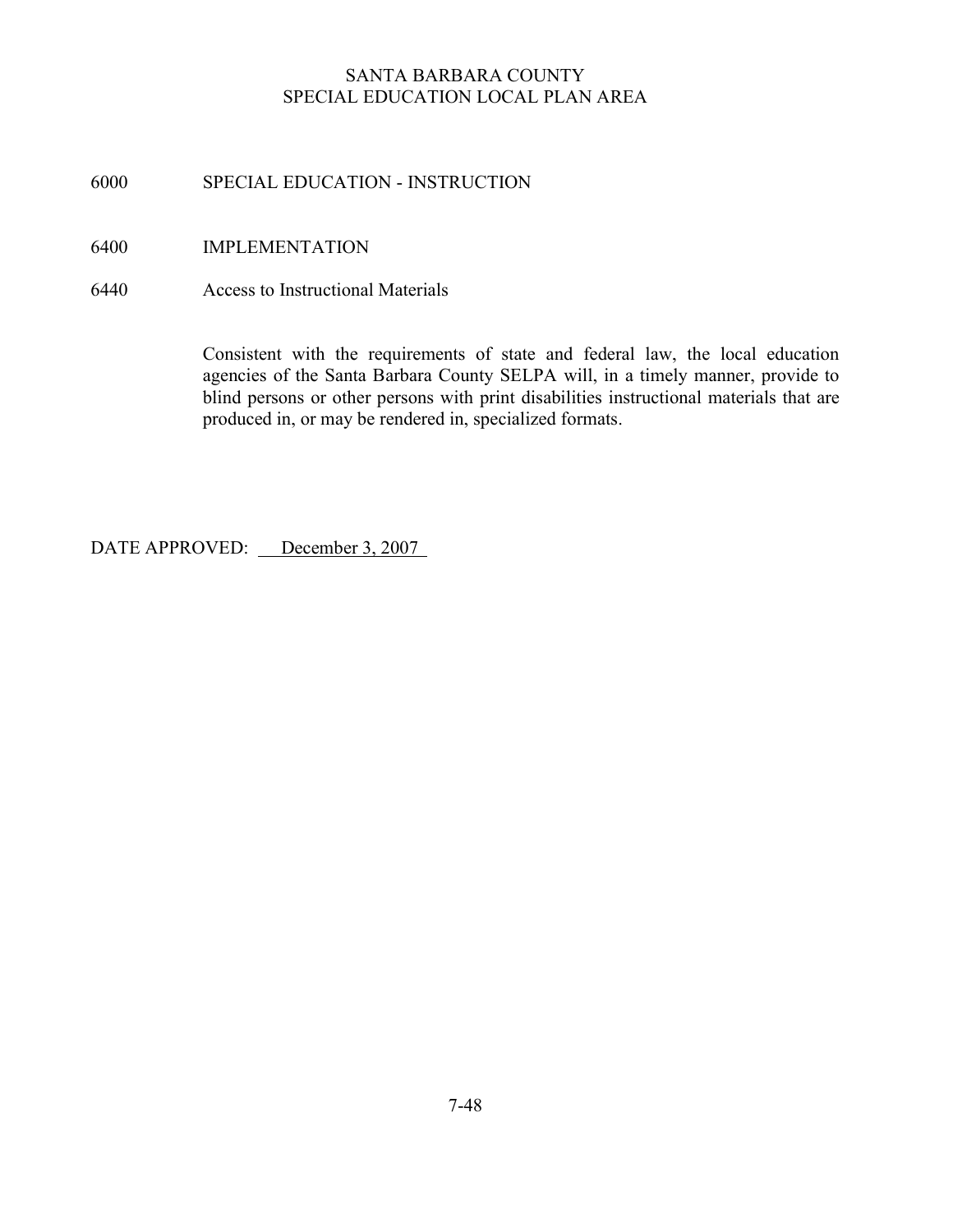# 6000 SPECIAL EDUCATION - INSTRUCTION

## 6400 IMPLEMENTATION

- 6441 Inclusion of Regional Classroom Staff and Students in Dissemination of School-wide Notices, Materials, Events, and Meetings
	- 1. All notices for changes in schedules, special events, assemblies, etc. sent to the general education classrooms shall be sent to the regional classroom.
	- 2. All notices/bulletins on testing, or other school/curriculum matters shall be sent to the regional classroom.
	- 3. Regional staff shall be invited to attend school-wide staff meetings.
	- 4. The regional class staff should be advised of any special meetings, school-wide trainings/inservices, etc. It shall be at the discretion of the classroom teacher and the special education coordinator/director, as to the relevance of attending the meeting. If the principal feels the regional staff should attend a specific meeting, the regional staff shall attend unless there is some specific rational for not attending. If necessary, this can be handled between the two special education coordinators/directors of the regional and district programs.
	- 5. Regional students shall be invited to participate in school-wide photography for class pictures, yearbooks, etc.

DATE APPROVED: December 3, 2007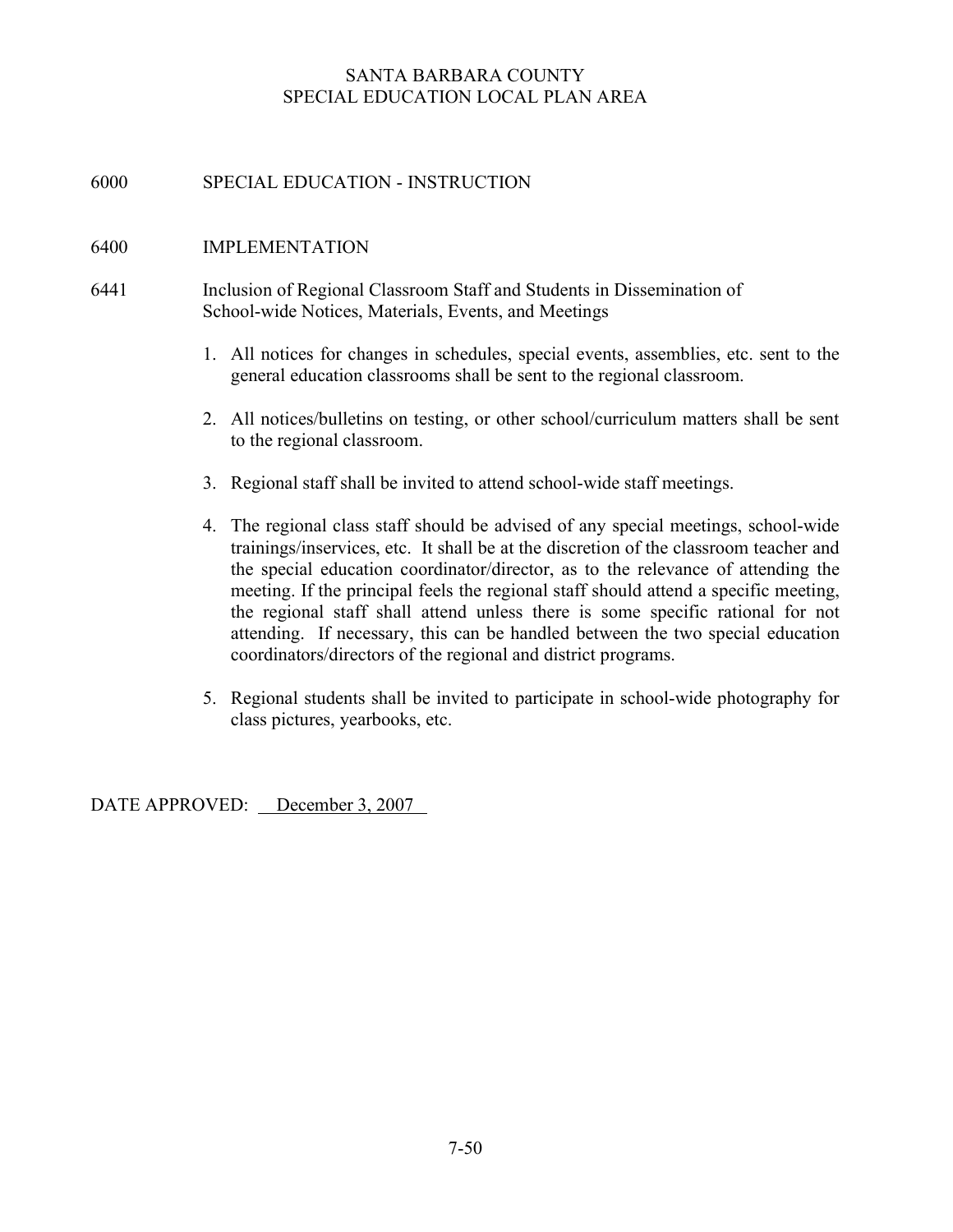# 6000 SPECIAL EDUCATION - INSTRUCTION

#### 6400 IMPLEMENTATION

#### 6442 Testing for Students Enrolled in Regional Programs

- 1. The regional operator shall oversee and handle CAASPP testing for the regional students.
- 2. The regional operator shall oversee and handle Desired Results for regionally enrolled preschool students housed at district sites.
- 3. The regional operator shall be responsible for ELPAC or alternate assessment for regional students in Special Day Class programs.
- 4. The regional operator shall be responsible for overseeing and administering alternate assessments to regional high school students in Special Day Class programs.

| DATE APPROVED: | February 4, 2008 |
|----------------|------------------|
| DATE REVISED:  | February 7, 2011 |